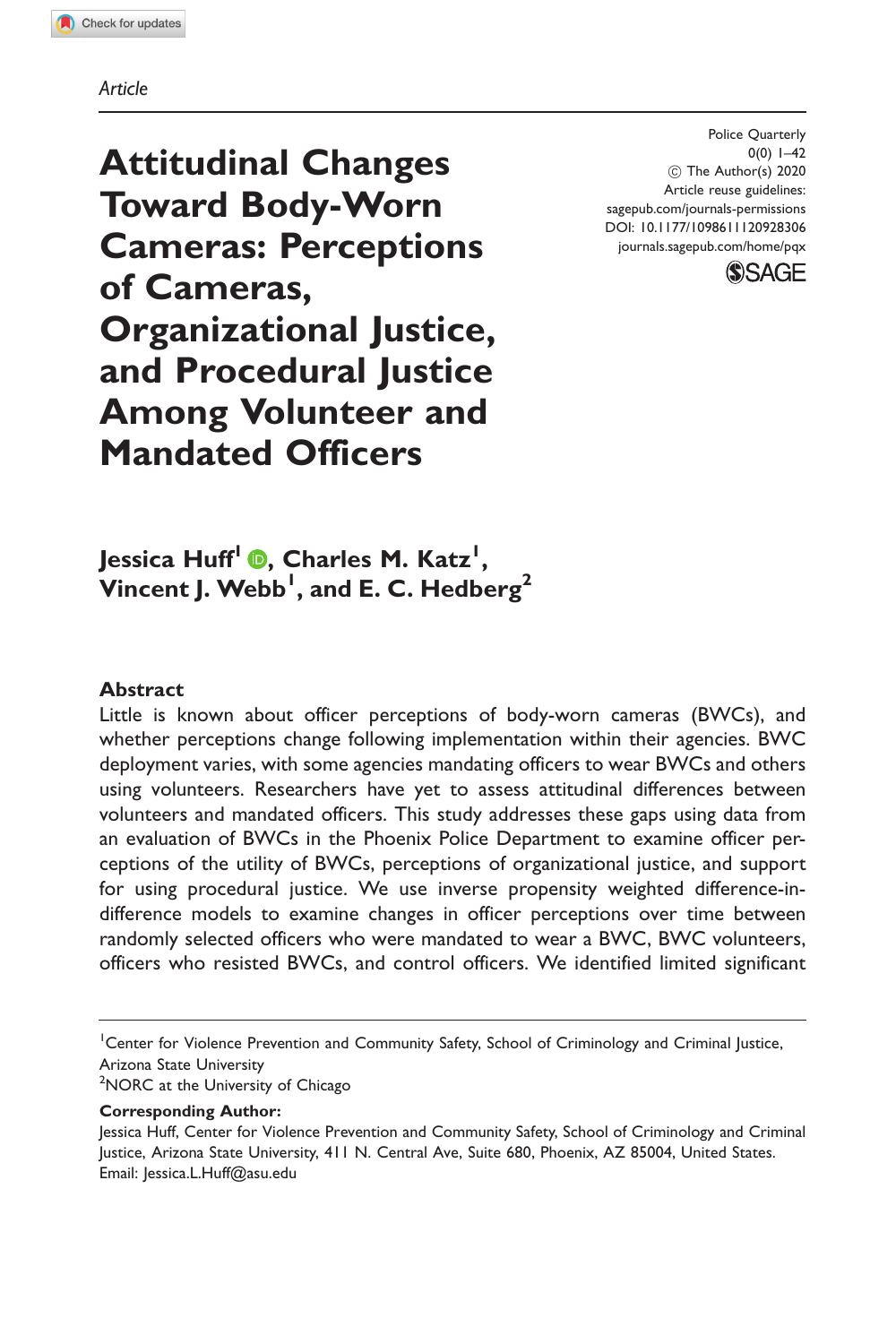differences in perceptions of BWCs over time, though effect sizes suggest that BWC volunteers and mandated officers were more subdued in their expectations about BWCs at the posttest.

#### Keywords

body-worn cameras, police attitudes, organizational justice, procedural justice

Despite the widespread expansion of body-worn camera (BWC) programs in police agencies throughout the United States, research examining officer attitudes toward this technology is relatively limited. Much of the extant research in this area examines officer attitudes using cross-sectional methodologies, reporting findings from data collected at one time period only. This is an important limitation given the inability of these studies to assess change in perceptions over time as officers gain experience using BWCs. Those studies that have used pretest–posttest designs have largely found that officers become more favorable toward BWCs in the posttest period (Gaub et al., 2016; Lum et al., 2019).

Many of the studies reporting changes in officer attitudes toward BWCs over time use survey data collected as part of larger evaluations of BWCs (Lum et al., 2019). These evaluations use different methodologies for deploying BWCs, with some using randomly selected officers who were mandated to wear a BWC (e.g., White et al., 2018) and others using randomly selected officers who volunteered to wear a BWC (e.g., Braga et al., 2017 who used volunteers to avoid potential issiues with the police union). The technology required to support BWCs can limit the scope of an evaluation. For example, researchers in Las Vegas were required to reduce the number of area commands eligible for their study because they needed to have sufficient docking stations to charge the BWCs and to upload BWC footage (Sousa et al., 2016). As such, it is not always possible or practical to examine the impact of BWCs using all officers employed by an agency. This variation in the approaches used to deploy BWCs prevents a direct comparison of perceptions of BWCs between officers who volunteer to wear a camera and those who are mandated to do so. Given that officers who voluntarily wear BWCs could differ from those who are required to wear BWCs by their agency, it is important to examine whether the way an officer was assigned a BWC (voluntarily or mandated) impacts officer perceptions of the technology over time.

In addition to potential differences in officer perceptions of BWCs themselves, the ways these officers rate organizational justice within their agency and their support for the use of procedural justice when interacting with citizens could also differ based on how BWCs are assigned to officers. For instance,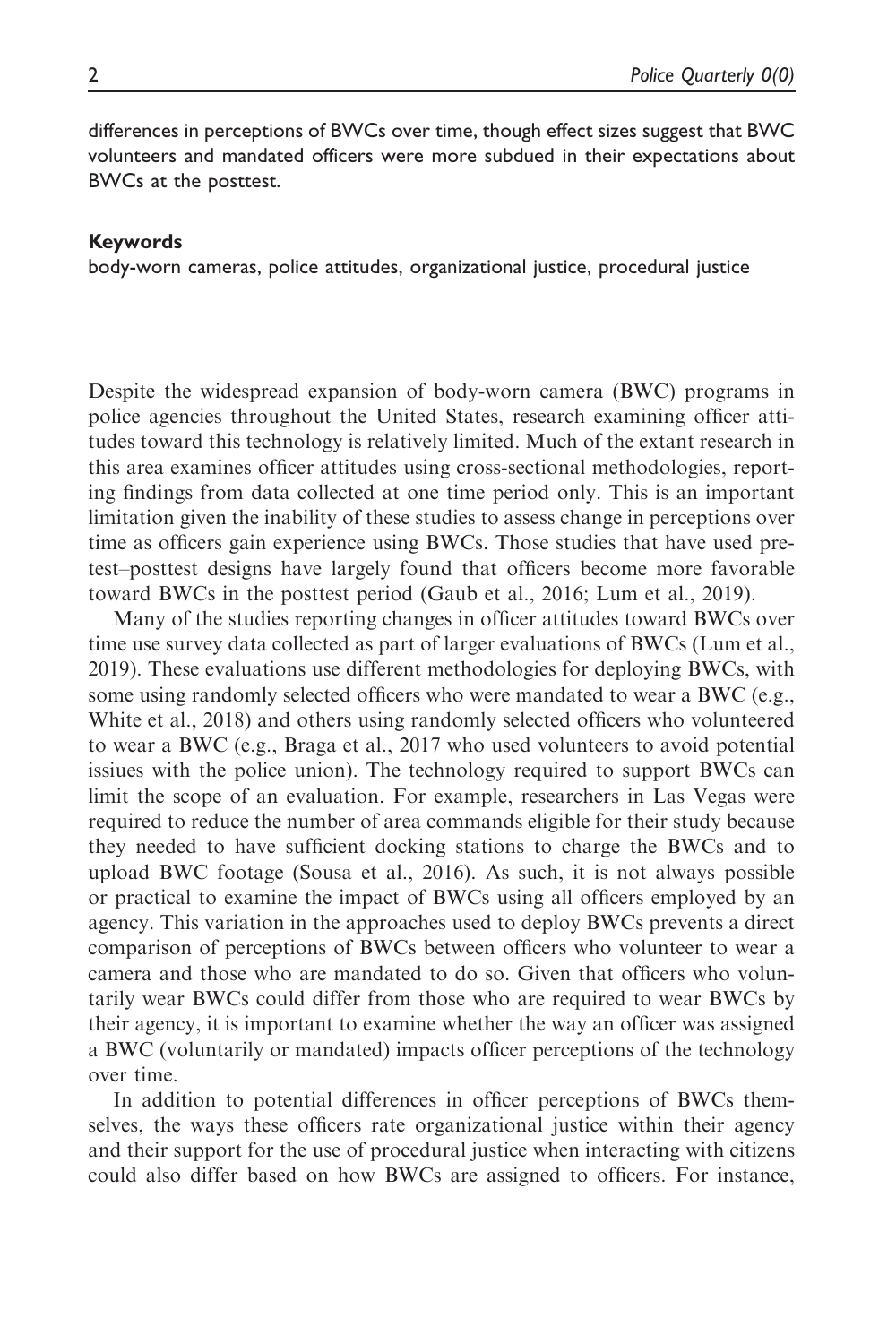being mandated to wear BWCs without the option to decline could impact officers' perceptions of fairness within their agency differently than officers who choose to wear a BWC as part of an evaluation. Furthermore, the perceptions of officers who wear BWCs could change in different ways compared with officers who did not wear a BWC. Those officers who wear a BWC have direct experience using the technology, while those who do not wear a BWC might only hear about BWCs from their fellow officers who are wearing BWCs. As such, officers who do not personally wear BWCs could have unique and different attitudinal changes toward BWCs due to informal conversations with officers who do wear BWCs or due to responding to the same incidents as BWC officers.

However, there is an important distinction between officers who wear and operate BWCs and those officers who do not wear the technology and who only experience being recorded by other officers using BWCs. As such, officers who use BWCs could have different or more notable changes in their perceptions of BWCs than officers who do not use BWCs directly. Expanding the body of research on officer perceptions of BWCs has important implications for police agencies adopting BWCs. As the use and impact of BWCs has been tied to officer receptivity to this technology (Maskaly et al., 2017; Stratton et al., 2015), understanding officer attitudes toward BWCs is important for the successful implementation and use of BWCs.

This study addresses gaps in the police attitudes toward BWCs research using data collected as part of a larger randomized-controlled trial of BWCs in the Phoenix Police Department (PPD). Although the Phoenix BWC evaluation was originally designed to assign BWCs to randomly selected officers who agreed to volunteer to wear a BWC as part of a federally sponsored project, pressure to quickly deploy BWCs resulted in some officers being randomly selected and mandated to wear a BWC without the option to decline. Through the original BWC assignment process, those officers who were asked to volunteer and declined were not assigned a BWC and are referred to as resistors. Randomly selected officers who were not asked to volunteer to wear a BWC and did not wear a BWC during the study are used as a control group. Officers in each of the study groups were surveyed 1 month prior to and 6 months after the deployment of BWCs in Phoenix. These survey data are used to examine change in officer perceptions of BWCs, organizational justice, and procedural justice from pre-BWC deployment to postdeployment. We examine differences between officers who volunteer to wear a BWC, those mandated to wear a BWC, resistors, and control officers.

#### Literature Review

BWCs are a mechanism that can be used to monitor officer behaviors in individual incidents; as a result, the influence of BWCs on officer attitudes toward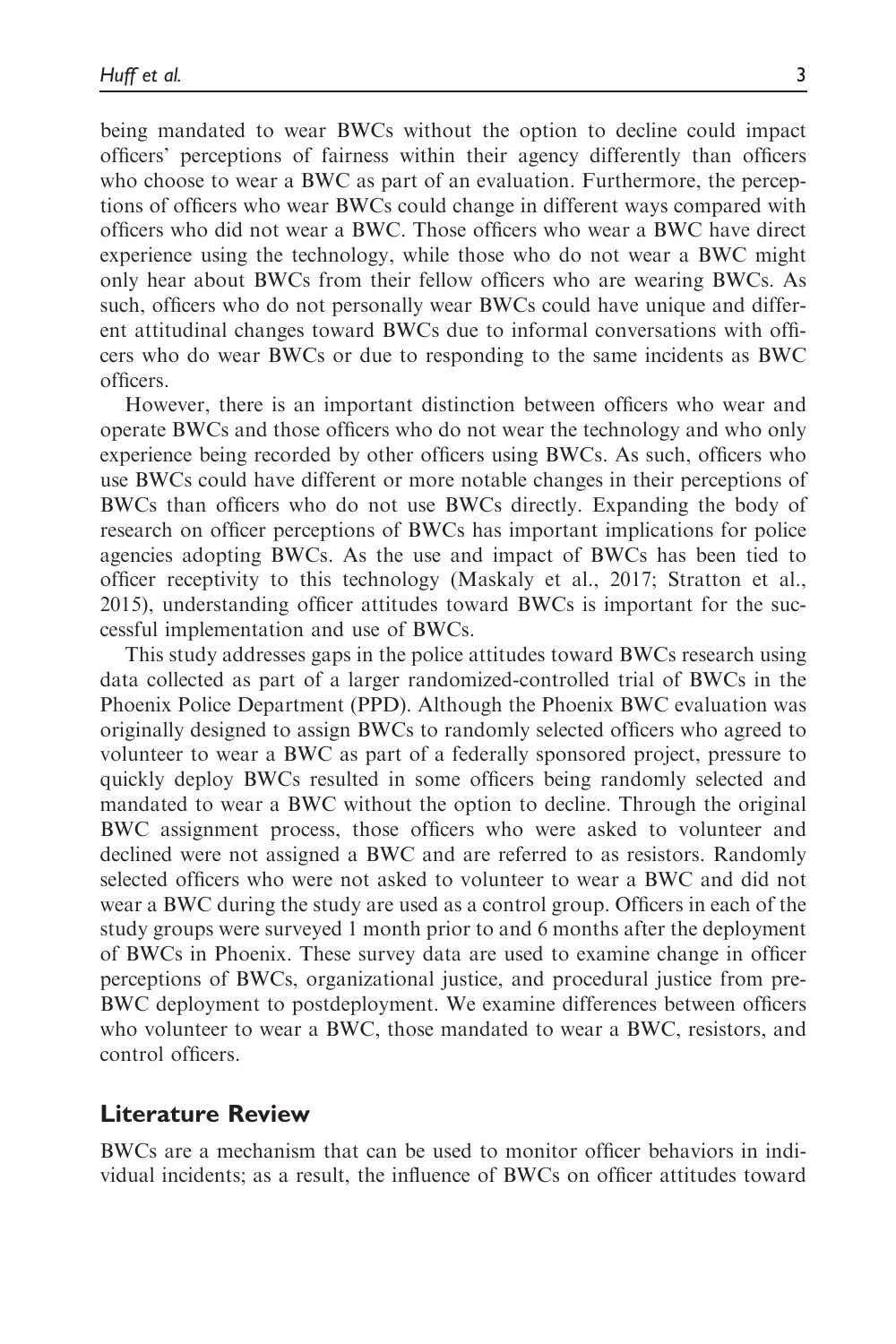BWCs and officer behavior have often been explained as a function of deterrence (Adams & Mastracci, 2019a; Ariel et al., 2018). Deterrence theory suggests that when the perceived risks of detection and the sanctions associated with misbehavior outweigh the potential benefits of that misbehavior, the misbehavior will not occur. As a result, deterrence is rooted in individual perceptions. This highlights the importance of examining officer perceptions of BWCs. If officers do not expect BWCs to change their ability to use discretion or the likelihood that they will be disciplined for their actions, then it is unlikely that wearing a BWC will result in behavioral change for that officer. Namely, BWCs are suggested to make officers more conscious of their actions and whether those actions could result in discipline, which would ultimately impact the way an officer behaves (Demir et al., 2018).

The heightened self-awareness of their behavior as a function of BWCs could result in changes in officer perceptions of their organization as well as improved officer behavior. If officers believe that BWCs will be used fairly by their organization to assess their behavior, their perceptions of organizational justice could increase after BWCs are deployed. Higher perceptions of organizational justice could also result in higher levels of compliance with BWC activation policies. Alternatively, if officers are concerned that BWCs will be used to unfairly discipline them for minor policy violations, their perceptions of organizational justice and their compliance with activation policies could decrease. Increased self-awareness has also been suggested to influence officer behavior during citizen interactions. For instance, Ariel et al. (2018) suggest that when BWCs are used "the otherwise thin-skinned officer responds with what most of us would deem a more accountable, professional approach, demonstrating fairness, dignity, and respect" (p. 10). As such, there is argued to be an explicit link between the deterrent effect of a BWC and the way an officer behaves during their interactions with citizens. This implies that BWCs could influence officer perceptions surrounding the use of procedural justice in citizen encounters. The influence of BWCs on police use of force has also been explained as a function of deterrence. Ariel et al. (2018) argue that the influence of BWCs on officer use of force can be explained by a deterrence spectrum in which officer compliance with use of force policies varies depending on the level of deterrence from using force that officer experiences (with some officers perceiving larger limits on their discretion as a function of BWCs than others). Given their suggestion that the impact of BWCs on officer use of force depends on the deterrent effect of the BWC on the individual officer, it is important to assess officer perceptions of BWCs. In short, there are important links between officer perceptions of BWCs, officer perceptions of procedural and organizational justice, and ultimately officer behaviors.

There is a growing body of research examining officer attitudes toward BWCs, although it remains underdeveloped given the widespread adoption of BWCs. Lum et al. (2019) conducted a comprehensive narrative review of 70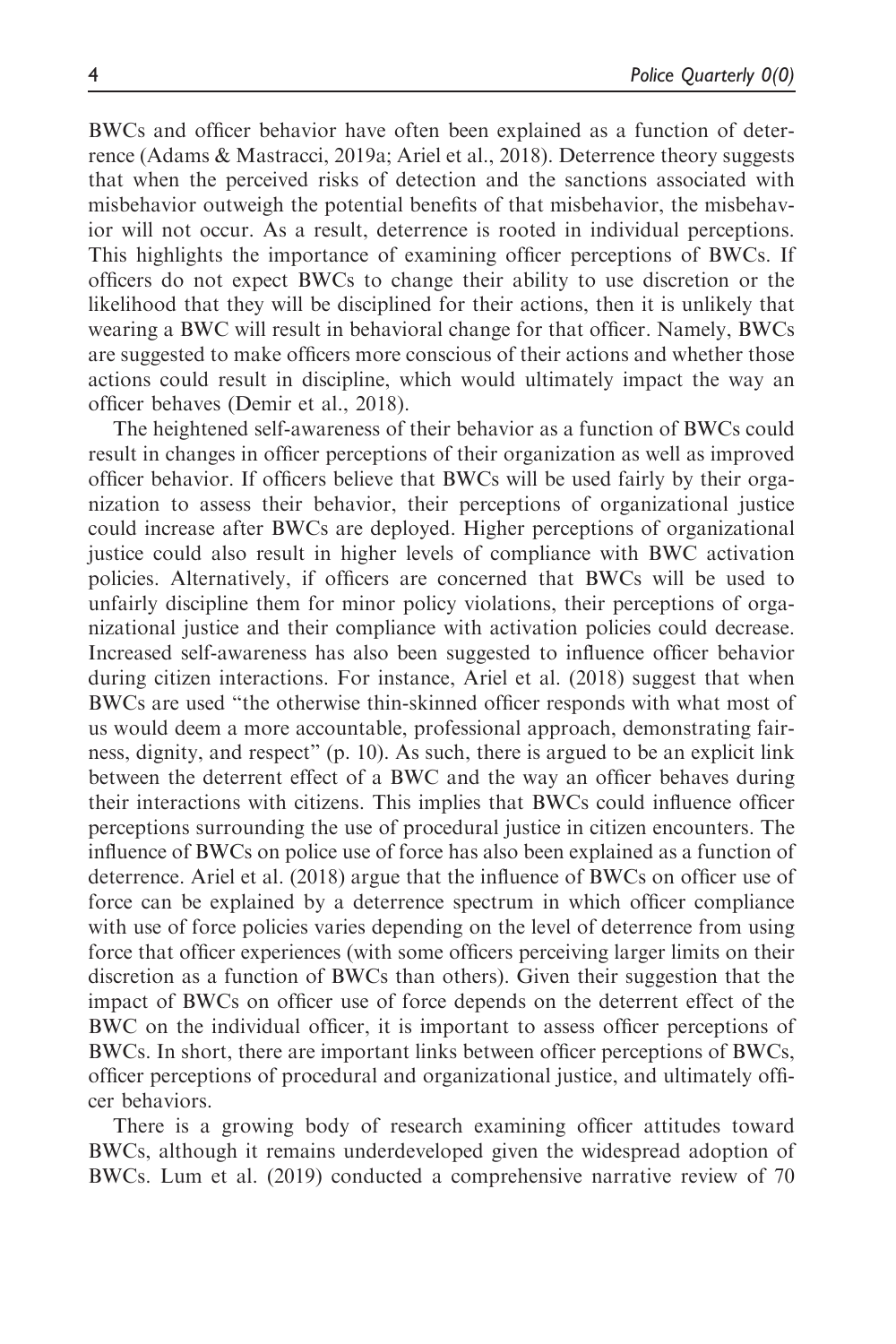BWC studies and found that 32 studies included a component assessing officer attitudes toward BWC technology. The methodological approaches and rigor used to examine officer attitudes varied widely across studies (Lum et al., 2019). Cross-sectional designs examining officer attitudes at one point in time were the most common. Less research has examined officer attitudes toward BWCs both prior to and following the adoption of BWCs in an agency. Researchers who have examined change in officer perceptions over time often use samples comprised entirely of volunteers (e.g., Braga et al., 2017) or samples comprised entirely of officers mandated to wear BWCs (e.g., White et al., 2018). This limits our understanding of whether the way BWCs are deployed matters when examining change in officer perceptions over time. This section addresses prior literature examining officer attitudes toward BWCs, perceptions of organizational justice, and support for using procedural justice, with each section organized in order from the least rigorous to the most rigorous methodological designs.

### Prior Cross-Sectional Research on Officer Attitudes Toward BWCs

Cross-sectional research examining officer attitudes toward BWCs largely involves surveys administered to officers prior to the deployment of this technology in their agency. These studies examine the anticipated impact of BWCs on officer effectiveness, officer behavior, and citizen behavior. For instance, Pelfrey and Keener (2016) found that supervisors and line-level officers in a university police department felt that BWCs would assist in report writing and improve evidence available for prosecution. Officers in Rochester and Buffalo (NY) felt that BWCs would result in increased adherence to departmental procedures and in officers feeling like they have less discretion (Gramagila  $\&$ Phillips, 2018). BWC volunteers in Orlando (FL) believed that the adoption of cameras would influence the behavior of other officers more than it would influence their own (Jennings et al., 2014). Huff et al. (2018) found that officers who volunteered to wear a BWC were more likely to believe that BWCs would positively impact citizen behaviors (e.g., increased cooperation, acting more respectfully) compared with officers who resisted wearing a BWC in Phoenix (AZ).

Studies evaluating officer attitudes toward BWCs after their adoption have identified mixed findings, depending on the jurisdiction. A survey conducted in the Isle of Wight (United Kingdom) found that officers had positive attitudes toward BWCs across a range of domains, including evidentiary value, identifying offenders, assuring convictions, reducing complaints, improving officer training, facilitating discipline, and to a lesser extent reducing assaults on officers and crime (Ellis et al., 2015). They note that BWCs in the United Kingdom have met with little officer resistance compared with BWCs in the United States. They attribute these differences to the intended goals of BWC programs, with U.K. programs promoted to improve officer effectiveness and U.S. programs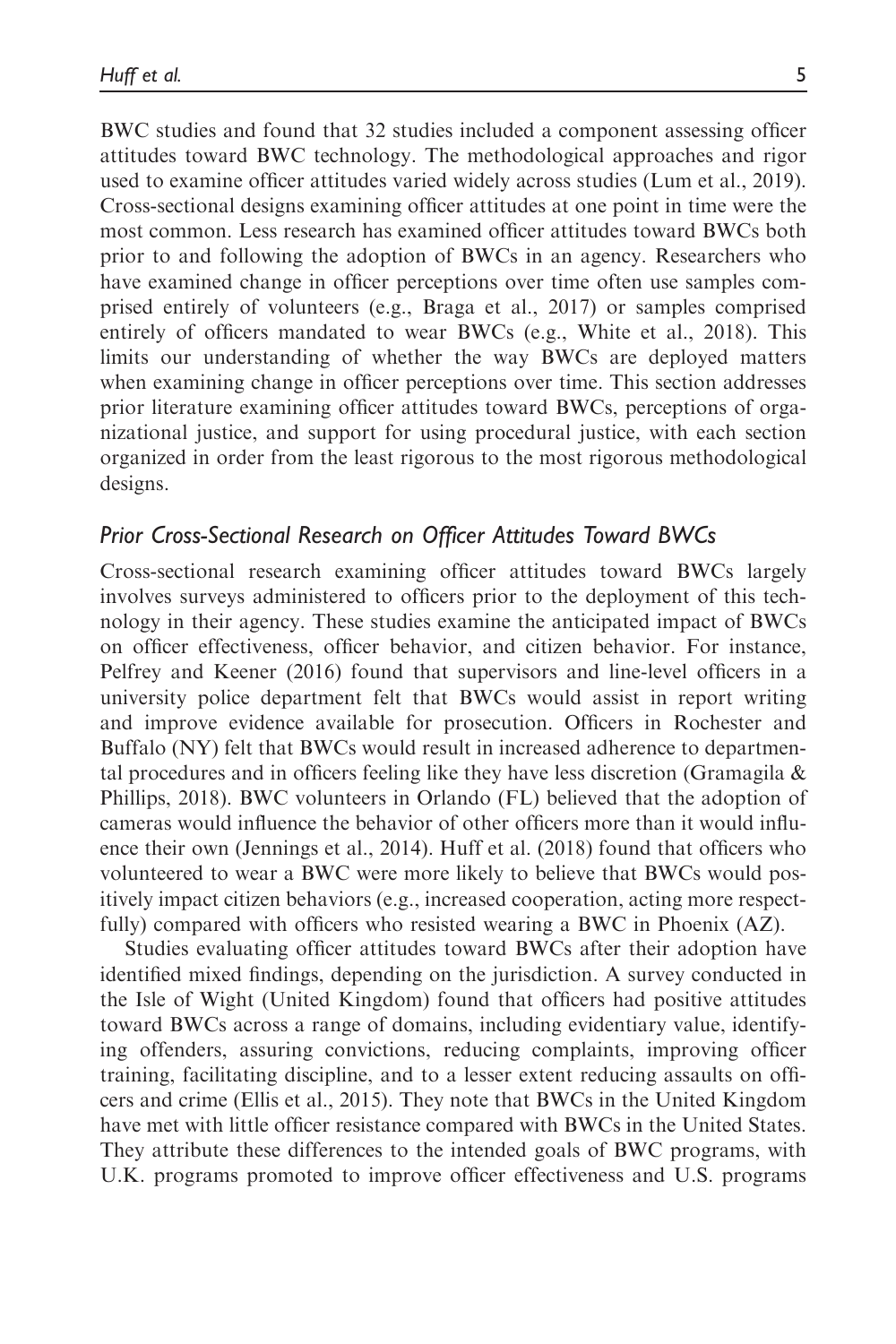suggested to improve problematic officer behavior (Ellis et al., 2015). Officers in a BWC pilot program in Plymouth (United Kingdom) similarly reported favorable attitudes toward the ability of BWCs to improve citizen behavior in police contacts and to provide evidence for court (Goodall, 2007).

In the United States, researchers who examined officer perceptions of BWCs postdeployment in Pittsburgh (PA) found low levels of officer agreement with the expansion of BWCs to all officers in their department  $(31\%)$ , but this agreement was higher for officers who had worn a BWC (57%; Goetschel & Peha, 2017). In contrast, the majority of officers interviewed after receiving a BWC in Orlando (FL) agreed that BWCs should be used for all front-line officers in the department (Jennings et al., 2015). Researchers examining BWCs in Albuquerque (NM) found similar patterns, though officers expressed frustration that their written word was no longer sufficient evidence in court, unless it was accompanied with a BWC video (Guerin et al., 2016). These researchers additionally examined differences between patrol officers and those in specialty units and found that the needs and concerns of these groups of officers differed depending on their assignment (Guerin et al., 2016; see also Gaub et al., 2020)

Other cross-sectional research has utilized surveys collected from officers in multiple agencies to examine differences in officer perceptions of BWCs, depending upon whether the technology is used in their agency. These findings generally suggest that officers working in agencies that have already deployed BWCs have more positive perceptions of this technology than officers working in agencies that are not using BWCs (Kyle & White, 2017; McLean et al., 2015; Smykla et al., 2016).

Many of the studies discussed earlier do not examine the impact of the method of deployment—either to officers who volunteer to wear a BWC or to those who are mandated to do so—on officer perceptions of BWCs. This is likely due to the design of most of these studies, which rely heavily on data for officers mandated to wear BWCs and less so on officers who volunteer. Researchers examining BWCs in Mesa (AZ), an exception, assigned BWCs to 25 officers randomly selected from a list of volunteers and 25 randomly selected officers who were mandated to wear a BWC. These officers were then matched to 50 control officers (Ready & Young, 2015). Officers were required to complete field contact forms detailing police-citizen encounters and their perceptions of the usefulness of a BWC in the encounter on randomly selected days throughout the study period. Officers assigned to the treatment condition (either volunteers or mandated) were significantly more likely to rate BWCs as helpful than control officers (Ready  $& Young, 2015$ ). Furthermore, officers who volunteered to wear a BWC were significantly more likely to rate BWCs as helpful than those who were mandated to wear a BWC, even controlling for the type of encounter (Ready & Young, 2015). This finding suggests that officers who volunteer to wear BWCs could differ from those who are mandated to wear a camera.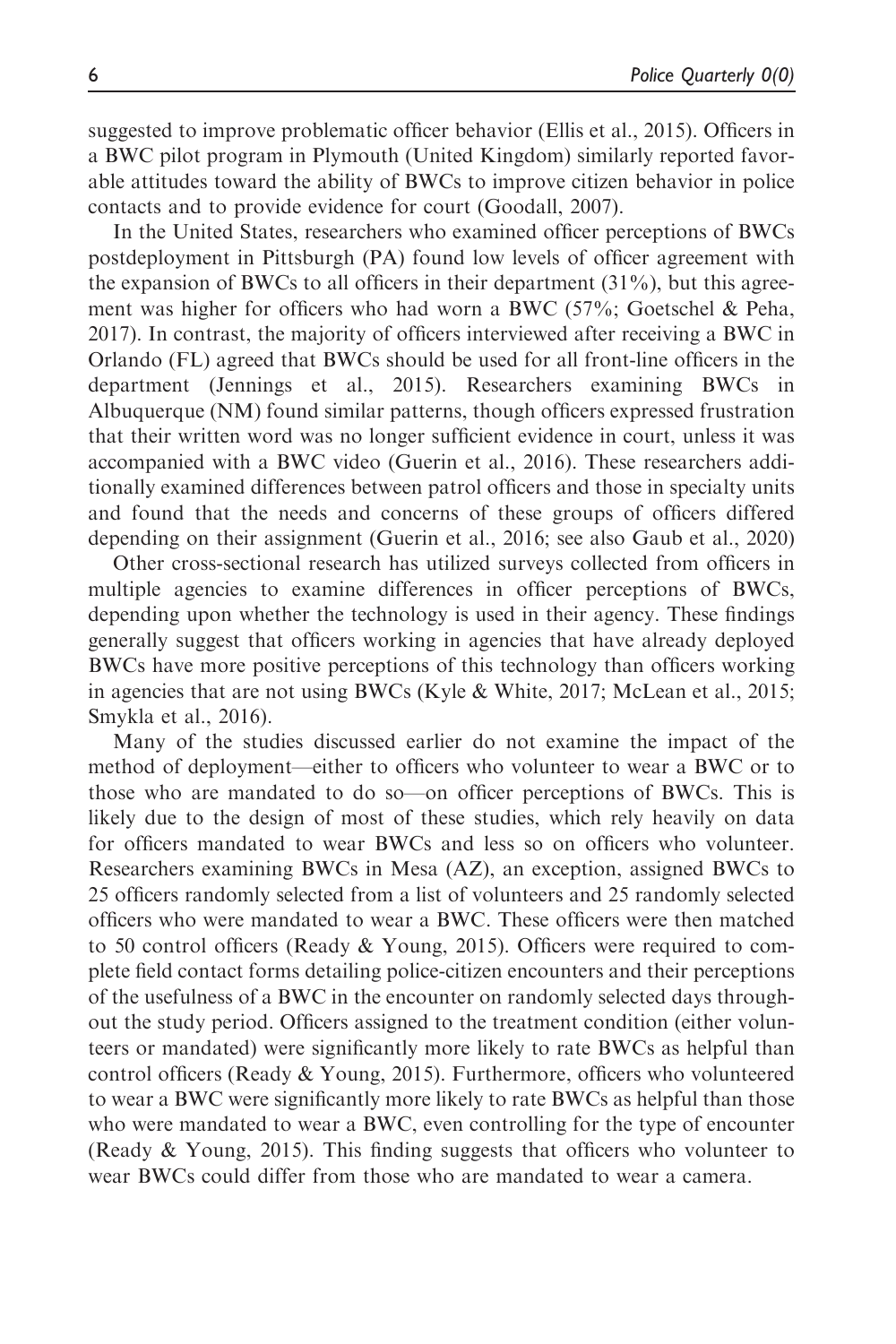## Prior Pre–Post Research on Officer Attitudes Toward BWCs

Studies that have examined officer attitudes toward BWCs prior to and following the adoption of BWCs have largely found that officers become more favorable or remain neutral toward BWCs after BWC programs are implemented (Lum et al., 2019). Beginning with studies that have reported more favorable police perceptions of BWCs postdeployment, several studies have noted that officers become more comfortable using BWCs after being assigned a camera (Katz et al., 2014; Newell & Greidanus, 2018; Wooditch et al., 2020). The majority of officers in a mixed methods study conducted in Bellingham (WA) and Spokane (WA) generally agreed that BWCs should be used in most encounters, and their levels of agreement increased over time (Newell & Greidanus, 2018). Researchers have also found that officer perceptions of citizen willingness to talk to the police and the ability of BWCs to protect officers against citizen complaints improve over time. Officers assigned BWCs in Los Angeles (CA) reported lower levels of agreement that citizens would avoid talking to the police or that BWCs violate citizen privacy 9 months after BWCs were deployed (Wooditch et al., 2020). Research in the London Metropolitan Police found that BWC officers felt significantly more protected against frivolous complaints and were more confident in the evidence they could obtain, compared with control officers at the posttest (Grossmith et al., 2015). Prior research in Phoenix found that 19% of officers agreed that BWCs should be used by all officers in the department at the pretest and 33% agreed at the posttest; though these findings still suggest that Phoenix officers were largely unsupportive of the adoption of the technology (Katz et al., 2014).

Some studies, however, have identified either no change in officer perceptions or decreased favorability toward BWCs over time. One of the main concerns raised by officers in numerous studies has been the perceived impact of BWCs on officer use of discretion. Officers in Sunnyvale (a pseudonym for a small U.S. city) and those in Toronto, Canada reported that BWCs made them feel like they had less discretion and resulted in them acting more legalistically (Koen et al., 2019; Whynot et al., 2016). Officer perceptions of BWCs became more negative for both treatment and control officers in a partial randomized controlled trial of BWCs in the Hallandale Beach Police Department (FL; Headley et al., 2017). The decreased favorability toward BWCs for both BWC and control officers in Hallandale Beach supports other research, which found that officer attitudes about the legitimacy of BWCs were related to how other officers in their social network felt about BWCs (Young & Ready, 2015). These results highlight the importance of examining change for both officers who used and those who did not use a BWC.

Changes in officer perceptions of BWCs over time appear to depend on the agency an officer works for. In their three-city study, Gaub et al. (2016) found that officers in Phoenix (AZ) had consistently more negative perceptions of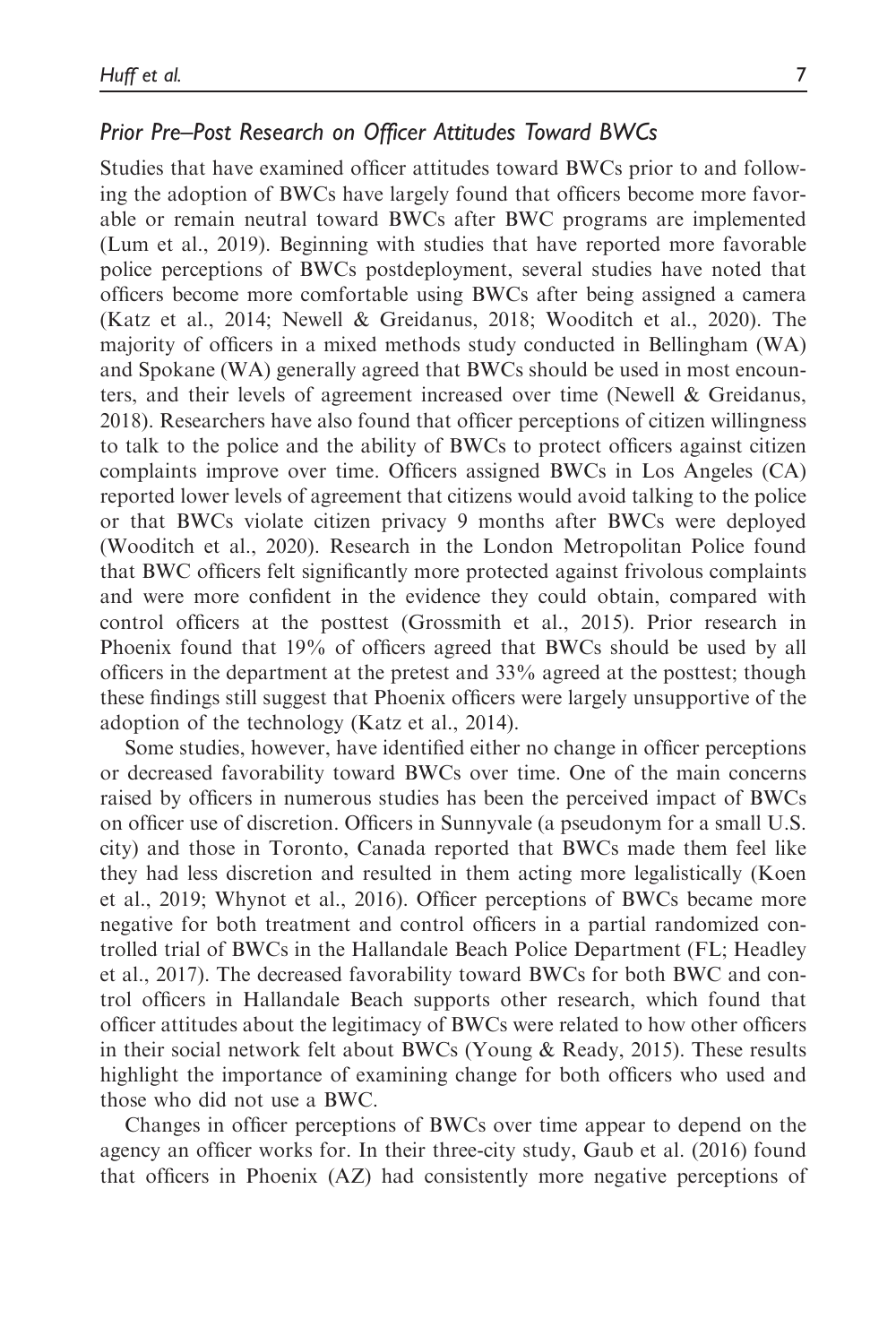BWCs compared with officers in Spokane (WA), with officers in Tempe (AZ) having the most favorable attitudes toward BWCs. Although officers in all three agencies reported improved perceptions of the ease of use of BWCs over time, their agreement that BWCs would improve citizen behaviors declined following the adoption of BWCs (Gaub et al., 2016). Generally, officers in Spokane and Tempe became more supportive of BWCs over time, but officers in Phoenix did not (Gaub et al., 2016). Other research examining the implementation of BWCs in Tempe (AZ) suggests that the high level of officer support for BWCs prior to the deployment of cameras in the field likely facilitated the success of the BWC program in that agency, with officers becoming increasingly favorable toward the use of BWCs over time (White et al., 2018). In explaining these differences across agencies, the authors suggested that a temporal effect could be at work, as Phoenix officers were exposed to BWCs much earlier than those in Spokane or Tempe (Gaub et al., 2016). It is also important to note that the timeframe between the pretest and posttest surveys in these studies was relatively short. Phoenix officers responded to surveys 2 weeks before and after the implementation of BWCs. Surveys in both Spokane and Tempe were administered 1 month prior to and 1 month following the deployment of BWCs in each agency (Gaub et al., 2016).

# Prior Research on the Impact of BWCs on Officer Perceptions of Their Organization

Officer buy-in is critical to police reform efforts (Rosenbaum & McCarty, 2017). As such, officer perceptions about organizational fairness in the implementation of BWC programs could influence the success of BWCs. Organizational justice is a theoretical construct that incorporates elements of several theories that attempt to explain employee perceptions of fairness within their organizations (Greenberg, 1987). Employee perceptions of organizational justice are influenced by the distribution of outcomes that individuals receive in their organizations, the practices of their organization, and the characteristics of the perceiver (Cohen-Charash & Spector, 2001). As such, organizational justice has been described as incorporating elements of both distributive justice (outcomes) and procedural justice (processes) within organizations. Research has shown that higher perceptions of the procedural justice component of organizational justice have been associated with improved work performance, though performance was unrelated to measures of distributive justice (Cohen-Charash & Spector, 2001). Given that police officer perceptions of organizational justice have been associated with their job performance (Trinkner et al., 2016) and commitment to the organization (Rosenbaum & McCarty, 2017), understanding whether BWCs influence officer perceptions of justice within their organizations is important.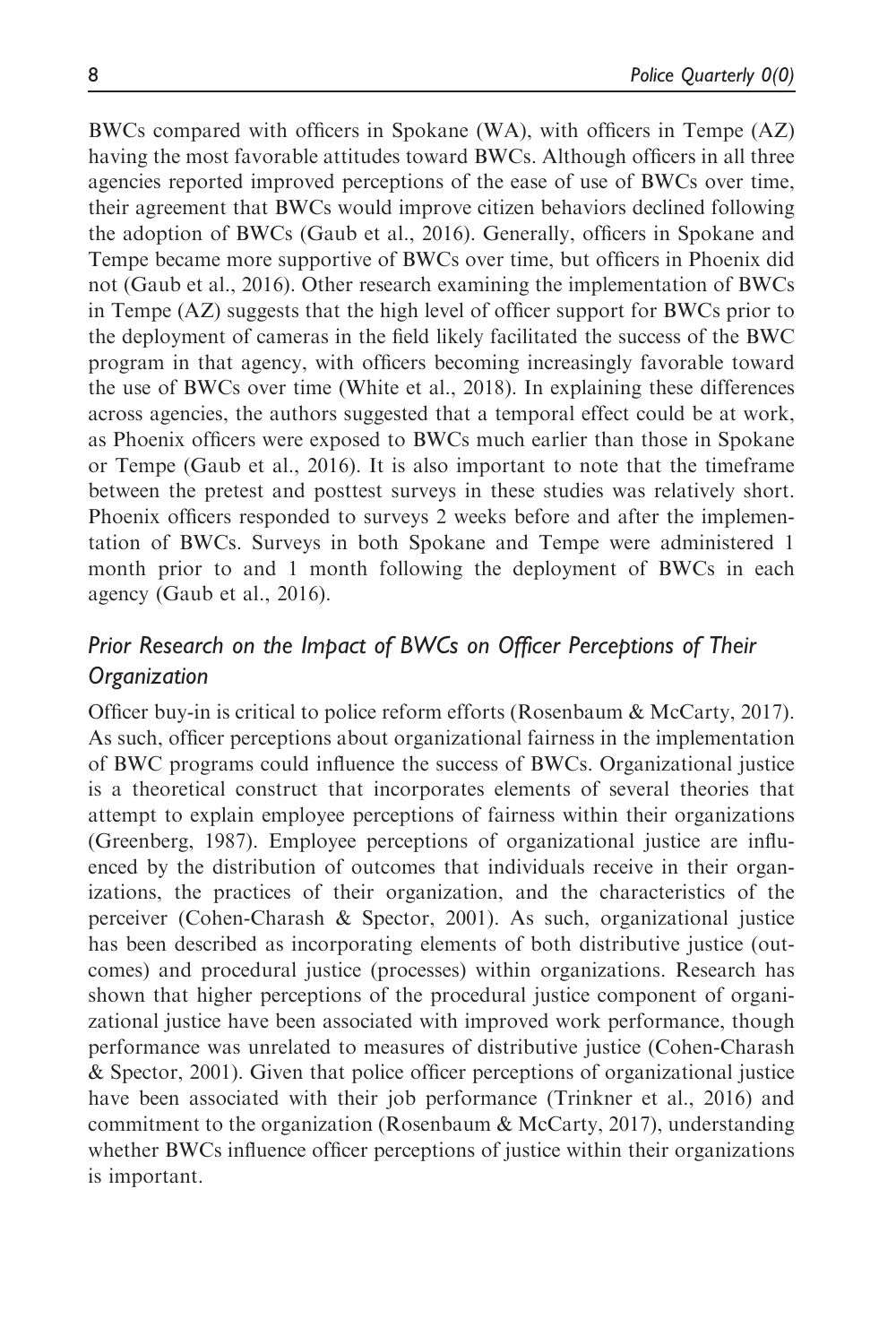Several studies have identified concerns about the impact of BWCs on officer's attitudes toward organizational justice. Although officers recognize the potential for BWCs to reduce frivolous complaints, they also note concerns about the potential for supervisors to use footage to punish officers for minor infractions (Headley et al., 2017; Newell & Greidanus, 2018; Pelfrey & Keener, 2016; Smykla et al., 2016). Given the potential for BWCs to be used to monitor officer behavior, Adams and Mastracci (2019a) created a perceived intensity of monitoring scale to assess officer perceptions of the risks associated with BWC footage. The perceived intensity of monitoring scale is comprised of three components: the influence of BWCs on officer use of discretion, concerns that BWC footage could result in public disapproval of officer behavior, and concerns about how the department distributes BWC footage. They found that BWC officers with high levels of perceived intensity of monitoring also experienced high levels of emotional exhaustion (Adams & Mastracci, 2019a). This suggests that the use of BWCs, and officer perceptions surrounding how their agencies could use BWC footage, can influence officer well-being. In their earlier study of the impact of BWCs on officers in five police agencies, Adams and Mastracci (2019b) found that officers who wear BWCs had significantly lower perceptions of organizational support and significantly higher levels of burnout. Furthermore, the relationship between BWCs and burnout was partially mediated by perceived organizational support (Adams & Mastracci, 2019b). Another study found that officers who felt that their agency was organizationally just had more positive perceptions of BWCs (Kyle & White, 2017), suggesting that such concerns can be mitigated. A study of officers in the United Kingdom similarly found that officers with higher levels of organizational commitment were less cynical about the benefits of BWCs, though officer perceptions of internal procedural justice were unrelated to any of the cynicism measures examined (Tankebe & Ariel, 2016). The majority of the officers surveyed felt that BWCs were not a sign that management did not trust them and that BWCs would not be used to discipline officers (Tankebe & Ariel, 2016). However, a study of officers from three agencies in Florida identified no relationship between perceptions of organizational justice and support for BWCs (Lawshe et al., 2019).

Research examining officer perceptions of their organizations before and after the implementation of BWCs has resulted in mixed findings. Goetschel and Peha (2017) found that one of the strongest predictors of officer support for expanding BWCs to the entire department, regardless of whether an officer personally wore a BWC, was officer perceptions of how the BWC would impact their relationship with their supervisors. Importantly, officers who used BWCs and supported the expansion of BWC programs were significantly less likely to agree that BWCs damaged the trust relationship between themselves and their supervisors (Goetschel & Peha, 2017). Officers surveyed prior to and after the implementation of a mandatory BWC recording policy in a U.S. transit police department felt that the mandatory activation policy was an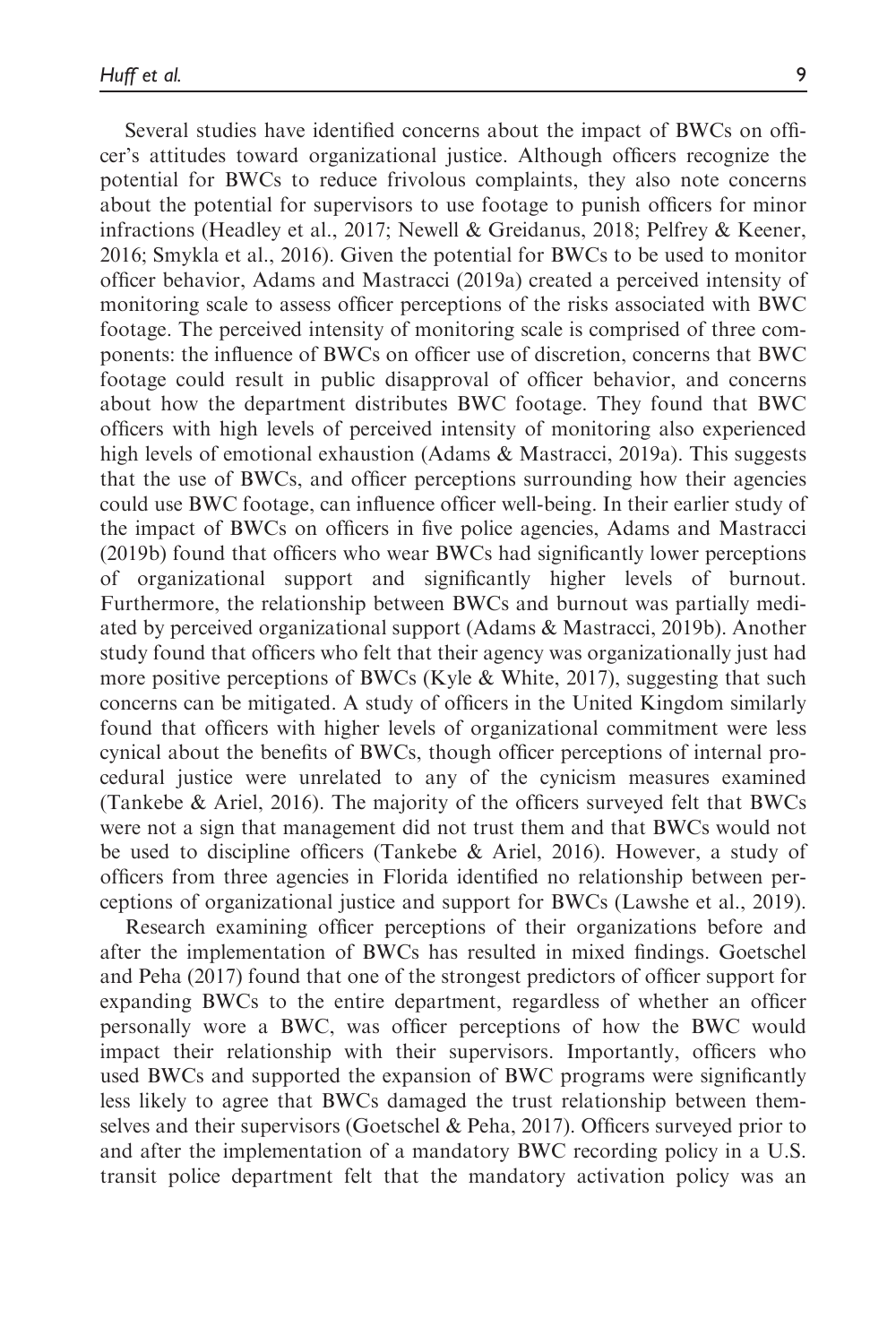indicator that the department did not trust the officers (Hyatt et al., 2017). Qualitative interviews of officers from a small agency suggested that officers were hesitant about BWCs prior to their deployment due to the potential for video to be used to discipline officers for minor infractions, though these concerns were not mentioned in interviews after the implementation of BWCs (Makin, 2016). Officers in another study indicated that unclear policies dictating how footage would be reviewed and used to hold officers accountable has resulted in officer fear that they would get in trouble (Newell & Greidanus, 2018). Officers who view BWCs as a mechanism for supervisors to identify and discipline minor misconduct could reduce their proactive contacts to avoid additional attention (Newell & Greidanus, 2018). As such, examining officer perceptions of organizational justice in relation to BWC implementation and use is important because it could result in officers changing the way they police.

# Prior Research on the Impact of BWCs on Officer Perceptions of Procedural Justice

Researchers are just beginning to examine whether BWCs can increase officer use of procedural justice in citizen encounters. Procedural justice theory suggests that decisions made by authority figures are respected most when the mechanisms used to reach those decisions were fair and neutral. Although early procedural justice scholars emphasized the importance of using procedurally just criteria to reach decisions about the outcome of an event (Thibaut & Walker, 1978), more recent work suggests that the mechanisms used to engage in procedural justice are more important than achieving distributive justice (Tyler & Blader, 2003). Procedural justice encompasses four key elements: participation, neutrality, dignity/respect, and trust (Tyler, 2004). Citizens have higher perceptions of procedural justice when they feel they were allowed to contribute to the encounter, when the officer used objective criteria to make decisions, when the citizen felt they were treated with dignity and respect, and when the citizen trusted the officers' motives in the interaction. Officer use of procedural justice has been associated with positive outcomes, for instance, citizens who feel they are treated in a procedurally fair way are more likely to comply and cooperate with the police (Tyler, 2004).

Procedural justice is often examined by asking citizens about how they perceived their treatment by the police in an individual encounter (e.g., Worden & Mclean, 2018). For instance, researchers in Turkey found that drivers subject to routine traffic stops by officers wearing a BWC had higher perceptions of procedural justice in their stop than drivers who were stopped by officers who were not wearing a camera (Demir et al., 2018). Researchers have also used systematic social observation and reviewed recorded officer encounters to examine whether officers are engaging in procedurally just behaviors, like giving citizens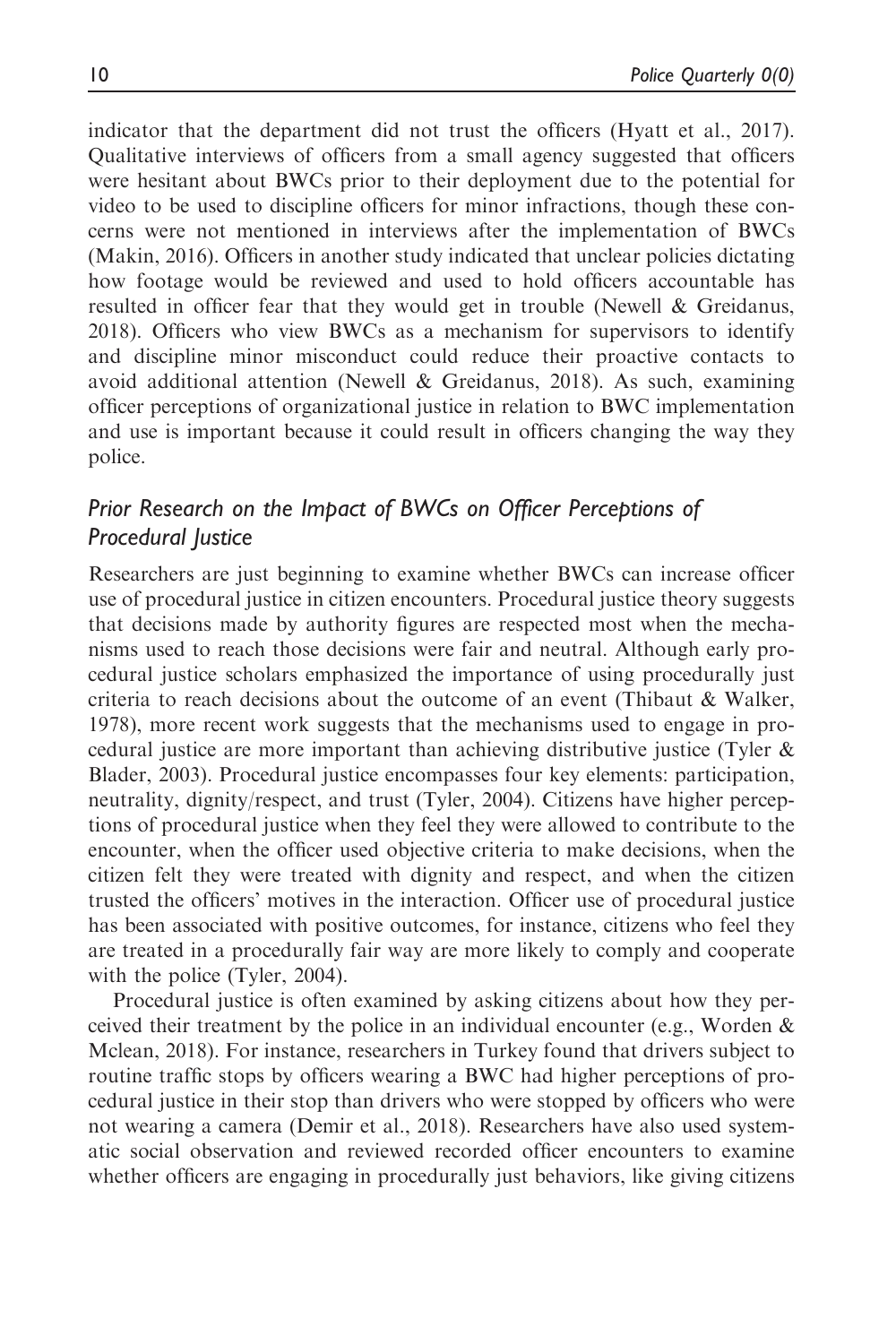the opportunity to participate in an interaction (McCluskey et al., 2019; Worden & McLean, 2018). Other researchers have examined officer attitudes toward using procedural justice (Skogan et al., 2015). Although ensuring officers engage in procedural justice has traditionally been challenging for police supervisors (Worden & McLean, 2018), the use of BWCs could facilitate supervisor review of officer behaviors. Specifically, a supervisor could watch a BWC video to see whether an officer treated a citizen in a procedurally just way. This increased potential for supervisors to review officer behavior could change officer perceptions about the use of procedural justice when they wear BWCs.

Systematic-social observations conducted in the Los Angeles Police Department (LAPD) indicated that officers were more likely to use procedural justice after the adoption of BWCs, even controlling for other situational factors (McCluskey et al., 2019). This study diverged from those asking about citizen perceptions of the way they were treated during police encounters and instead examined whether officers were more likely to give citizens a voice, be objective, and be respectful during citizen interactions. Officers in Edmonton (United Kingdom) reported that BWCs made them more concerned about using appropriate language and being professional and patient with citizens; however, some officers felt that the cameras made them more robotic and created barriers in establishing rapport (Stratton et al., 2015). Officer surveys conducted in the Metropolitan Police in London (United Kingdom) found no significant differences in self-reported use of procedural justice after the implementation of BWCs (Grossmith et al., 2015).

Some researchers have suggested that reductions in complaints associated with BWCs could be attributable to officers behaving in more procedurally just ways to compensate for the camera. For example, officers interviewed in a London trial of BWCs said that they would sometimes narrate what they were doing or why they were making a particular decision to the camera (Owens & Finn, 2018). This narration could be perceived by citizens who interact with the police as procedural justice. Although the BWC officers surveyed in the study did not report any differences in their behavior over time or compared with the control group, their findings could suggest that procedural justice is occurring, even without the officer recognizing it (Owens & Finn, 2018).

# Current Study

The purpose of this study is to examine the impact of the adoption of BWCs on officer attitudes toward BWCs, organizational justice, and procedural justice as a part of a larger evaluation of BWCs in the PPD. We address limitations in prior BWC attitudes research by examining changes in officer attitudes toward BWCs over time. We further assess whether changes over time differ depending on method of BWC assignment (either voluntarily or mandated), or for BWC resistors, compared with control officers. This is an important contribution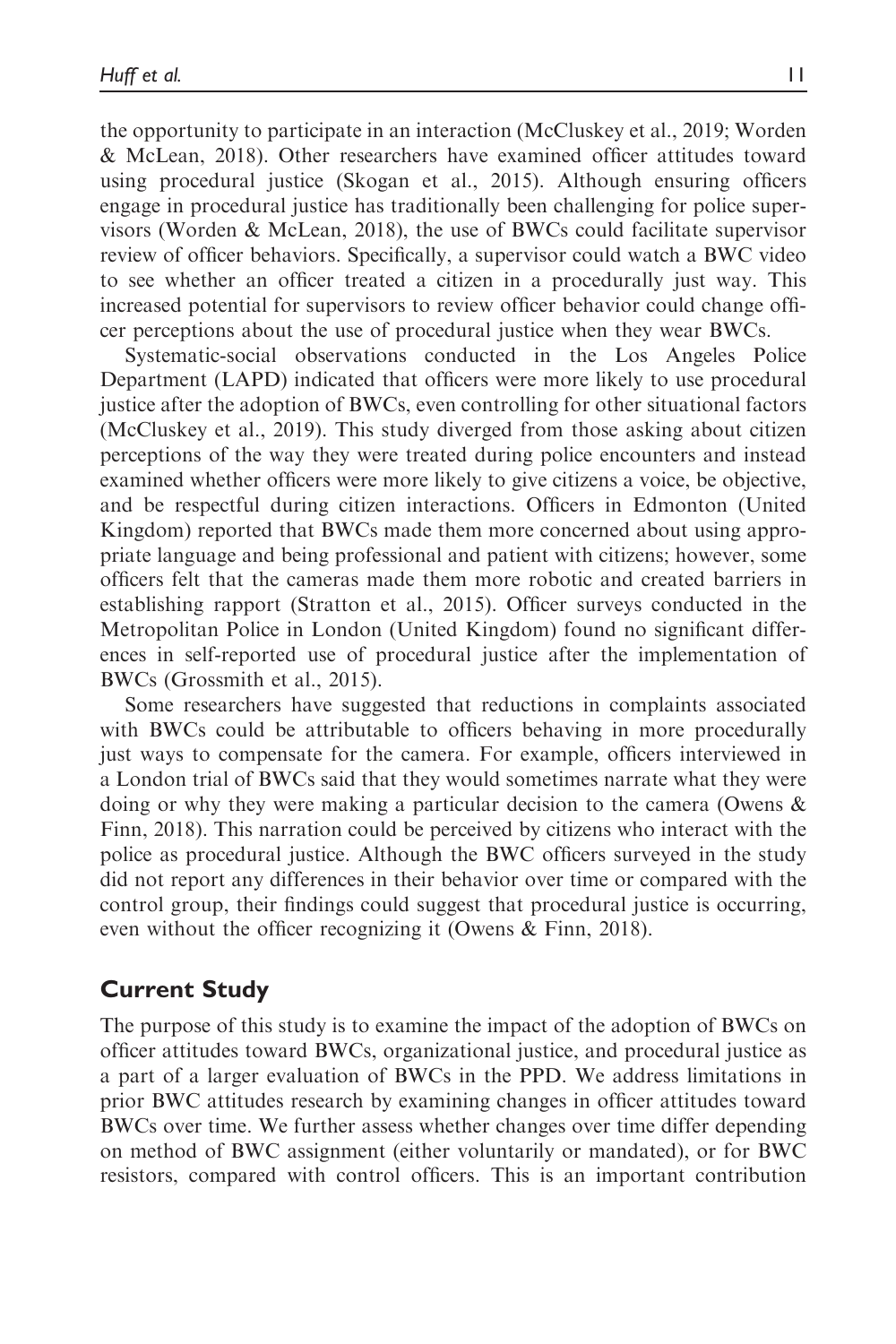because prior studies have used different methods of BWC deployment (some using volunteers and others mandating officers to wear BWCs) and have identified conflicting impacts of BWCs on several outcomes across studies (see Lum et al., 2019). Furthermore, researchers in Mesa (AZ) found that officer perceptions of BWCs significantly differed between officers who volunteered to wear a BWC and those who were mandated to wear a BWC (Ready & Young, 2015). As the impact of BWCs on police behavior is likely related to officer perceptions of this technology, identifying differences in perceptions across different types of officers is important for framing future BWC deployment strategies. Given the lack of research in this area, we assess officer attitudinal changes in a number of different domains. We first examine officer perceptions of the impact of BWCs on officer efficacy, officer behavior, and citizen/resident reactions to the police when officers use BWCs.Officers' general perceptions about the benefits of BWCs and overall support for expanding the use of BWCs in the department are also assessed.

In addition, we examine whether officer perceptions of organizational justice within PPD and officer perceptions of the use of procedural justice in citizen contacts change over time. The inclusion of organizational justice in this study contributes to the BWC and organizational justice literature because some officers resist BWCs due to the perception BWC videos will be used to discipline them unfairly (Pelfrey & Keener, 2016). By examining officer perceptions of organizational justice prior to and after the adoption of BWCs, we examine whether these concerns are alleviated as officers become accustomed to using the technology. Given the potential for BWC footage to be used to evaluate officer use of procedural justice in individual encounters (Worden & McLean, 2018), it is important to examine whether officer attitudes toward the use of procedural justice change depending on their experience wearing a BWC. Comparing these differences between BWC volunteers, officers mandated to wear BWCs, resistors, and control officers enables us to disentangle the complex influence of BWCs on police officer attitudes. Through understanding the impact of BWCs on officer perceptions of their organization and perceptions of the use of procedural justice, we can more comprehensively evaluate the impact of BWCs on officer perceptions of their organizations and the ways they should interact with citizens.

## **Methods**

This study relies on a sample of PPD officers who agreed to participate in a survey on police officer attitudes and beliefs about BWCs, as part of an evaluation of BWCs. A total of 841 officers assigned to patrol units in six of the seven police precincts were eligible to complete the pretest survey.<sup>1</sup> The pretest was administered during preshift patrol briefings in March and April of 2017. Members of the research team briefed officers on the purpose of the survey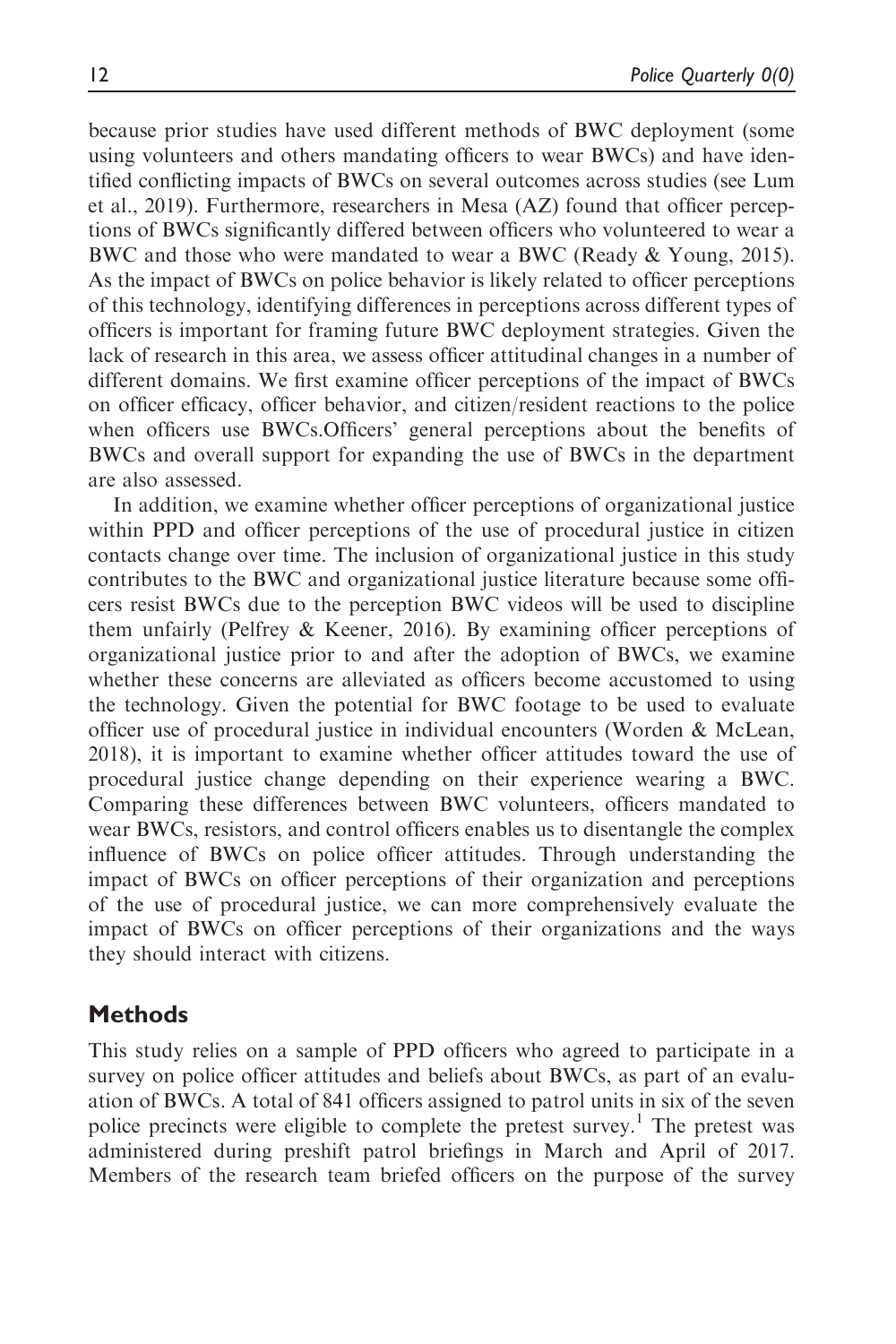and the officers were provided with an informed consent document indicating their acknowledgment that the survey was voluntary and that their survey responses would be linked to their employee records. The research team further informed officers that if they participated in the survey that they might be randomly selected and asked to wear a BWC as part of a research study. Officers were assured that wearing a BWC was voluntary and that they could decline to do so, even if they participated in the survey portion of the project. The survey was administered using a scantron format, and all surveys were collected during the same briefing in which the survey was administered. Surveys took roughly 15 minutes to complete. Of the 841 eligible officers, 668 officers were approached and asked to participate in the pretest survey. Contact was not made with the remaining officers ( $n = 173$ ) due to absences (vacation, sick, training, leave, etc.). Up to three attempts were made to contact officers who were absent. Of the 668 officers approached, 467 completed the survey, resulting in a 70% response rate for officers who were present at the time the pretest was administered and a response rate of 56% for all officers eligible for participation in the study.<sup>2</sup>

BWCs were assigned to officers and deployed on May 24, 2017 (roughly 1 month after the administration of the pretest survey). Officers were randomly selected from the pool of 467 officers who participated in the pretest survey and asked to volunteer to wear a BWC. Randomly selected officers who declined to volunteer to wear a BWC were replaced by another randomly selected officer assigned to the same precinct. Forty-seven officers who were randomly selected and asked to wear a BWC volunteered to do so (referred to as volunteers). Ninety-six officers who were randomly selected and asked to wear a BWC declined to do so (referred to as resistors). PPD officials elected to mandate officers to wear the remaining BWCs due to time constraints. Thirty-four BWCs were randomly assigned to officers who were mandated to wear them (referred to as *mandated*).<sup>3</sup> Finally, a random selection of 110 officers who participated in the pretest served as the control group for the survey data (referred to as *control*).<sup>4</sup>

A posttest survey containing the exact same items as the pretest survey was administered by the research team 6 months after the deployment of BWCs. The posttest survey was again administered using a scantron format during preshift patrol briefings. Of the 287 study officers, 245 officers were present when the posttest survey was administered and 237 agreed to participate. This resulted in an 82.6% overall response rate (96.7% response rate for officers present when the posttest survey was administered). When examining response rates by group, 91.1% of mandated officers ( $n = 31$  of 34), 89.4% of volunteer officers ( $n = 42$  of 47), 73.9% of the resisting officers  $(n=71 \text{ of } 96)$ , and 84.5% of the control group  $(n = 93$  of 110) completed the posttest survey. Of the officers who did not participate, only eight refused ( $n = 1$  for mandated;  $n = 3$  for resistors;  $n = 4$ for controls) and the remainder could not be contacted. In addition, 10 officers were removed from this analysis due to missing information on key study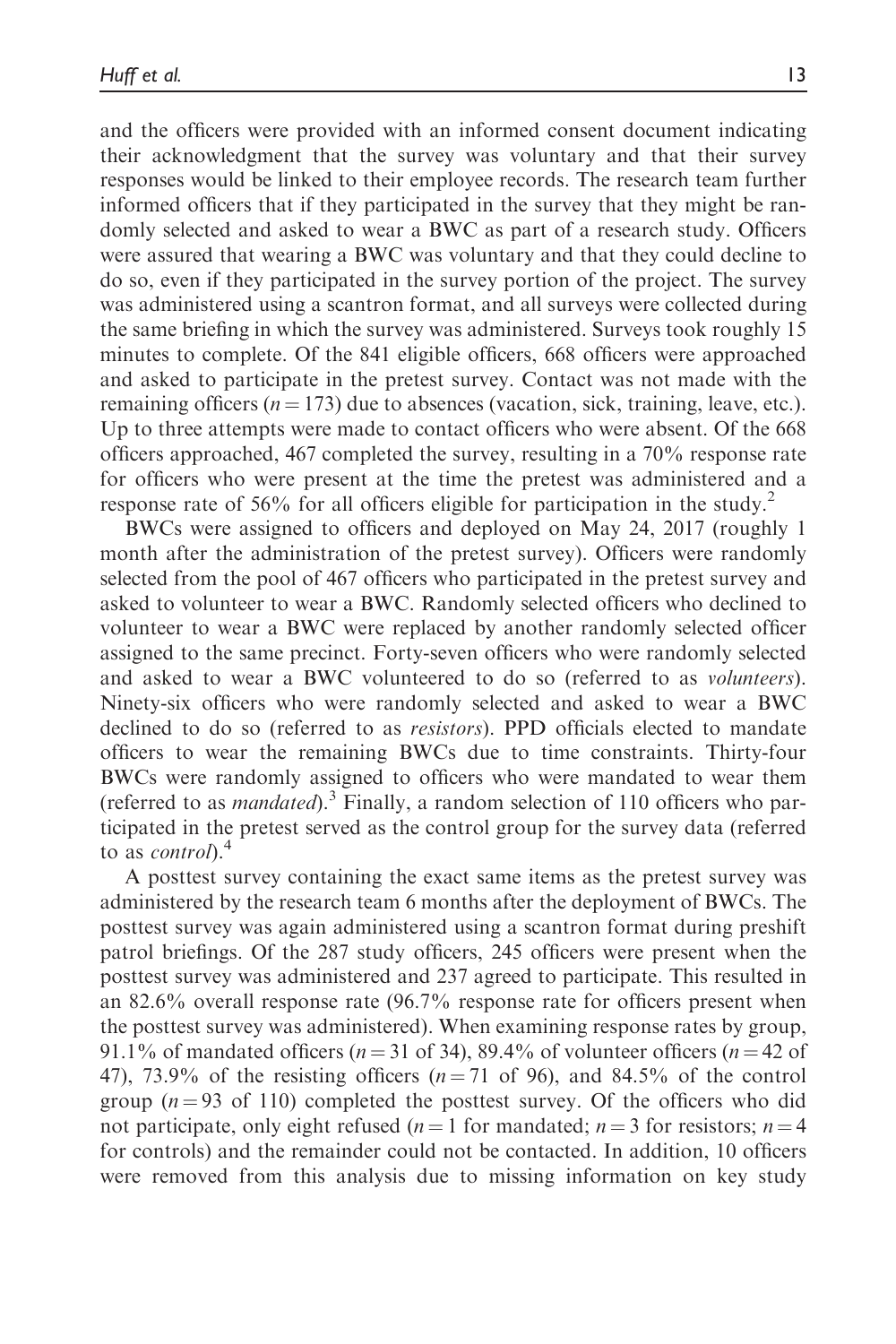variables (9 control officers and 1 resistor), resulting in a final study group of 227 officers in this analysis.

The PPD BWC policy requires all officers assigned to wear BWCs to wear the camera for the duration of their shift. Although the BWC policy initially only required officers to activate their BWC when engaging in an enforcement contact, the policy was updated 2 months into the study period to require officers to activate their BWC upon receipt of a call-for-service. Officer compliance with activation policies is monitored by their sergeants, who are tasked with reviewing officer BWC footage at random each month. The officers in this study activated their BWCs in  $66.41\%$  of the calls to which they responded.<sup>5</sup>

PPD uses single-officer patrol vehicles, which reduces the potential for contamination as BWC officers would not be routinely partnered with control officers. As such, contamination is limited to those incidents that resulted in both control officers and treatment officers responding to the same scene (36.7% of incidents during the study period). Given that the focus of our study is on officer perceptions of BWCs, and not on the influence of BWCs on the outcomes of police incidents, we do not consider this level of contamination to be a major limitation. However, it is possible that control officers who respond to the same incidents as officers wearing BWCs could change their attitudes toward BWCs as a result of working with BWC officers. Previous research also suggests that officer attitudes toward BWCs are influenced by the attitudes of other officers in their social networks (Young & Ready, 2015). Eliminating all potential for officers in different treatment groups to interact with each other in this study would have been impossible due to routine contact between officers during preshift patrol briefings. Furthermore, the distinction between actually wearing and using a BWC and not wearing a BWC is critical. Even if control officers heard about BWCs from their fellow officers, or experienced being filmed by a BWC officer during this study, we do not consider those experiences as being equivalent to wearing and using a BWC directly.

#### **Measures**

The survey was designed to address several aspects of officer perceptions of BWCs as well as perceptions of organizational justice and support for procedural justice. The full list of survey items is provided in Appendix A. All of the survey items were measured on a scale of  $1 =$ strongly disagree to  $4 =$ strongly agree. Items were reverse coded to ensure higher values indicated higher levels of agreement with the relevant scale. PPD command staff and union representatives reviewed and provided input on all survey items prior to survey administration. These personnel recommended modifications to the phrasing of some items to ensure that the verbiage was consistent with the language used by PPD. Command staff and representatives did not have control over naming or constructing the survey scales. We used exploratory factor analysis with oblique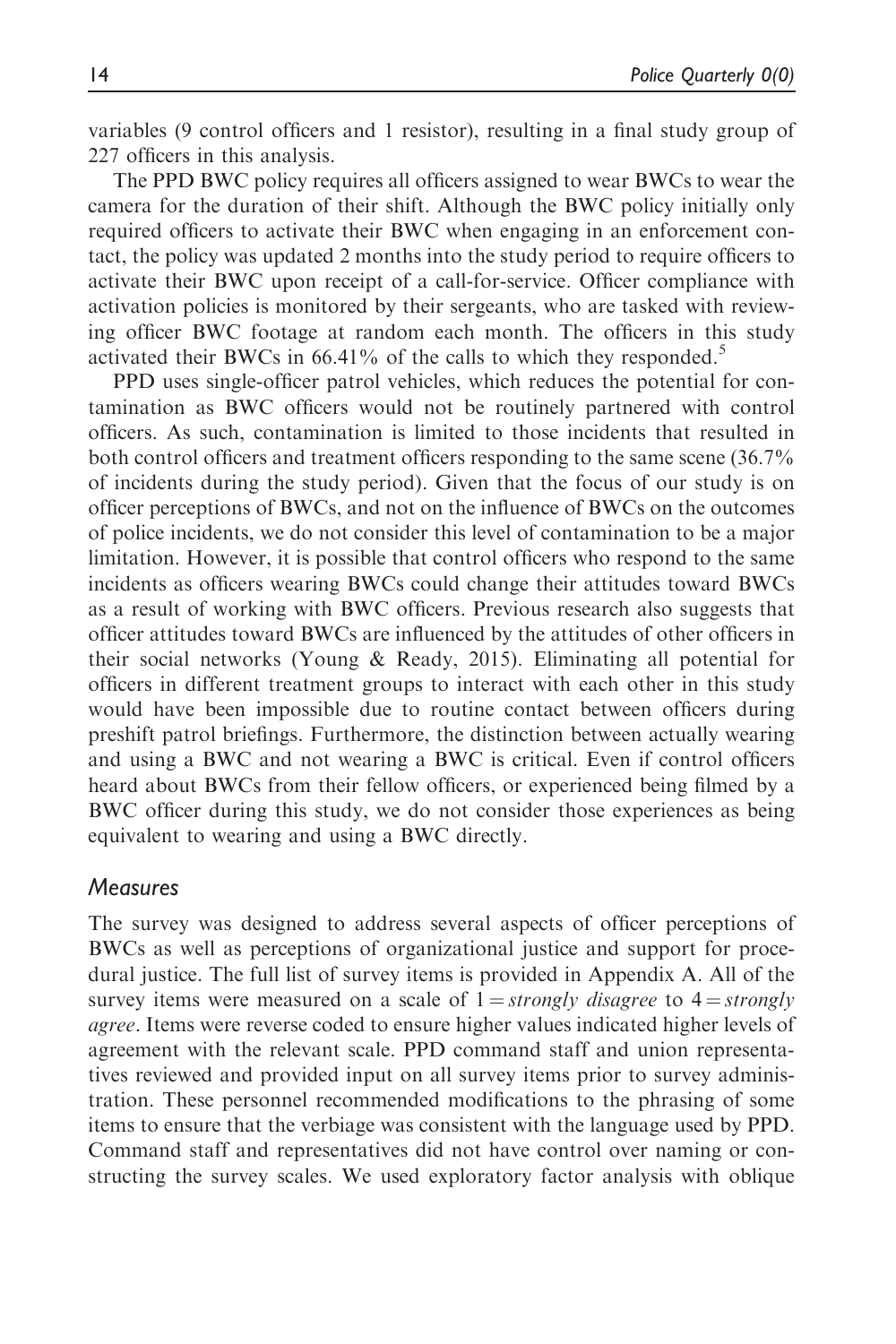promax rotation, which allows extracted factors to be correlated, to validate our scales (Costello & Osborne, 2005).

The items used to examine perceptions and attitudes about BWCs have been previously used by researchers in a number of cities, including Phoenix (AZ), Tempe (AZ), Spokane (WA), Orlando (FL), and Los Angeles (CA; Gaub et al., 2016; Jennings et al., 2014; Katz et al., 2014; Wooditch et al., 2020). The exploratory factor analyses of these data resulted in the creation of several scales that we use to assess officer perceptions of BWCs: Officer Efficacy ( $\alpha = .81$ ), Police Officer Behavior ( $\alpha = .76$ ), Citizen/Resident Reactions ( $\alpha = .84$ ), General Perceptions ( $\alpha = .87$ ), and Overall Recommendations ( $\alpha = .93$ ). Items in each scale loaded sufficiently onto one factor, with all factor loadings exceeding .45. The Officer Efficacy Scale examines whether BWCs improve the accuracy of reports and/or the quality of evidence officers can submit to prosecutors. The Police Officer Behavior scale assesses perceptions of the impact of BWCs on officer discretion and behaviors, including warnings and use of force. The Citizen/Resident Reactions scale examines officer perceptions of citizen responses to a BWC, such as the citizen becoming more cooperative or reducing the likelihood of a complaint. The General Perceptions scale includes whether BWCs are well received by various parties. Finally, the Overall Recommendations scale includes items that ask about whether BWCs should be expanded to all officers and whether BWCs are a good use of department funding.

We also assessed officer perceptions of organizational justice within PPD and support for treating citizens in a procedurally just manner. The items used to tap into perceptions of organizational justice were adapted from Wolfe and Piquero (2011) who examined the impact of organizational justice on officer misconduct in the Philadelphia Police Department. The Organizational Justice scale includes items about the fairness and reasonableness of discipline, policies, and special assignments within the department. The procedural justice items were adapted from the Skogan et al.'s (2015) study of a procedural justice training in the Chicago Police Department. Items in the Procedural Justice scale ask about the importance of giving citizens a voice and treating them respectfully. All items in the *Organizational Justice* scale  $(\alpha = .78)$  loaded sufficiently onto a single factor, with factor loadings exceeding 0.41. Items in the *Procedural* Justice scale ( $\alpha$  = .80) also loaded sufficiently onto one factor, with factor loadings exceeding 0.52 (see Appendix A for all scale items and factor loadings).

### Dependent Variables

Given our interest in changes in officer attitudes over time, we calculated the percentage change for each scale (Police Efficacy, Police Behavior, Citizen/ Resident Reactions, General Perceptions, Overall Recommendations,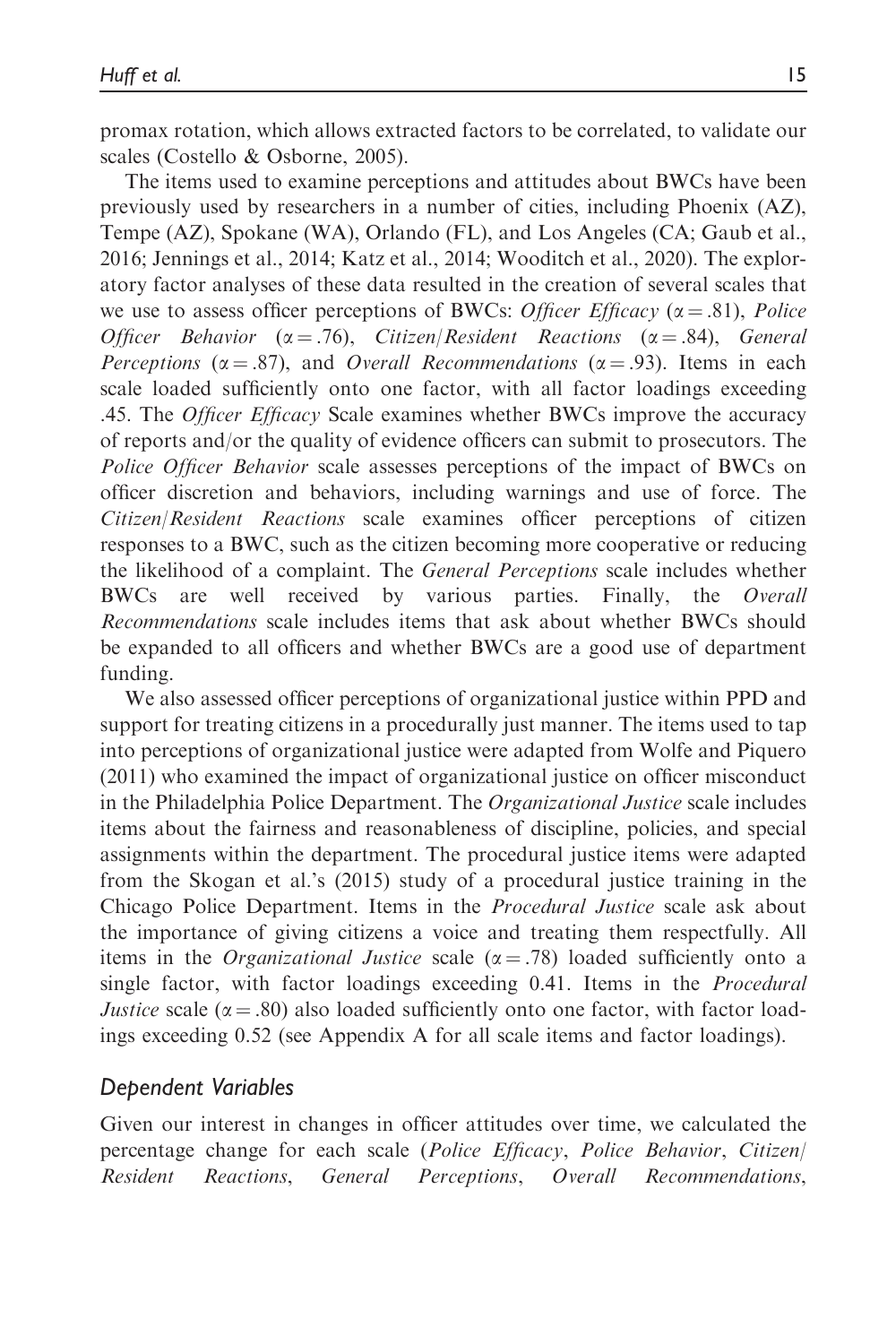Organizational Justice, and Procedural Justice) for each officer using the following formula:

Posttest score - Pretest score Pretest score 100

We present these mean percentage changes as descriptive results. We additionally created a factor score for each officer for each scale for both the pretest and the posttest. We use the posttest factor score for each scale as the dependent variable for most of our analyses.

#### Independent Variables

Officer group assignment is used to establish the impact of wearing a BWC, and the way BWCs were assigned, on changes in officer perceptions of BWCs over time. The group independent variables are dummy indicators of whether the officer was (a) randomly selected and mandated to wear a BWC, (b) randomly selected and volunteered to wear a BWC, (c) randomly selected and asked to volunteer to wear a BWC but declined (aka resistor), and (d) randomly selected to serve in the control group. All dummy indicators are coded as  $1 = treatment$ group assignment (BWC volunteer, BWC resistor, or BWC mandated) and  $0 = control \ group$ . Control officers are used as the reference category.<sup>6</sup>

Other independent variables were included for officer gender, race/ethnicity, educational attainment, age, years of service, and precinct assignment to examine potential variation in attitudes toward BWCs based on officer demographic characteristics. We also include independent variables to control for officer activity levels for the 18 months prior to BWC deployment, including the percentage of calls that were self-initiated, the percentage of calls that resulted in arrest, the percentage of calls that resulted in use of force, and the percentage of calls that resulted in a citizen complaint. These variables were obtained from personnel data, precinct rosters, official use of force reports, and citizen complaints.

### Analytical Strategy

Given potential differences between BWC volunteers, BWC resistors, and BWC mandated officers relative to the control group, we first assess balance on officer demographic characteristics and activity levels to ensure that officers in each group are comparable, prior to conducting any comparisons between groups. Descriptive statistics for officers in each group are shown in Table 1. The control group is used as the reference category in these analyses. We first compared the BWC resistor group with the control group and observed that the resistor group was significantly younger ( $M = 35.5$ , standard deviation  $[SD] = 9.3$  vs.  $M = 39.0$ ,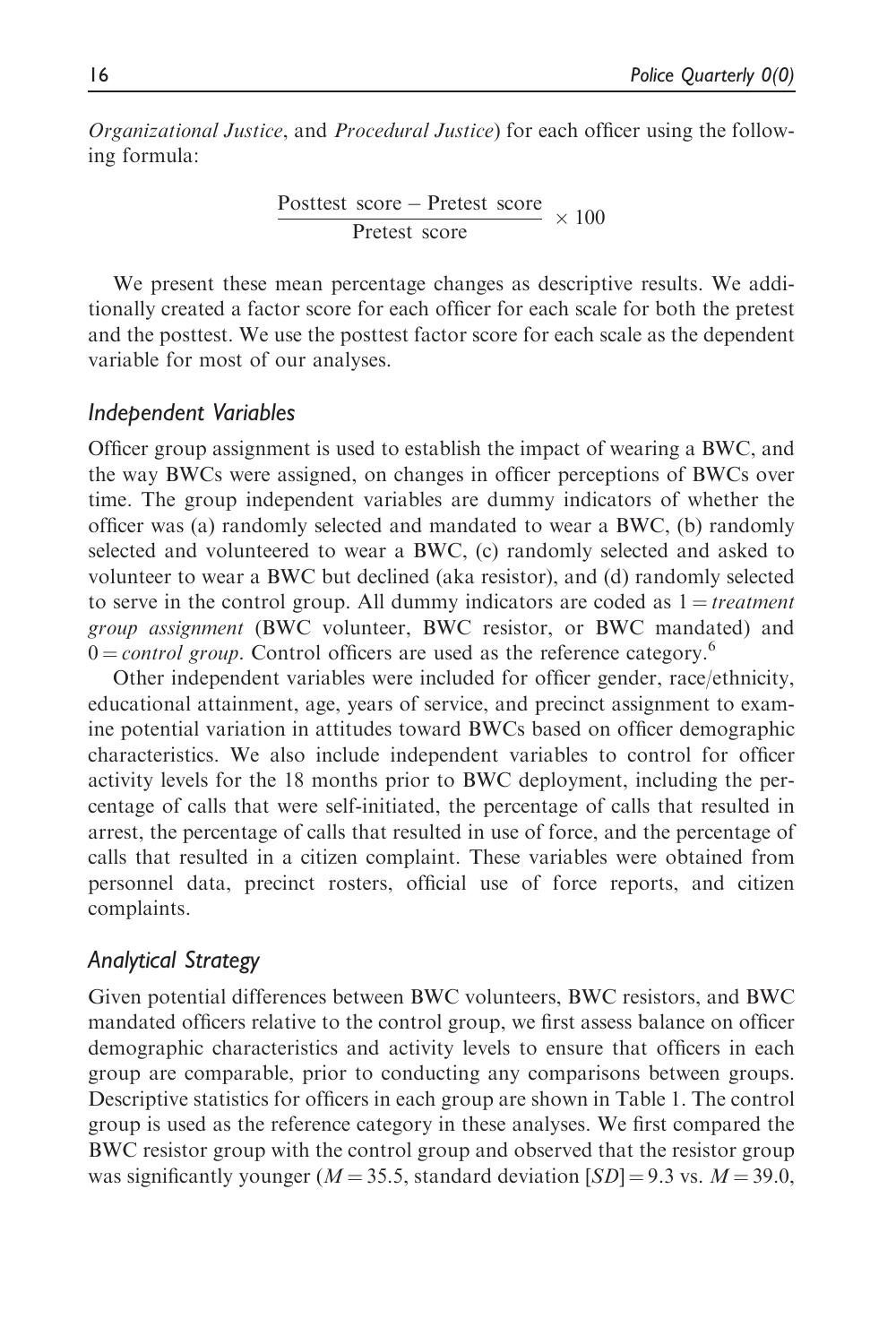| Table 1. Descriptive Statistics. |               |                                    |                 |              |               |              |                    |                               |                |               |                                   |
|----------------------------------|---------------|------------------------------------|-----------------|--------------|---------------|--------------|--------------------|-------------------------------|----------------|---------------|-----------------------------------|
|                                  |               | Control $(n=84)$ Resistor $(n=70)$ |                 |              |               |              |                    | Mandated to wear BWC $(n=31)$ |                |               | Volunteered to wear BVVC (n = 42) |
|                                  | n             | $\aleph$                           | $\overline{z}$  | $\aleph$     | Hedge's g n   |              | ৯ৎ                 | Hedge's g                     | n              | $\aleph$      | Hedge's g                         |
| Sex                              |               |                                    |                 |              | 0.04          |              |                    | 0.32                          |                |               | 0.35                              |
| Male                             | 80            | 95.24                              | 89              | 94.29        |               | 27           | 87.1               |                               | 36             | 85.71         |                                   |
| Female                           |               | 4.76                               |                 | 5.71         |               |              | 12.9               |                               | ∘              | 14.29         |                                   |
| Race/ethnicity                   |               |                                    |                 |              | 0.17          |              |                    | 0.33                          |                |               | 0.41                              |
| White                            |               | 61.9                               | $\frac{6}{7}$   | 70.0         |               | 24           |                    |                               | $\overline{3}$ | 80.95         |                                   |
| Non-White                        | 52<br>32      | 38.1                               | ಸ               | 30.0         |               |              | 77.42<br>22.58     |                               | $^\infty$      | 19.05         |                                   |
| Highest education completed      |               |                                    |                 |              | $-0.06$       |              |                    | $\frac{1}{2}$                 |                |               | 0.34                              |
| <b>HS/GED</b>                    |               | 12.2                               | $\subseteq$     | 14.29        |               |              | 16.13              |                               |                | 2.38          |                                   |
| >HS/GED                          | $\frac{1}{2}$ | 87.8                               | $\overline{60}$ | 85.71        |               | 26           | 83.87              |                               | ₹              | 97.62         |                                   |
| Age                              |               |                                    |                 |              | 0.36          |              |                    | 0.07                          |                |               | 0.17                              |
| Mean (SD)                        |               | 39.02 (9.71)                       |                 | 35.53 (9.34) |               | 38.39 (8.27) |                    |                               | 37.38 (9.98)   |               |                                   |
| Years of service                 |               |                                    |                 |              | 0.23          |              |                    | $-0.12$                       |                |               | 0.25                              |
| Mean (SD)                        |               | 10.24(7.75)                        | 8.46 (7.43)     |              |               | 1.19(8.01)   |                    |                               | 8.31 (7.59)    |               |                                   |
| Precinct                         |               |                                    |                 |              | $-0.24$       |              |                    | 0.14                          |                |               | 0.09                              |
| Black Mountain 13                |               | 5.48                               |                 | 5.71         |               | $\infty$     |                    |                               | 4              |               |                                   |
| South Mountain 16                |               | 19.05                              |                 | 7.14         |               | 4            | 25.81<br>12.9      |                               | $\circ$        | 9.52<br>23.81 |                                   |
| Central City                     |               | $\circ$                            | $\bullet$       | 12.86        |               |              | 0 22.58            |                               |                | 9.52<br>26.19 |                                   |
| Desert Horizon 16                |               | 9.05                               | L               | 21.43        |               |              |                    |                               |                |               |                                   |
| Mountain View 20                 |               | 23.81                              |                 | 5.71         |               |              | $16.13$<br>$22.58$ |                               |                | 7.14          |                                   |
| Cactus Park                      | $\tilde{=}$   | 22.62                              | 26              | 37.14        |               |              |                    |                               | $\circ$        | 23.81         |                                   |
| % self-initiated calls           |               |                                    |                 |              | $\frac{1}{2}$ |              |                    | $-0.13$                       |                |               | $-0.10$                           |
| Mean (SD)                        | 0.12(0.05)    |                                    | 0.13(0.06)      |              |               | 0.13(0.05)   |                    |                               | 0.13(0.05)     |               |                                   |
| % arrests                        |               |                                    |                 |              | $-0.02$       |              |                    | 0.15                          |                |               | $-0.28$                           |
| Mean (SD)                        |               | 0.12(0.04)                         | 0.12(0.05)      |              |               | 0.11(0.05)   |                    |                               | 0.13(0.05)     |               |                                   |

17

(continued)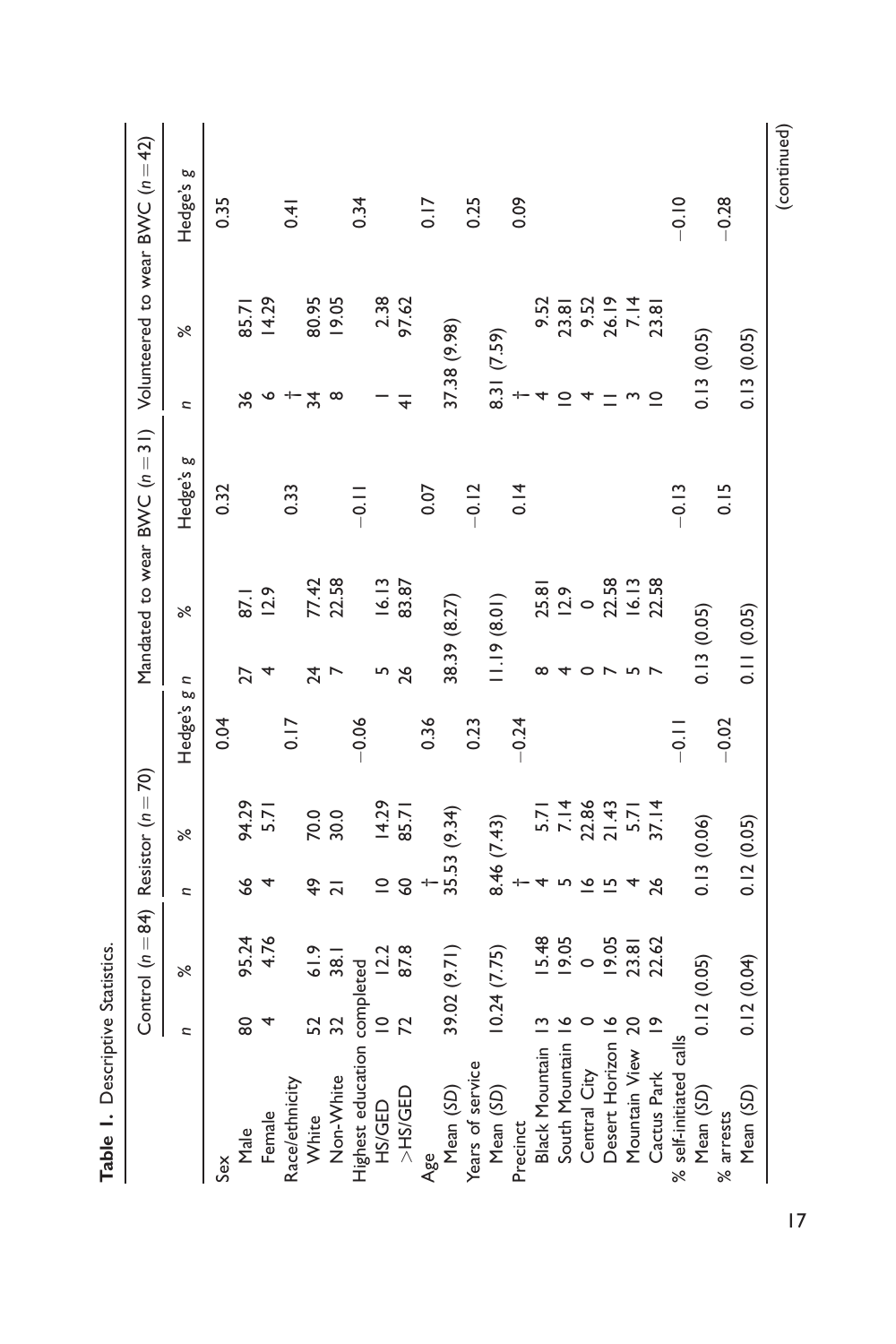|                      | Control $(n=84)$ Resistor $(n=70)$                                                                                                                                                                                             |   |             |                 | Mandated to wear BVVC $(n=31)$ Volunteered to wear BVVC $(n=42)$ |                 |   |                |
|----------------------|--------------------------------------------------------------------------------------------------------------------------------------------------------------------------------------------------------------------------------|---|-------------|-----------------|------------------------------------------------------------------|-----------------|---|----------------|
|                      | ×                                                                                                                                                                                                                              | æ | Hedge's g n | ಸಿ              | Hedge's g                                                        |                 | × | Hedge's g      |
| % use of force       |                                                                                                                                                                                                                                |   | $-0.02$     |                 |                                                                  |                 |   | $-0.23$        |
| Mean (SD)            | 0.0002(0.0004) 0.0001(0.0003)                                                                                                                                                                                                  |   |             | 0.0003 (0.0003) |                                                                  | 0.0003 (0.0008) |   |                |
| % citizen complaints |                                                                                                                                                                                                                                |   | <b>eo</b>   |                 | $-0.10$                                                          |                 |   | $\overline{5}$ |
| Mean (SD)            | $0.0003$ (0.0005) 0.0004 (0.0005)                                                                                                                                                                                              |   |             | 0.0003 (0.0004) |                                                                  | 0.0003 (0.0005) |   |                |
|                      | winder (CD), Catalog and Lotted in the composite the control of the control of the control of the control of the control of the control of the control of the control of the control of the control of the control of the cont |   |             |                 |                                                                  |                 |   |                |

categories were collapsed due to small n and insignificant differences between groups. BVVC = body-worn camera; SD = standard deviation; HS = high school; categories were collapsed due to small n and insignificant differences between groups. BVVC  $=$  body-worn camera;  $\Omega =$  standard deviation; HS = high school; Note. Mean (SD); effect size reported in Hedge's g; missing data not shown; officer non-White includes Hispanic, Black, Asian, and other race/ethnicity— Note. Mean (SD); effect size reported in Hedge's g; missing data not shown; officer non-White includes Hispanic, Black, Asian, and other race/ethnicity-GED = General Educational Development certificate.  $GED =$  General Educational Development certificate.

 $^{\dagger}p$  < .05 between-group differences using the control group as the reference category.  $^{\dagger}$ p  $<$  .05 between-group differences using the control group as the reference category.

18

Table 1. Continued.

Table I. Continued.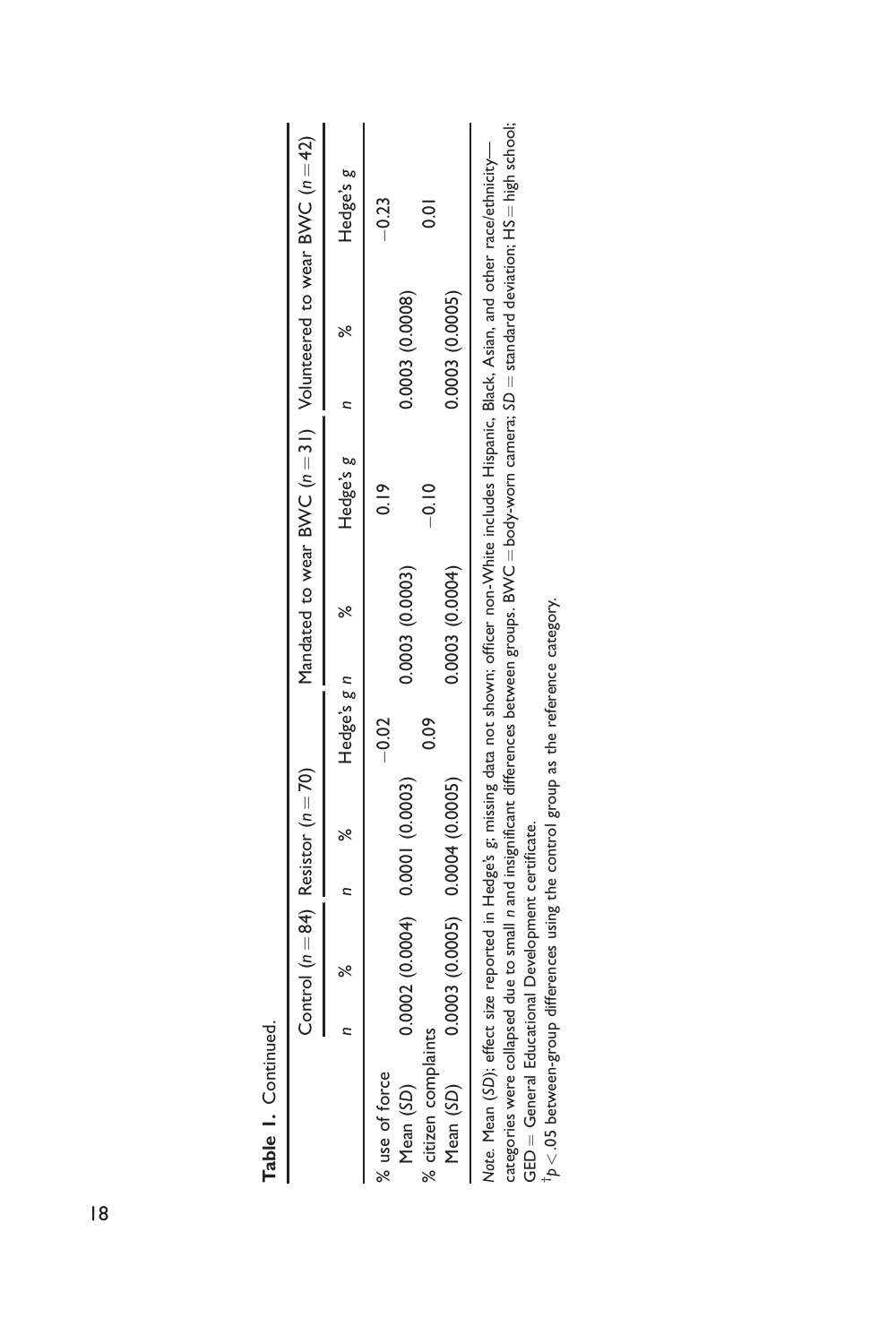$SD = 9.7$ ,  $p < .05$ ,  $g = 0.36$ ) and differed in terms of precinct assignment (5.7%) vs. 23.8% for Mountain View,  $p < .05$ ,  $g = -0.24$ ). While there were no statistically significant differences between the mandated and control group samples, there were small but meaningful effect size differences between the groups. When contrasted to the control group, the mandated BWC group was more likely to be females (12.9% vs. 4.8%,  $g = 0.32$ ) and White (77.4% vs. 61.9%,  $g = 0.33$ ). Finally, when comparing the BWC volunteer and control group samples, there were significant differences with respect to being non-White (19.1% vs. 38.1%,  $p < .05$ ,  $g = 0.41$ ) and precinct assignment (7.1% vs. 23.8% for Mountain View,  $p < .05$ ,  $g = 0.09$ ). While not significant, we also observed small effect size differences between the volunteer and control groups with respect to being female (14.3% vs. 4.8%,  $g = 0.35$ ), years of service ( $M = 8.3$ ,  $SD = 7.6$  vs.  $M = 10.2$ ,  $SD = 7.8$ ,  $g = 0.25$ ), percentage of calls resulting in arrest  $(M = .13, SD = .05 \text{ vs. } M = .12, SD = .04, g = -0.28)$ , and use of force  $(M = .0.0003; SD = .0008 \text{ vs. } M = .0002, SD = .0004, g = -0.23).$ 

Given the findings earlier, we use inverse propensity weighting and regression adjustment to examine the effect of group membership (resistor, mandated, volunteer, and control) on officer attitudes. Combining inverse propensity weighting and difference-in-differences (DIDs) using adjusted regression models controls for the effects of potential cofounding due to pretreatment differences between groups (Stuart et al., 2014). Based on the identified preintervention differences between our groups of interest, this strategy provides the most reasonable estimates of the effect of treatment assignment on officer perceptions of BWCs. If we did not account for underlying differences between groups of officers in our examination, it would not be possible to suggest that the only factor driving differences in perceptions of BWCs at the posttest was the manner in which an officer was assigned to wear a BWC (volunteered, mandated, resisted, or control). We elected to use propensity weighting instead of propensity matching to maximize the amount of data we could examine. Propensity score weighting has been used in other criminal justice research, including studies that have examined the effectiveness of adolescent substance abuse treatment programs (McCaffrey et al., 2004, 2013) and the effect of driver race on traffic stop outcomes (Ridgeway, 2006).

We first reweighted all of the officers in the study to create homogenous resistor, mandated, volunteer, and control groups. This is an important step given the identified differences between officers in each of the groups. We included the following officer-level covariates in the propensity score model: gender, race/ethnicity, educational attainment, age, years of service, precinct assignment, percentage of calls that were self-initiated, percentage of calls that resulted in arrest, percentage of calls that resulted in use of force, percentage of calls that resulted in complaints, and a factor score that was created to capture each officers pretest perceptions of BWCs, organizational justice, and procedural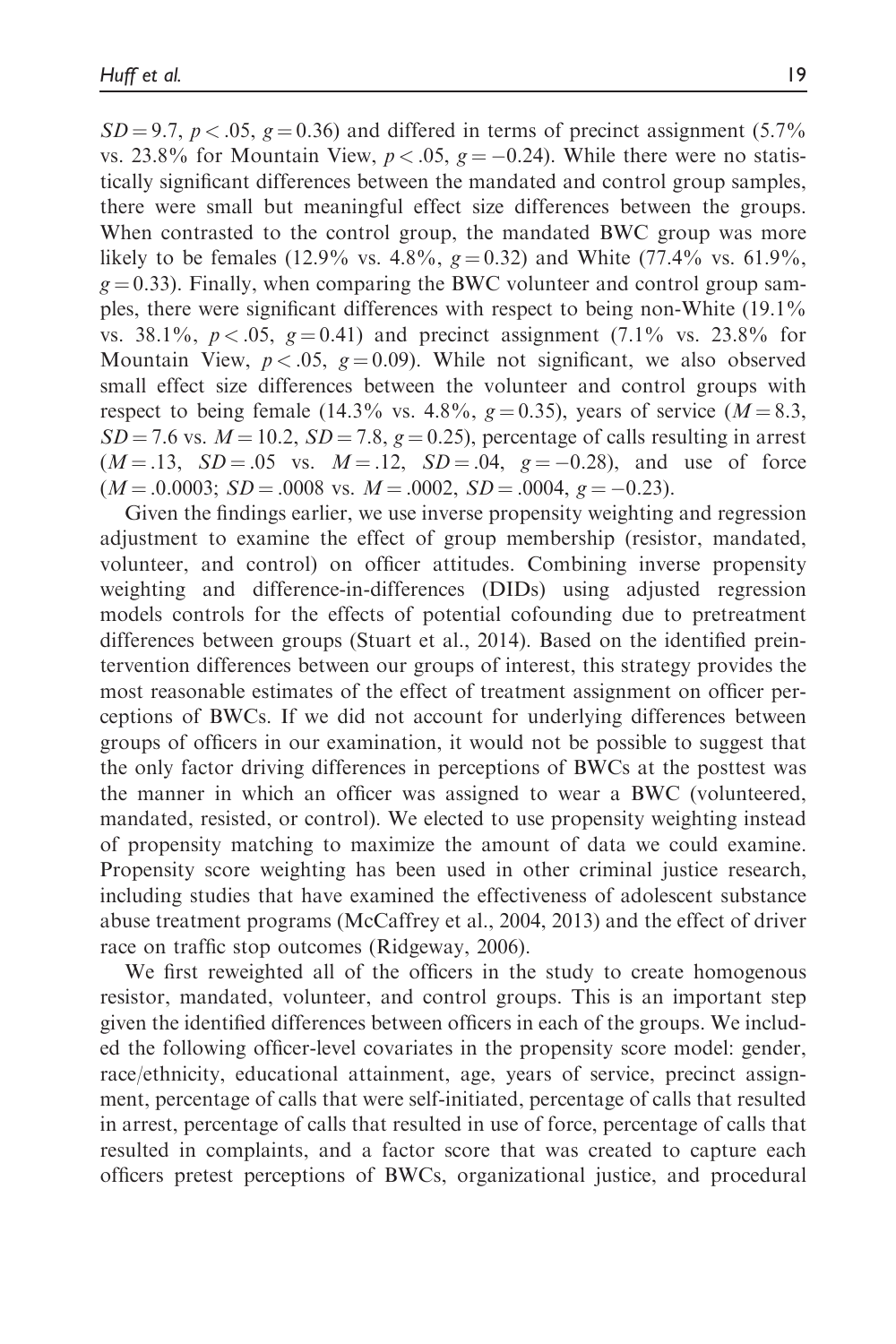justice. All of the measures of officer activities and attitudes used in the weighting procedure were captured prior to the assignment of BWCs.

To calculate our propensity weights, we estimated a multinomial probit model estimating group membership including all of our officer-level covariates.<sup>7</sup> We then used these results to predict the probability of each officer being assigned to the group they were ultimately in. Using these predicted probabilities, we calculated propensity weights as  $\frac{1}{p}$ , where P is the probability that each officer was assigned to their respective group. We then include these propensity weights in our final regression model. The balance statistics for the raw and propensity weighted data are reported in Appendix B.

In the next section, we start by examining the unweighted data. We first evaluate within- and between-group differences in mean percentage change in officer attitudes toward BWCs. We assess changes in officer perceptions using one-sample  $t$  tests to determine whether the mean scale score at the pretest significantly differs from the mean scale score at the posttest for officers in each group. We also assess between-group differences using two-sample means *t* tests using the control group as the reference category. We then examine the unweighted data using DID estimators comparing BWC volunteers, mandated, and resistors to the control group. The DID models estimate the difference in the treatment group posttest score compared with their pretest score, relative to the difference for the control group. This approach enables us to capture within-group changes over time and to compare those changes between treatment and control groups. We do this by estimating separate regression models to predict each posttest scale factor score using an independent variable for group assignment (either control or treatment), controlling for the pretest scale factor score. This enables us to examine whether the officers in each treatment group *changed* in a different way than officers in the control group over time (see Braga et al., 2017, for a discussion of DID).

After examining the unweighted results, we repeat the aforementioned DID analysis using the propensity score weighted data. We again use the control group as the reference group for the propensity weighted DID models. This allows us to determine whether treatment officers (resistant, mandated, or volunteer) changed in different ways than control officers, once officers in each group were weighted to ensure that any differences in outcomes are not attributable to preexisting differences between groups.

Due to our small sample size, which limits our statistical power to detect statistically significant effects, we present our findings using both statistical significance and effect size differences. Small sample sizes are not unusual in BWC evaluations, for example, the evaluation of BWCs in Hallandale Beach only involved 51 officers (Headley et al., 2017) and the evaluation in Mesa involved 100 officers (Ready & Young, 2015). Our study is unique in that we compare four groups of officers in our analyses: resistors  $(n = 70)$ , mandated BWC officers  $(n=31)$ , BWC volunteers  $(n=42)$ , and control officers  $(n=84)$ .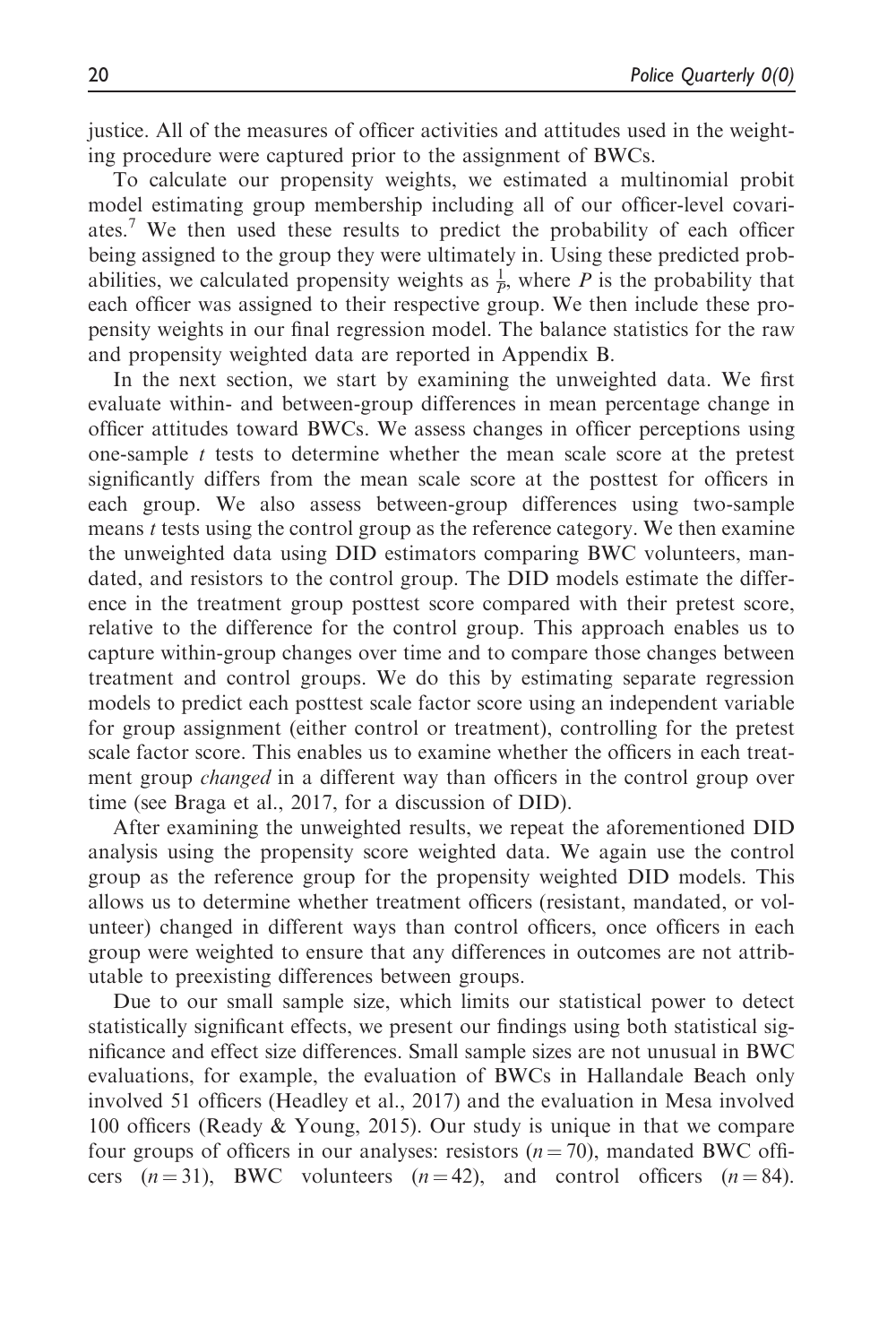Although our sample is not as small as some prior studies, splitting study officers into these groups (as opposed to BWC officers and control officers) reduced our ability to detect statistically significant treatment effects when making between-group comparisons. To address this concern, we report effect size differences in Hedge's g to account for our small sample size and to present the magnitude of the effects we identify (Lakens, 2013). The reported effect sizes can also be considered as indicators of the practical significance of our findings and may prove useful for planning future studies (Zientek et al., 2016).

# Results

Beginning with the unweighted mean percentage change results, as shown in Table 2, control officers (3.8% reduction), BWC mandated officers (8.9% reduction,  $g = -0.24$ ), and BWC volunteers (8.8% reduction,  $g = -0.25$ ) were all significantly less likely to agree that BWCs improve *Officer Efficacy* at the posttest compared with the pretest ( $p < .05$ ). BWC resistors (2.9% reduction,  $p < .05$ ,  $g = -0.20$ ) and BWC mandated officers (10.5% reduction,  $p < .05$ ,  $g = -0.42$ ) had significantly more negative Overall Recommendations regarding the expansion of BWCs at the posttest. Officers mandated to wear a BWC also had significantly more negative *General Perceptions* of BWCs  $(5.5\%$  reduction,  $p < .05$ ,  $g = -0.21$ ) at the posttest. BWC volunteers were significantly less likely to agree that BWCs improve *Officer Behavior* (6.8% reduction,  $p < .05$ ,  $g = -0.37$ ) or *Citizen/Resident Reactions* (10.8% reduction,  $p < .05$ ,  $g = -0.43$ ) at the posttest compared with the pretest. These differences in volunteer perceptions of Citizen/ Resident Reactions significantly differed from changes in the control group from the pretest to the posttest  $(-10.8\% \text{ vs. } -0.7\%, p < .05, g = -0.43)$ . In other words, following the assignment of BWCs, the volunteer group was significantly less likely to report that citizens will change their behavior in positive ways (e.g., be more cooperative, respectful, less aggressive, less likely to complain) as a consequence of a BWC being present, relative to the control group. There were no significant differences in changes between the control group and the mandated or the resistor group between the pretest and posttest periods.

The unweighted DID analyses are presented in Table 3. The results indicated no significant differences between control officers and BWC resistors, though the resistors did have a small effect size increase in their perceptions of *Organizational Justice*, relative to the control group ( $b = 0.09$ ,  $g = 0.27$ ). There were no significant differences between BWC mandated and control officers either, though mandated officers had small effect size reductions in perceptions that BWCs would improve *Officer Efficacy* ( $b = -0.17$ ,  $g = -0.36$ ), perceptions that BWCs would result in positive *Citizen*/*Resident Reactions*  $(b = -0.10,$  $g = -0.22$ ), *General Perceptions* of the use of BWCs ( $b = -0.11$ ,  $g = -0.27$ ), and Overall Recommendations for expanding the use of BWCs  $(b = -0.20,$  $g = -0.34$ ). Mandated officers also had a small effect size increase in perceptions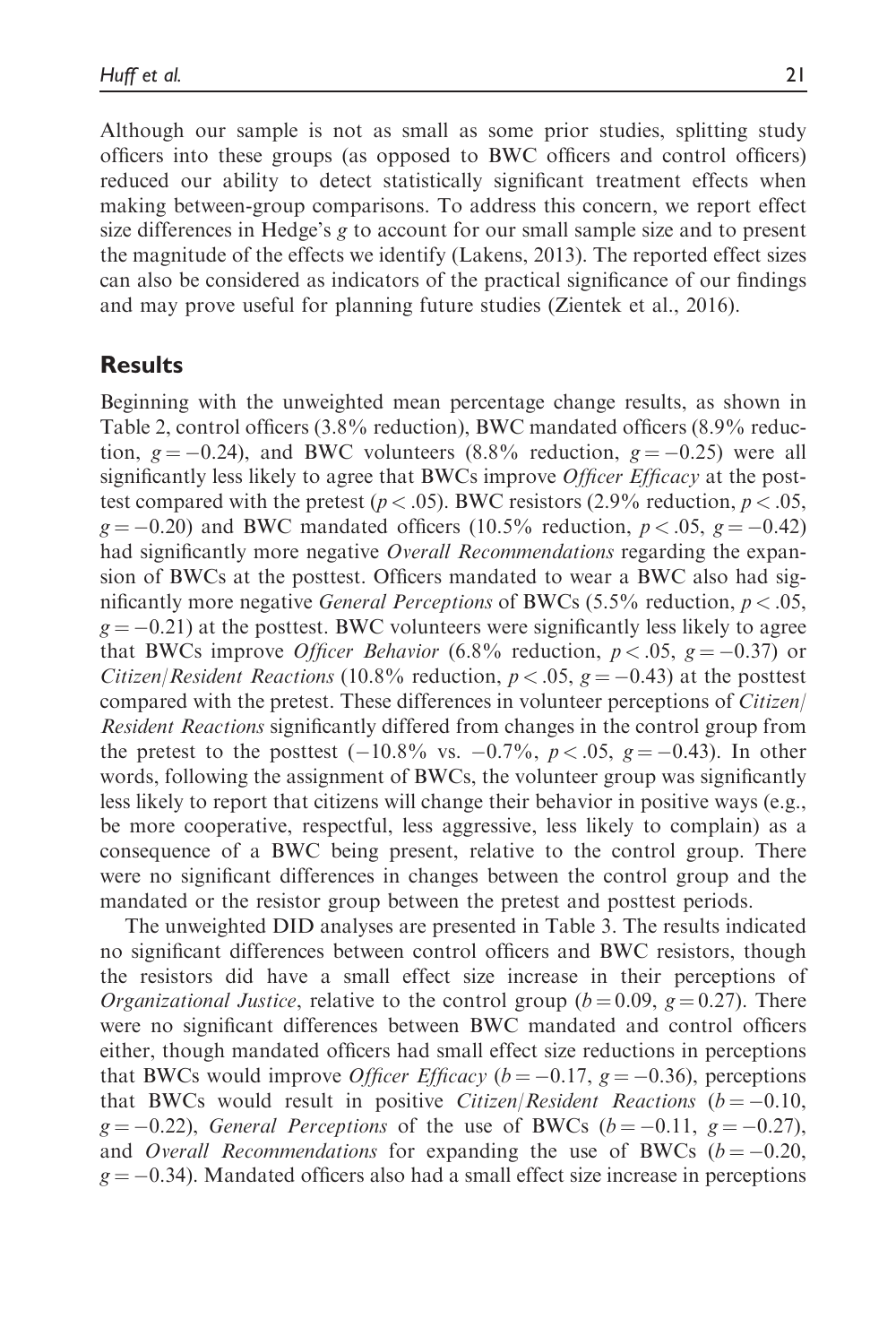| )                                                       | )             |               |                      |           |                                                                                                                 |                 |                         |
|---------------------------------------------------------|---------------|---------------|----------------------|-----------|-----------------------------------------------------------------------------------------------------------------|-----------------|-------------------------|
|                                                         | Control group | Resistor      |                      |           | Mandated to wear BWC                                                                                            |                 | Volunteered to wear BWC |
| Scale                                                   | $(n = 84)$    | $(n = 70)$    | Effect size $(n=31)$ |           | Effect size                                                                                                     | $(n = 42)$      | Effect size             |
| impact on officer efficacy<br>Mean percentage change in | $-3.79*$      | $-2.48$       | 0.06                 | $-8.78*$  | $-0.24$                                                                                                         | $-8.82*$        | $-0.25$                 |
| Mean percentage change in<br>police officer behavior    | 2.62          | 2.26          | $-0.01$              | 4.55      | 0.07                                                                                                            | $-6.77*$        | $-0.37$                 |
| citizen/resident reactions<br>Mean percentage change in | $-0.66$       | $\frac{5}{2}$ | 0.08                 | $-3.49$   | $\frac{1}{2}$                                                                                                   | $-10.82**$      | $-0.43$                 |
| Mean percentage change in<br>general perceptions        | $-0.83$       | 2.56          | 0.14                 | $-5.48*$  | $-0.21$                                                                                                         | $\frac{8}{1}$   | $-0.04$                 |
| overall recommendations<br>Mean percentage change in    | $\frac{2}{3}$ | $-2.89*$      | $-0.20$              | $-10.48*$ | $-0.42$                                                                                                         | $\frac{1}{2}$   | $\frac{1}{2}$           |
| Mean percentage change in<br>organizational justice     | $\frac{1}{2}$ | 5.03          | $\overline{0.2}$     | 2.86      | 0.09                                                                                                            | 2.94            | 0.09                    |
| Mean percentage change in<br>procedural justice         | $-1.43$       | 1.59          | 0.25                 | 2.43      | 0.35                                                                                                            | $\overline{57}$ | 0.23                    |
| Nissa Maan ammaan ah ah aa dhalaalaa la (aa             |               |               |                      |           | the second contract of the contract of the second contract of the second contract of the second contract of the |                 |                         |

Table 2. Mean Percentage Change in Officer Attitudes Within and Between Groups. Table 2. Mean Percentage Change in Officer Attitudes Within and Between Groups.

Note. Mean percentage change calculated as (group posttest mean-group pretest mean/group pretest mean) x 100. Power calculated based on a two-sample Note. Mean percentage change calculated as (group posttest mean-group pretest mean/group pretest mean) 100. Power calculated based on a two-sample means t test at the  $p=.05$  level. BWC = body-worn camera.<br>\*p < .05 for within-group difference. <sup>+</sup>p <.05 for between-group difference using the control group as the reference category.  $*_{p}$  < .05 for within-group difference.  $^{\dagger}p$  <.05 for between-group difference using the control group as the reference category. means t test at the  $p = 0.05$  level. BVVC  $=$  body-worn camera.

22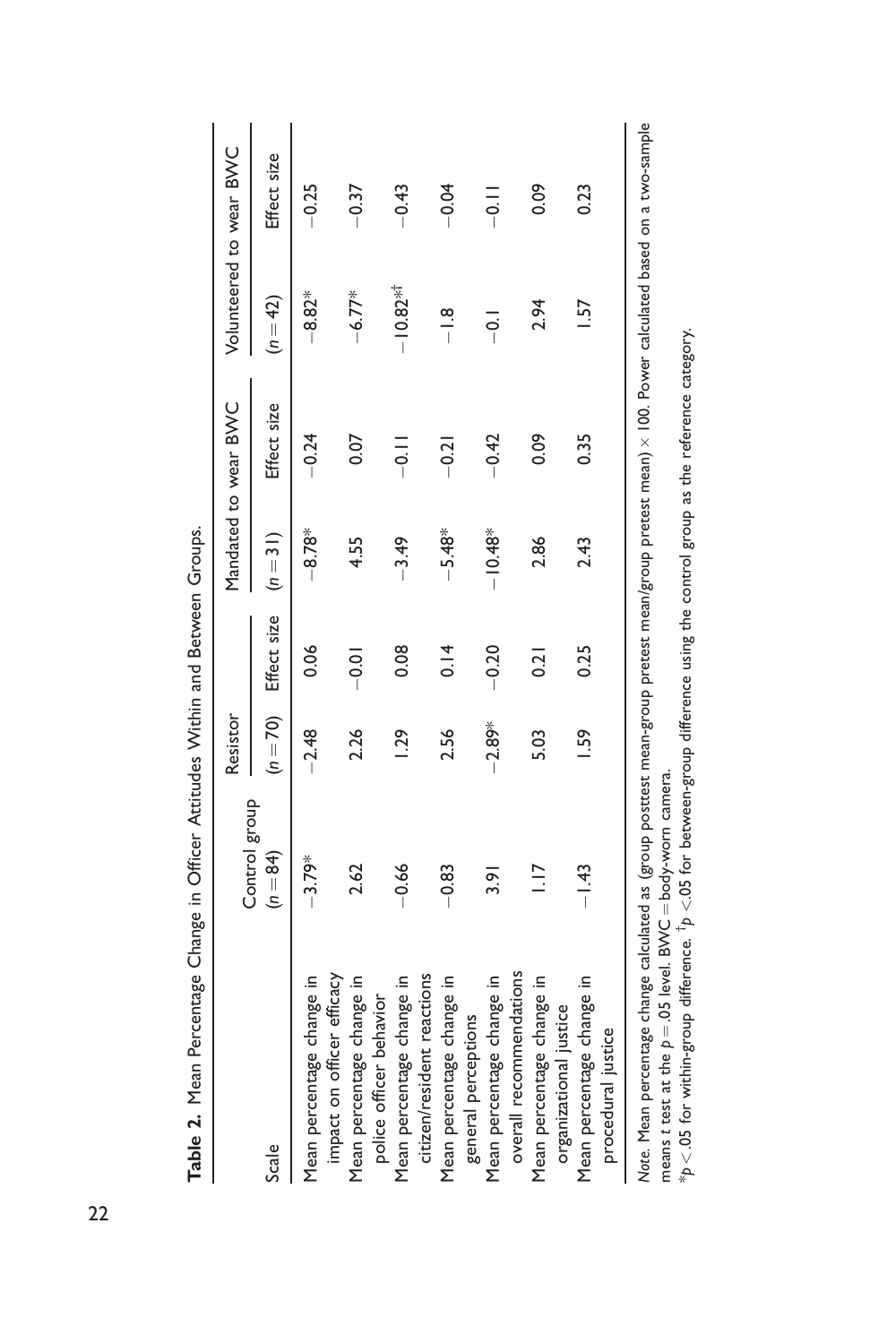|                            | Resistor          |                | Mandated to<br>wear BWC |                | Volunteered to<br>wear BWC |                |
|----------------------------|-------------------|----------------|-------------------------|----------------|----------------------------|----------------|
|                            | Coefficient       | Effect<br>size | Coefficient             | Effect<br>size | Coefficient                | Effect<br>size |
| Officer efficacy           | 0.01<br>(0.08)    | 0.03           | $-0.17$<br>(0.10)       | $-0.36$        | $-0.11$<br>(0.09)          | $-0.22$        |
| Police officer behavior    | $-0.01$<br>(0.08) | $-0.03$        | $-0.05$<br>(0.10)       | $-0.11$        | $-0.20*$<br>(0.09)         | $-0.43$        |
| Citizen/resident reactions | 0.06<br>(0.07)    | 0.13           | $-0.10$<br>(0.10)       | $-0.22$        | $-0.13$<br>(0.09)          | $-0.28$        |
| General perceptions        | 0.05<br>(0.07)    | 0.13           | $-0.11$<br>(0.09)       | $-0.27$        | $-0.01$<br>(0.08)          | $-0.03$        |
| Overall recommendations    | $-0.08$<br>(0.10) | $-0.15$        | $-0.20$<br>(0.13)       | $-0.34$        | 0.01<br>(0.12)             | 0.02           |
| Organizational justice     | 0.09<br>(0.06)    | 0.27           | 0.08<br>(0.07)          | 0.23           | 0.05<br>(0.07)             | 0.13           |
| Procedural justice         | 0.03<br>(0.06)    | 0.09           | 0.05<br>(0.07)          | 0.16           | 0.01<br>(0.07)             | 0.03           |

Table 3. Unweighted Difference-in-Difference Coefficients Predicting Officer Posttest Attitudes.

Note. Standard errors are in parentheses; all difference-in-difference estimations included a control for pretest score, pretest coefficient omitted from tables to save space. BWC = body-worn camera.  $*$ p $<$  .05.

of *Organizational Justice*, relative to the control group ( $b = 0.08$ ,  $g = 0.23$ ). In addition, our DID analyses revealed that, compared with the control group, those officers who volunteered to wear a BWC were significantly less likely to report that BWCs impact *Police Officer Behavior*, such as officers being less likely to give a warning to a citizen, being less likely to initiate contact with citizens, and being less likely to use higher levels of force  $(b = -0.2, p < .05,$  $g = -0.43$ ). BWC volunteers also had small, though nonsignificant, effect size reductions in perceptions that BWCs would positively impact *Officer Efficacy*  $(b = -0.11, g = -0.22)$  and result in positive *Citizen*/*Resident Reactions* to the police, compared with the control group  $(b = -0.13, g = -0.28)$ .

Finally, we reestimated our DID model including the propensity score weights. As shown in Table 4, the results suggest that BWC resistors have significantly more positive perceptions of Organizational Justice than control officers do at the posttest ( $b = 0.13$ ,  $p < .05$ ,  $g = 0.38$ ). BWC mandated officers had significantly more negative perceptions of *Officer Efficacy*, compared with control officers ( $b = -0.19$ ,  $p < .05$ ,  $g = -0.43$ ). We also observed small effect size differences between mandated and control officers in the remainder of the scales. BWC mandated officers were less likely to agree that BWCs would change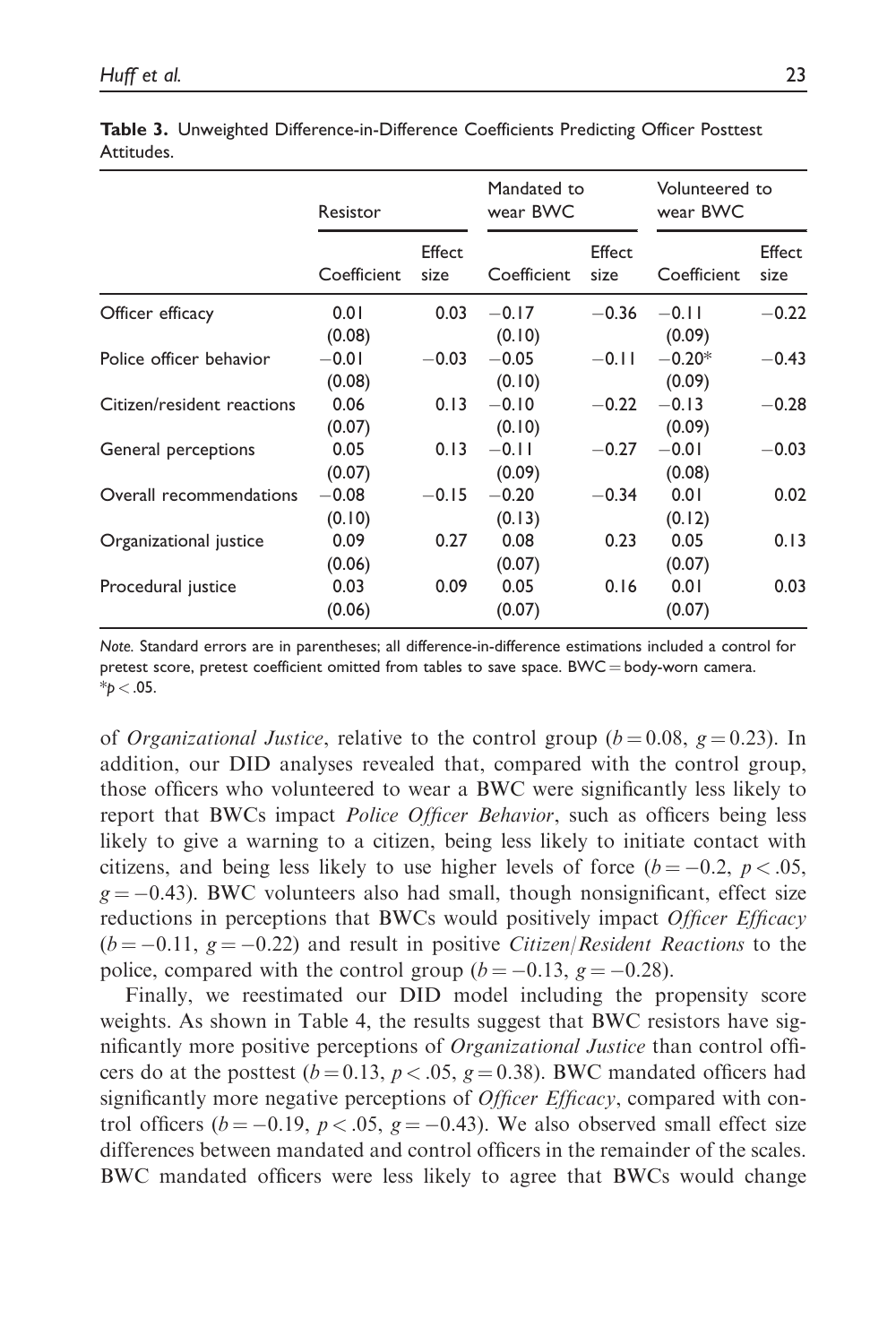|                            | Resistor          |                | Mandated to<br>wear BWC |                | Volunteered to<br>wear BWC |                |
|----------------------------|-------------------|----------------|-------------------------|----------------|----------------------------|----------------|
|                            | Coef.             | Effect<br>size | Coef.                   | Effect<br>size | Coef.                      | Effect<br>size |
| Officer efficacy           | $-0.00$<br>(0.10) | 0.00           | $-0.19*$<br>(0.10)      | $-0.43$        | $-0.10$<br>(0.09)          | $-0.21$        |
| Police officer behavior    | 0.03<br>(0.08)    | 0.06           | $-0.14$<br>(0.09)       | $-0.33$        | $-0.18$<br>(0.10)          | $-0.39$        |
| Citizen/resident reactions | 0.04<br>(0.08)    | 0.10           | $-0.17$<br>(0.09)       | $-0.42$        | $-0.14$<br>(0.09)          | $-0.32$        |
| General perceptions        | 0.07<br>(0.08)    | 0.17           | $-0.15$<br>(0.09)       | $-0.38$        | $-0.03$<br>(0.08)          | $-0.08$        |
| Overall recommendations    | 0.00<br>(0.10)    | 0.00           | $-0.22$<br>(0.17)       | $-0.36$        | 0.04<br>(0.14)             | 0.06           |
| Organizational justice     | $0.13*$<br>(0.06) | 0.38           | 0.11<br>(0.07)          | 0.34           | 0.06<br>(0.07)             | 0.17           |
| Procedural justice         | 0.01<br>(0.08)    | 0.02           | 0.07<br>(0.09)          | 0.22           | $-0.03$<br>(0.07)          | $-0.09$        |

Table 4. Inverse Propensity Weighted Difference-in-Difference Coefficients Predicting Officer Posttest Attitudes.

Note. Standard errors are in parentheses; all difference-in-difference estimations included a control for pretest score, pretest coefficient omitted from tables to save space. BWC = body-worn camera.  $*p < .05$ .

*Officer Behavior* ( $b = -0.14$ ,  $g = -0.33$ ), had less positive agreement that BWCs would improve *Citizen*/*Resident Reactions* ( $b = -0.17$ ,  $g = -0.42$ ), had less positive *General Perceptions* of BWCs ( $b = -0.15$ ,  $g = -0.38$ ), had less positive *Overall Recommendations* for expanding BWCs ( $b = -0.22$ ,  $g = -0.36$ ), had more positive perceptions of *Organizational Justice* ( $b = 0.11$ ,  $g = 0.34$ ), and were more supportive of the use of *Procedural Justice* ( $b = 0.07$ ,  $g = 0.22$ ), relative to control officers.

No significant differences between officers who volunteered to wear a BWC and control officers were identified. A small effect size difference in perceptions of the impact of BWCs on *Officer Efficacy* suggests that volunteers were less likely to agree that BWCs improve *Officer Efficacy* ( $b = -0.10$ ,  $g = -0.21$ ). Small effect size differences in *Police Officer Behavior*  $(b = -0.18, g = -0.39)$  and *Citizen*/*Resident Reactions* ( $b = -0.14$ ,  $g = -0.32$ ) indicate that BWC volunteers are less likely to agree that BWCs change officer behavior or improve citizen responses to police, relative to control officers.

Collectively, these effect size differences indicate that BWC mandated and BWC volunteer officers were less optimistic about the ability of BWCs to improve *Officer Efficacy*, affect *Police Officer Behavior*, and result in more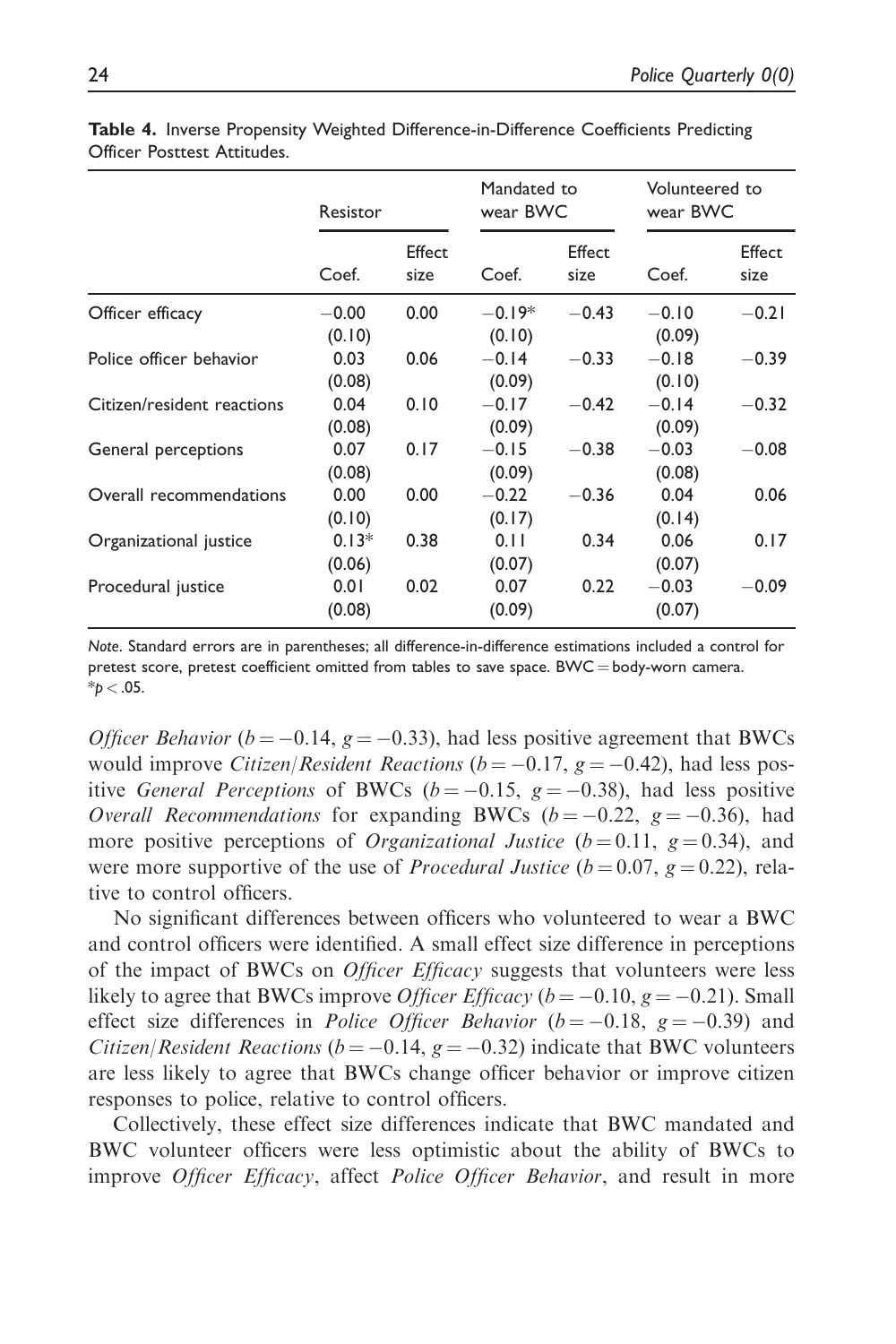positive Citizen/Resident Reactions to the police compared with the control group at the posttest. However, these differences between the BWC officers and the control officers were largely not statistically significant, and most of the differences were small in terms of effect size.

## Discussion and Conclusions

Using data obtained from 227 randomly selected Phoenix officers, we examined several potential attitudinal changes, extrapolated from prior research, which could result from the implementation of BWCs. This is an important research question because BWCs represent a new and emerging technology being implemented in the majority of police agencies across the country for the purpose of addressing systemic issues between the police and public. Our findings, however, suggest that there were only small changes in officer perceptions of BWCs, organizational justice, and procedural justice following the introduction of BWCs. Our results, and how they compare to results found in prior research, are discussed below.

We identified more negative officer perceptions of the impact of BWCs on Officer Efficacy for BWC mandated and volunteer officers, relative to the control group. In other words, officers who wore a BWC reported less agreement that the BWC helps them have a more accurate account of an event, obtains high-quality evidence, or assists in the prosecution of cases. This finding is contrary to prior research conducted in Phoenix. Morrow et al. (2016) examined official police and court records and reported that BWCs had a significant and substantial impact on the arrest and prosecution of defendants accused of domestic violence. Specifically, cases that involved the presence of a BWC were much more likely to result in charging, conviction, and a more punitive sentence. Although BWCs could be associated with improved court outcomes, it is possible that officers are unaware of these benefits if these differences occur as a function of plea bargaining or other processes that do not involve officer appearances in court. It should be noted that a number of officers told members of the research team that the prosecutor's office was very difficult to work with. As such, BWCs could improve ultimate case outcomes, as evidenced by administrative data, but these effects might not change officer perceptions toward the effectiveness of BWCs if officers are unaware of these benefits. Prior researchers have found no changes in perceptions of officer efficacy after the deployment of BWCs. For instance, Wooditch et al. (2020) found no difference in officers perceptions of the quality of evidence they could collect as a result of BWCs in LAPD ( $g = 0.13$ ). Combined, these findings suggest that police officers are not observing the downstream positive impact of BWCs, and additional training might be needed to better align these attitudes with outcomes.

Our findings indicated that officers who volunteered to wear a BWC, when contrasted to control officers, experienced small declines in their perceptions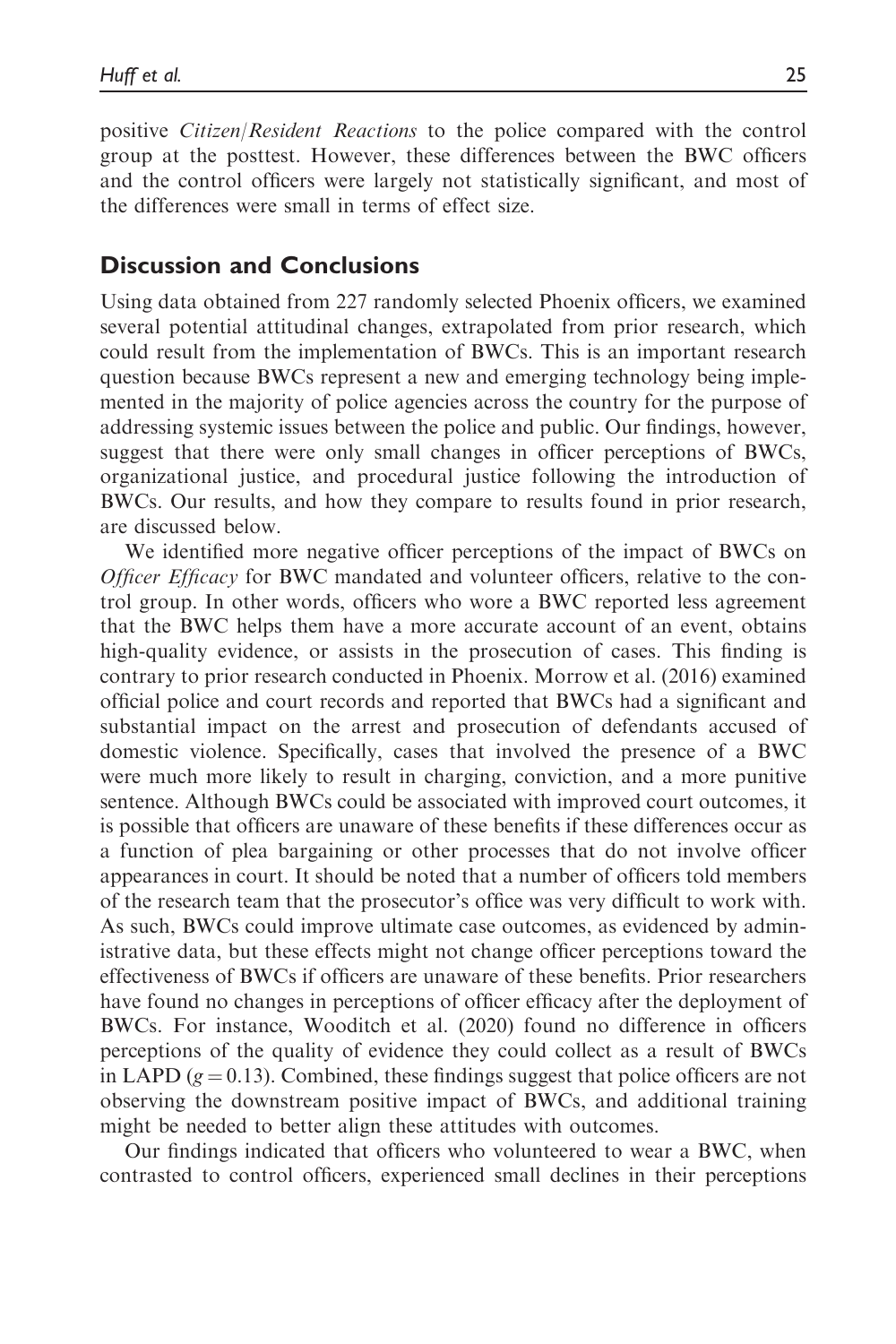that BWCs impact Police Officer Behavior. For example, after 6 months of wearing a BWC, officers who volunteered to wear BWCs were less likely to believe that wearing a BWC results in: officers having fewer contacts with citizens, hesitation in making decisions, and feeling they have less discretion. Similar trends were observed between the mandated and control officers, albeit the effect size was smaller. These findings suggest that officers who wear BWCs might be less likely to retain their beliefs that BWCs will change the ways officer behave than control officers. This could be considered a positive finding given some concerns that BWCs will result in officer passivity because of increased potential for scrutiny. Wooditch et al. (2020) similarly found that officers in the LAPD did not feel like they have less discretion when wearing a BWC ( $g = 0.14$ ). Hyatt et al. (2017) found that officers in an Eastern U.S. transit department were more likely to agree that BWCs increase officer accountability after BWCs were deployed  $(g = 0.25)$ , though Grossmith et al. (2015) found no difference in reported change in officer accountability in London. In short, our findings that officers are less likely to believe that BWCs change the way officers behave after wearing a camera are consistent with prior researchers who have found that BWCs have limited effects on officers perceptions of accountability or the amount of discretion officers feel like they have.

Officers who were mandated and officers who volunteered to wear a BWC reported lower levels of agreement that BWCs would improve Citizen/Resident Reactions, relative to control officers. For instance, officers who were assigned to wear a BWC as part of the study reported lower levels of agreement that BWCs would increase citizen cooperation, increase citizen respect, decrease citizen resistance, and decrease citizen aggression, relative to control officers. These findings are consistent with prior studies that have found that officers were less optimistic about the impact of BWCs on citizens after BWCs were implemented in their agencies (Gaub et al., 2016). One explanation for these findings could be that citizens are not aware of whether or not an officer is using a BWC in a specific encounter (White et al., 2017). In their study of citizens in Spokane (WA) who had BWC recorded police encounters, White et al. (2017) found that only 28% of the citizens they interviewed knew that the officer they interacted with was using a BWC. PPD policy does not require officers who wear BWCs to notify citizens that their interactions are being recorded using a BWC. Citizens who do not know that an officer is wearing a BWC will be unlikely to change their behavior to compensate for the camera. As such, those officers who wore a BWC as part of this study could have expected citizens to be more cooperative but did not experience these changes in practice. This would explain why both BWC mandated and BWC volunteers were more skeptical of the potential for BWCs to improve citizen behaviors while control and resistant officers experienced little change in these perceptions over time. Additional research examining whether citizens are likely to be more cooperative with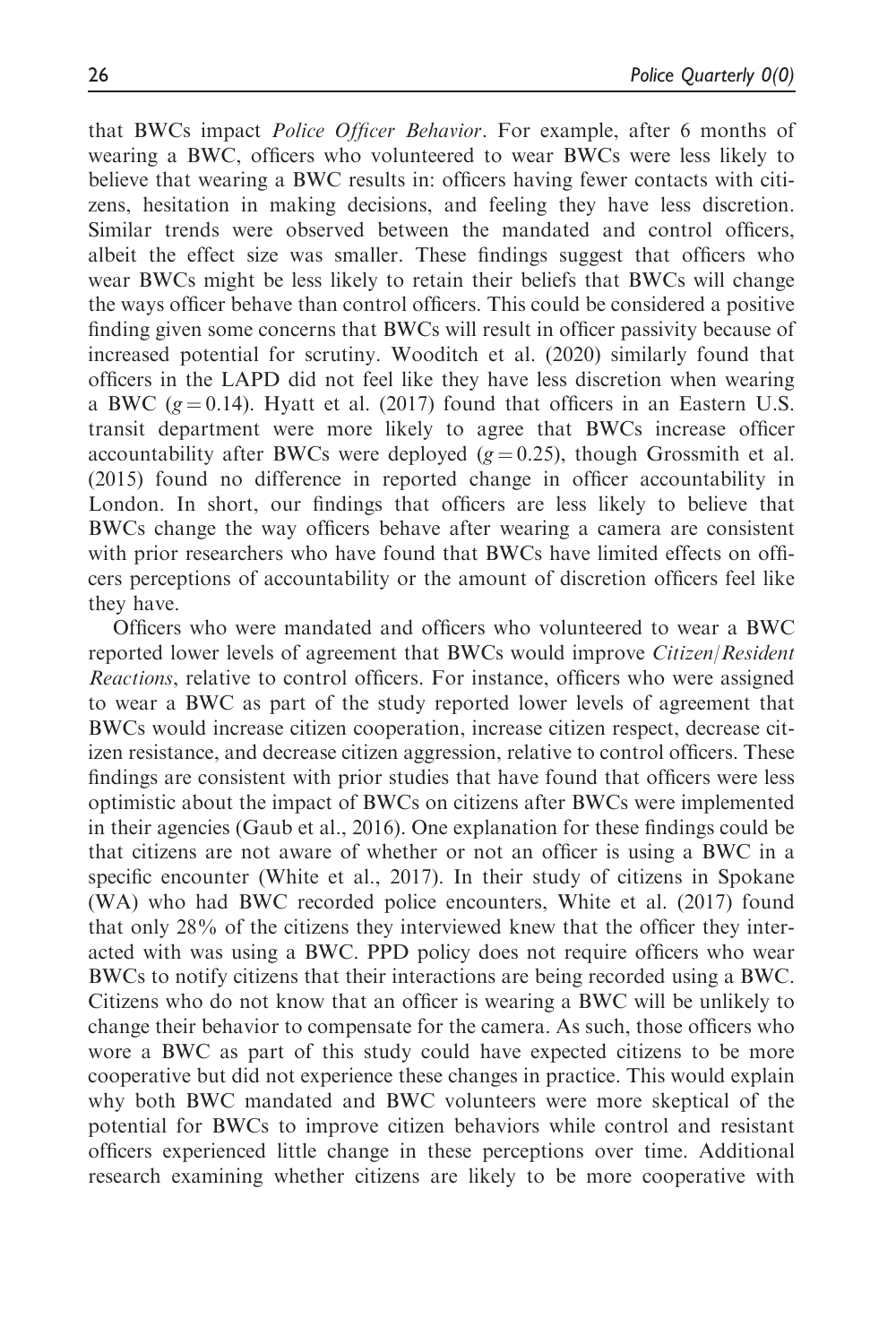police officers wearing BWCs when the citizen is notified that their contact is being recorded, as opposed to when citizens are not notified, is needed.

Officers mandated to wear a BWC, compared with the control group, were less likely to have positive General Perceptions of BWCs following their use in the field. For example, officers mandated to wear a BWC were less likely to agree that the police and citizens benefit from BWCs, that BWCs are well received by coworkers, and that BWCs improve police job satisfaction, training, job performance, and officer safety. Likewise, officers mandated to wear BWCs reported more negative Overall Recommendations about BWCs following 6 months of use in the field. For instance, they were less likely to recommend BWCs to other departments and to other officers in their own department. These findings are supportive of psychological reactance theory. Psychological reactance theory is based on the assumption that when people believe they are free to behave in certain ways, or were free to behave in certain ways in the past, they are motivated to restore their freedom when they feel that freedom is threatened (Rosenberg & Siegel, 2018). Police officers who were mandated to wear BWCs might have resented being required to wear a BWC because they perceived it as restricting their autonomy. This could be why they do not recommend the expansion of BWCs, so that others will not be subjected to the same restrictions or loss of freedom. BWCs additionally serve as a mechanism for employee monitoring, which can result in officers feeling like they have less discretion (Adams & Mastracci, 2019a). As noted earlier, perceived restraints on officer discretion and officer concerns about discipline as a result of BWCs could also lead to unfavorable officer attitudes toward BWCs. While a substantial body of literature has examined the impact of BWCs on officer and citizen behavior, much less has focused on how BWCs might affect police officer self-identity and autonomy. Future research that examines the impact of BWCs on officer identity and police culture is needed.

When compared with the control group, volunteers, mandated, and resistant officers reported higher perceptions of organizational justice following the implementation of BWCs. Our findings are in contrast to Adams and Mastracci (2019b), who found that BWC wearing officers reported lower levels of perceived organizational support than those who did not wear a BWC. Our findings suggest that officers who wore a BWC, or who had the opportunity to wear a BWC, were more likely to perceive PPD as seeking to be just and impartial in their decision-making. These findings are interesting in the context of our other findings presented here; namely, that those who wore BWCs—mandated or voluntarily—did not view them as having an impact on citizen reactions (e.g., making a complaint) and behavior (e.g., less aggression) and were less likely to recommend them to other agencies and fellow officers after their implementation. It might be that BWCs represent a unique form of enhanced police supervision that are not representative of a particular interest group or side (e.g., supervisors, police administrators). This might explain why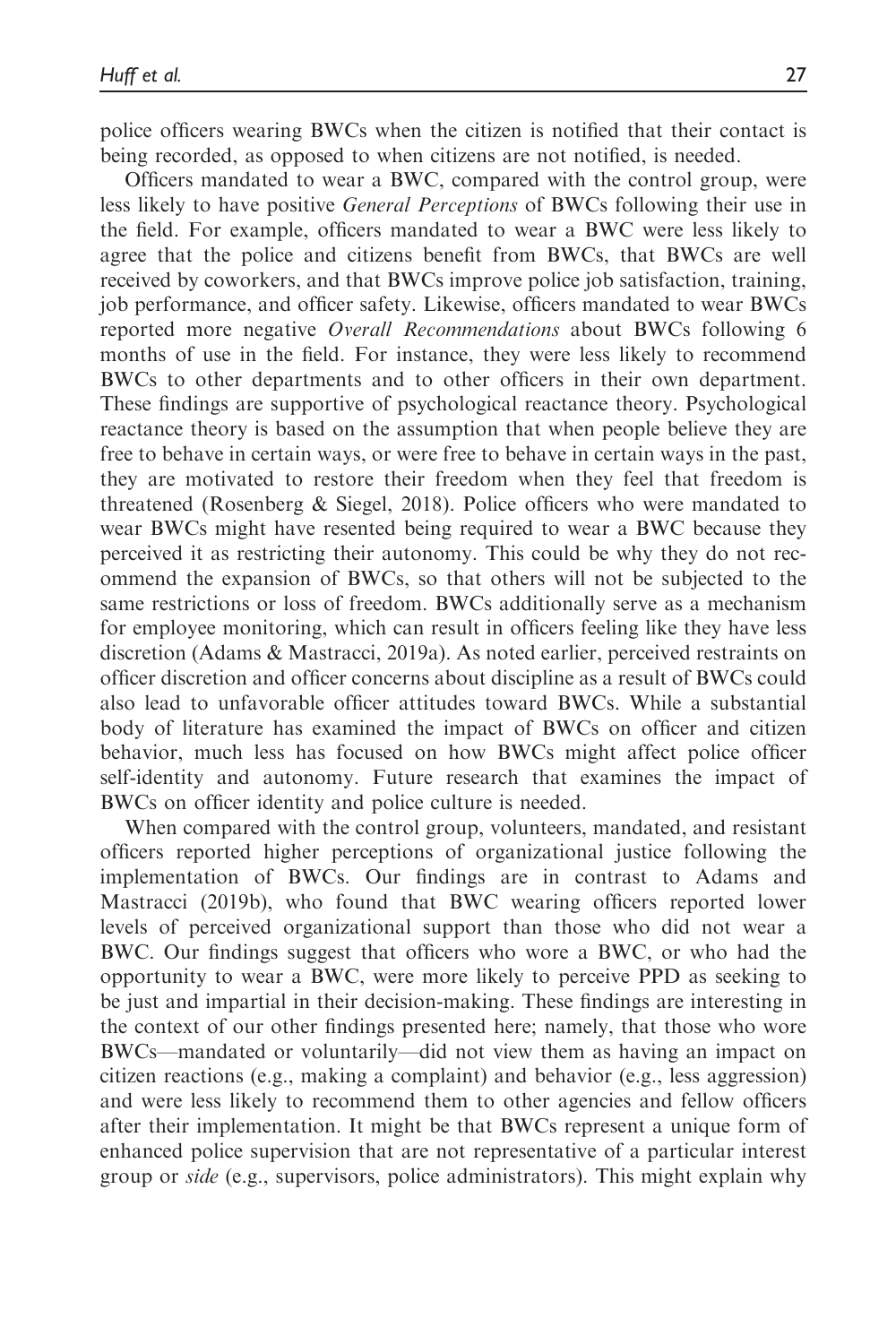there was little substantive difference between the volunteers and mandated officer's perceptions of organizational justice following BWC deployment.

Being provided an opportunity to wear a BWC might signal to the officers that the agency has greater capacity for organizational justice, regardless of their personal perceptions of the utility of the technology. Furthermore, resistors who were asked to wear a BWC and refused to do so were not forced to wear a camera. This could result in increased perceptions that what they want matters to the organization, relative to the control group who was not asked to wear a BWC. This supports findings in Hyatt et al. (2017), who identified increased officer agreement that the police department gives officers explanations for decisions that affect them  $(g = 0.26)$  and decreases in perceptions that BWCs indicate that management does not trust officers  $(g = -0.32)$  after the deployment of BWCs in that agency. As such, their findings similarly suggest that officer perceptions of organizational justice could increase after the deployment of BWCs.

We observed no significant group differences in self-reports of the importance of using Procedural Justice, though mandated officers experienced a small effect size increase. For instance, officers did not report increased agreement that it is important to give citizens a good reason for stopping them, for listening and talking to people, and for treating citizens with dignity and respect. Both McCluskey et al. (2019) and Stratton et al. (2015), however, have reported that officers are more likely to use procedural justice, including using appropriate language, being professional, and being patient with citizens after adopting BWCs. Recall that some researchers have found that officers wearing BWCs are more likely to act in procedurally just ways, even if the officers themselves do not self-report engaging in procedural justice (e.g., Owens & Finn, 2018). Given the limitations of our data, it is not possible to know whether the lack of change in officer support for using procedural justice is also associated with a lack of behavioral change, or whether the officers did not recognize a change that did occur.

Overall, we identified few statistically significant and only small substantively meaningful changes in officer perceptions of BWCs, organizational justice, and procedural justice over time. In some ways, this suggests that BWCs could be viewed as just another tool that officers have once this technology is introduced. Officers who did wear a BWC (either mandated or voluntarily) were generally more pessimistic about BWCs after using them in the field, though these changes were small in terms of effect size and rarely reached statistical significance. The finding that officer attitudes changed relatively little over time, whether officers were directly exposed to BWCs or not, indicates that efforts to increase officer support for BWCs should be made early in the BWC adoption process. Our results, combined with prior research, highlight the importance of a communication strategy that disseminates information about the benefits and limitations of BWCs prior to their deployment so that officers  $buv$ -in to their agency's BWC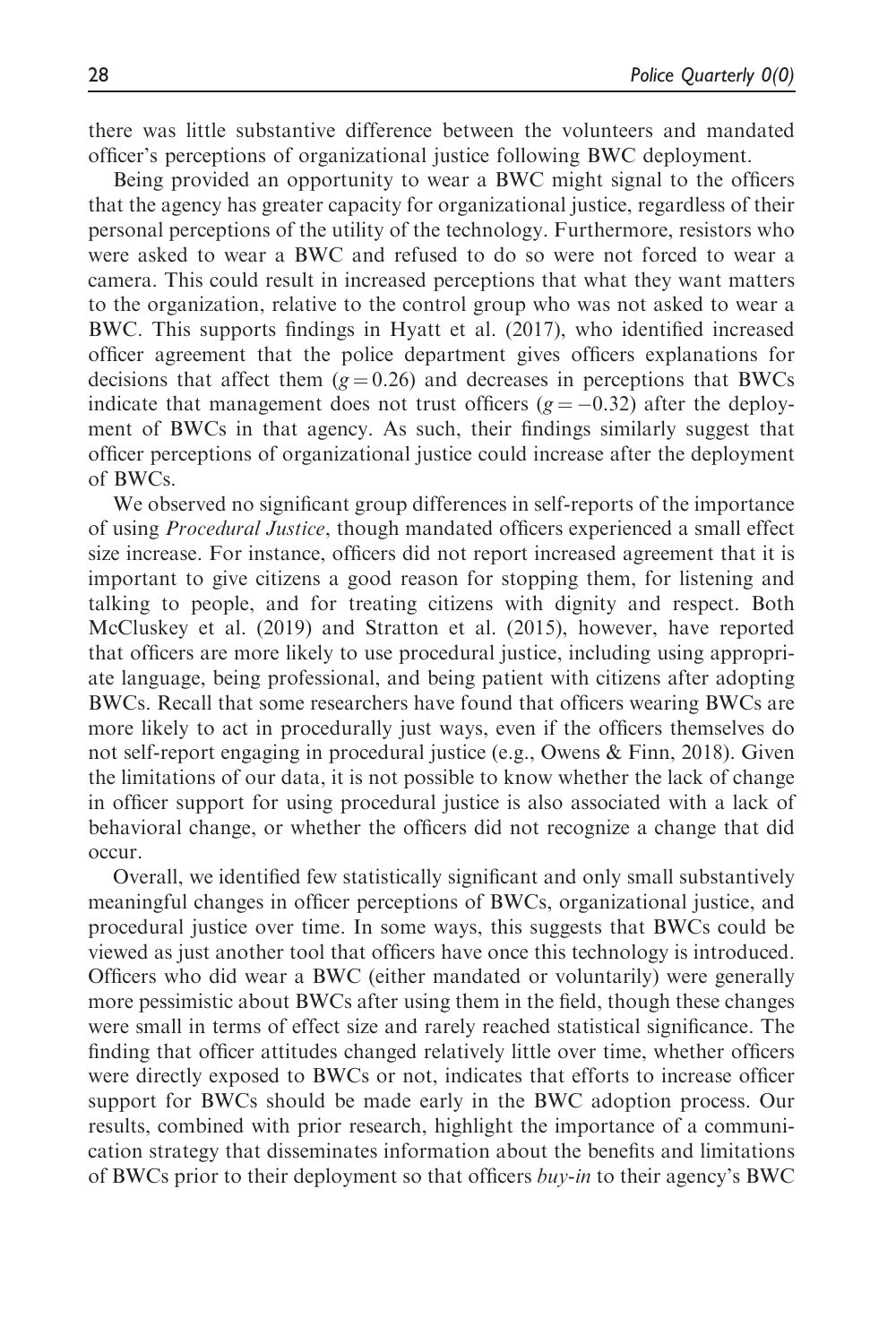program, rather than resist its implementation. This suggestion is consistent with research conducted in Tempe (AZ), which indicated that high levels of officer buy-in facilitated the success of BWC implementation in that department (White et al., 2018). Furthermore, because BWC resistors in this study had increased perceptions of organizational justice at the posttest, ensuring that officers feel included in the implementation and deployment of BWC programs is important.

Our findings, however, are limited in a number of important ways. First, the generalizability of the findings is limited to Phoenix and should not be considered representative of police departments in different settings. Prior research has found that there is a wide range of police attitudes toward BWCs in general, and it is worth noting that Phoenix officers have markedly different attitudes about BWCs, even when compared with those in the nearby metropolitan area (e.g., Tempe, see Gaub et al., 2016). Second, while we randomized the selection of study participants, this did not result in statistically similar groups with respect to the volunteer and resistant groups being similar to the control group. This is an interesting finding in itself. Although we randomly selected officers who were asked to volunteer to wear a BWC, those who agreed to do so were more likely to be White, to be female and to have higher educational attainment than control officers. Officers who resisted wearing a BWC were significantly younger and were from different precincts than control officers. Officers who were randomly selected and mandated to wear a BWC were not statistically or substantively different from officers in the control group.

We attempted to mitigate the differences between study groups through various statistical procedures, but the differences in our sample nevertheless might have affected our results. It is possible that important differences between officers who agreed to volunteer and officers who resisted wearing a BWC were not captured in the covariates used to create our propensity weights. For instance, officers with fewer years of service who agreed to volunteer to wear a BWC could have felt additional pressure to comply with the request due to their low level of seniority in the organizational hierarchy. However, the high number of officers who declined to wear a BWC suggests that many officers did not feel coerced to participate. Furthermore, both officers who volunteered to wear a BWC and those who resisted wearing a BWC averaged 8 years of service. This suggests that officers who volunteered and resisted wearing BWCs were relatively similar in terms of seniority. The use of inverse propensity weighting helps mitigate concerns that officers in each group are substantially different from each other.

Some consideration should also be given to one reviewers' suggestion that our modeling strategy is overly complex. Our philosophy for any analysis is to perform the most straightforward statistical procedure possible that meets the relevant assumptions. The use of inverse propensity weighting and regression adjustment was necessary to account for the potential influence of pretreatment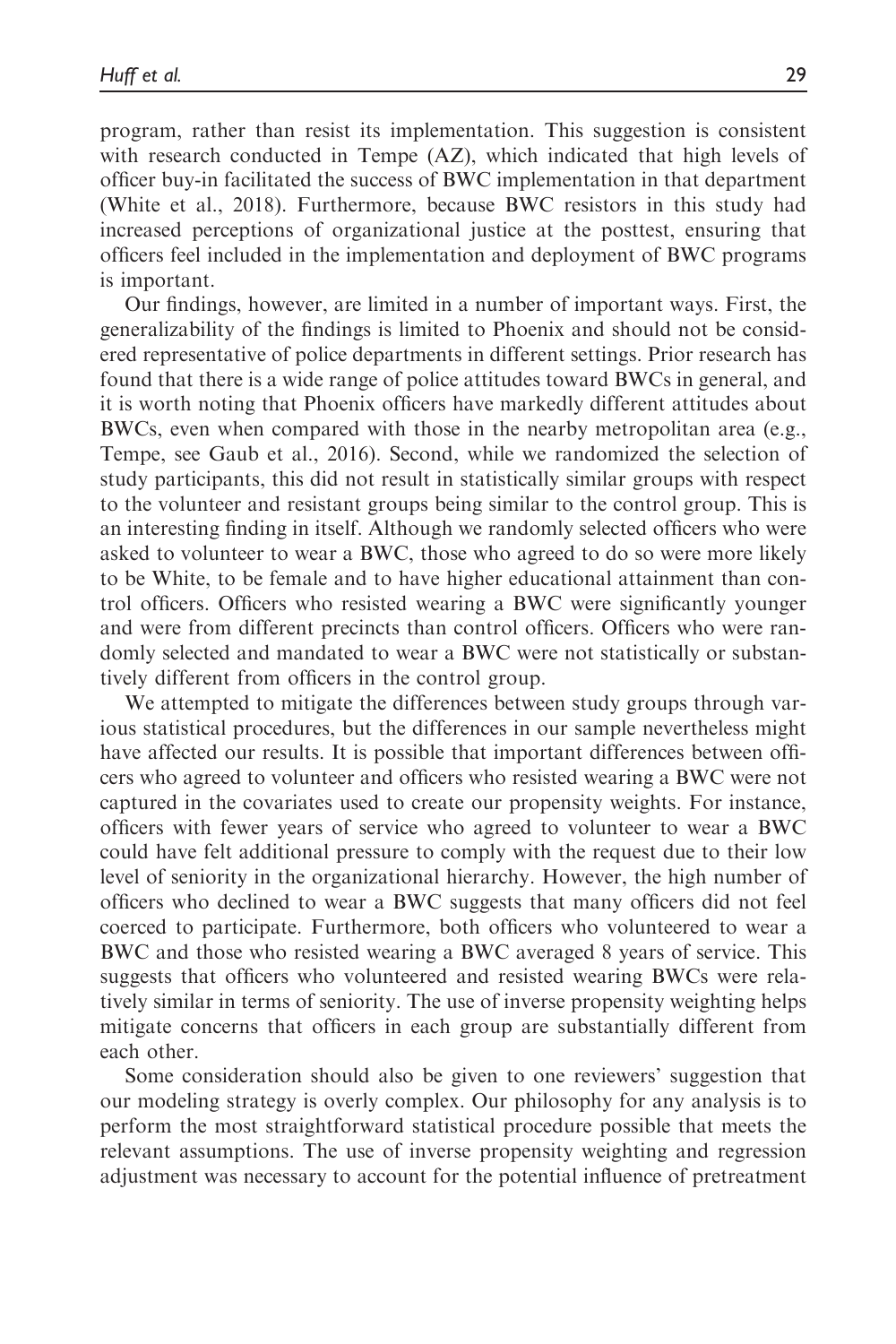differences between groups on our outcomes of interest. Although the complexity of our analysis does result in some reduction in statistical power, we nevertheless identified some significant differences between groups. Future research examining the impact of BWCs on officer attitudes across different BWC deployment methods (voluntarily vs. mandated) is needed to validate our findings.

Third, and related to the above limitation, our relative lack of findings is likely related to the small sample size of our study, which limited our ability to identify statistically significant results. Although many prior studies suggest that officers have more positive perceptions of BWCs after using this technology, these findings are far from universal, as some studies have resulted in similar null effects (Lum et al., 2019). In their review of the BWC research, Lum et al. (2019) suggest that officers could become increasingly favorable toward or remain neutral to BWCs because they view this technology as serving to provide accountability for citizen behavior, not necessarily influencing the behavior of the officers themselves. However, White et al. (2018) found that officers in the neighboring Tempe Police Department became more skeptical about the potential for BWCs to result in improved citizen behavior. It is important to note that officers in Tempe held more favorable attitudes toward BWCs at the posttest in all other areas examined (White et al., 2018). Officers who wore BWCs in the Mesa Police Department, another agency adjacent to Phoenix, were also more likely to report that BWCs were helpful than officers who did not wear a BWC (Ready & Young, 2015). As such, the lack of findings in this study is consistent with the mixed findings across prior literature and could be related to a number of explanations. It is important to note that different findings across agencies, even in the same geographical area, could be attributable to various policies, training mechanisms, and organizational cultures across different police departments that are not due to BWCs in isolation.

Another potential explanation for the relative lack of between-group differences in our results could be the design of the experiment. Due to infrastructural needs of the department, BWCs were assigned to individual officers in various shifts and squads throughout PPD. This resulted in BWC mandated officers, BWC volunteer officers, BWC resistors, and BWC control officers all interacting with one another, including informal interactions prior to starting their shifts. As a result, officers in each of these groups could have been influenced by officers assigned to other treatment conditions. For example, officers in the control group—who do not have direct experience wearing a BWC—could have communicated about using BWCs with officers in the BWC mandated and volunteer groups. These conversations could have resulted in attitudinal changes about BWCs for control officers, even if they did not wear a BWC themselves. Young and Ready (2015) found that officer perceptions of BWCs in Mesa were influenced by the perceptions of other officers in their social networks, indicating that these interactions could influence officer perceptions. It is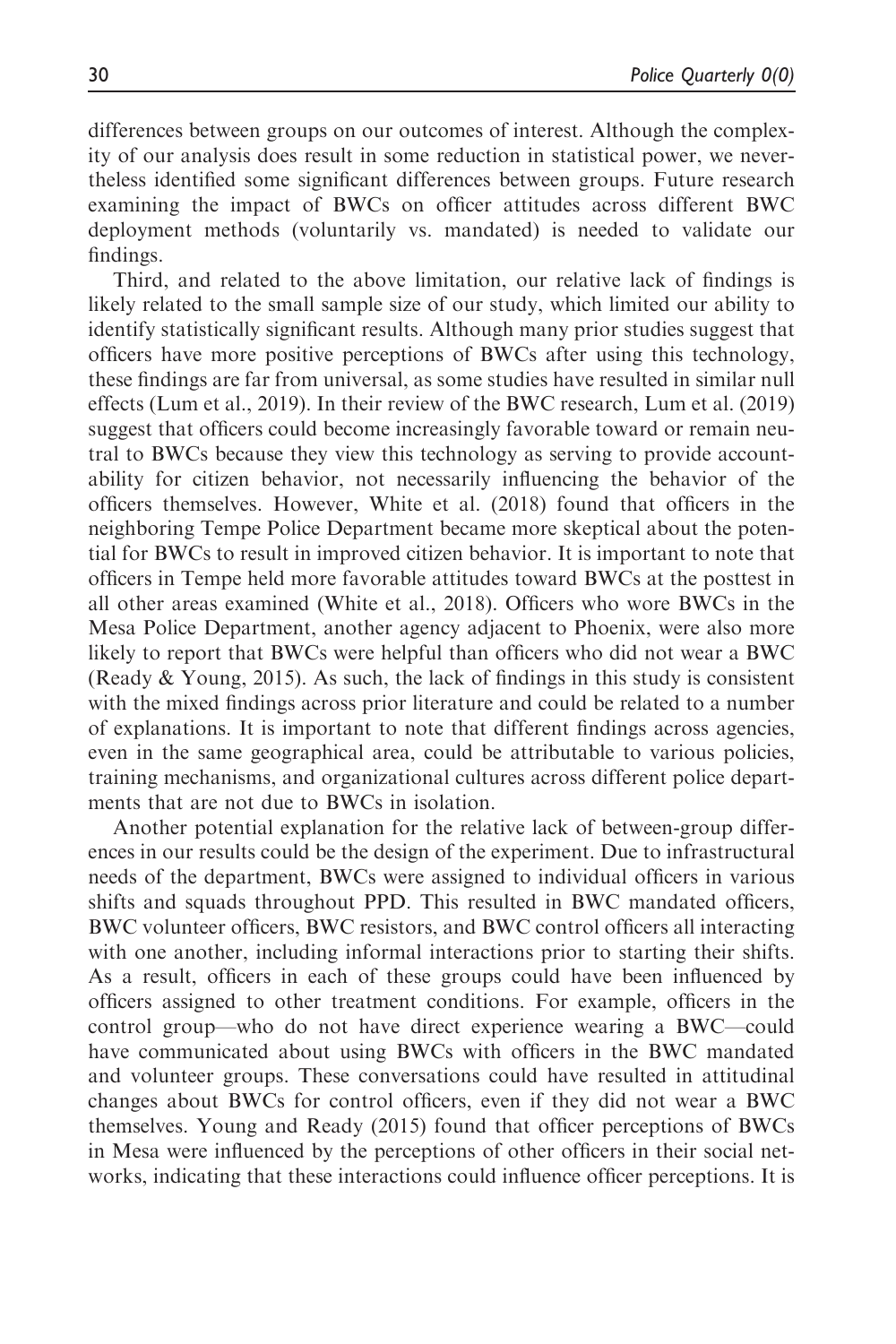also possible that officers assigned to either the control group or those who resisted wearing BWCs responded to the same incidents as officers in either the BWC mandated or volunteer group. Although PPD uses one-officer patrol vehicles, contamination could occur if multiple officers from separate treatment conditions respond to the same incident, which occurred occasionally during the study period. The interactions between these groups of officers could have influenced our null findings, as officers in the control condition could have been influenced by working with officers in the treatment condition. This could have resulted in similar attitudinal changes among all groups of officers over time. A more in-depth analysis of this contamination and the potential influence of this contamination on the outcomes of the experiment are beyond the scope of this study.

Finally, and not discussed nor addressed in the larger body of literature, our study is limited due to the short amount of time between the pretest and posttest surveys (6 months). It is possible that as officers continue to adjust to wearing BWCs and have more direct and indirect experience with them, their perceptions toward the technology might evolve in more notable ways. On the other hand, officers could have experienced more immediate changes in perceptions of BWCs that were more pronounced shortly after the cameras were deployed, which then subsequently returned to baseline as officers became familiar with using the technology. Longitudinal evaluations are necessary to fully understand the totality of the effect of BWCs on officer perceptions over time. It is also important to note that because we used a pretest/posttest design, a testing effect could have influenced the internal validity of the findings. A testing effect would occur if participating in the pretest in some way influenced officer responses to the posttest survey. For instance, if officers responded to the pretest survey and then reflected on their responses with other officers prior to taking the posttest survey, they could have changed their responses to the posttest to be more consistent with the attitudes of their peers. The relatively limited change both within and between groups over time suggests that a testing effect is unlikely in this study.

In conclusion, our findings suggest that the adoption of BWCs causes minor changes in the attitudes and perceptions of police officers. Most of these changes are relatively small in magnitude (i.e., effect size). Although we found some evidence that the implementation of BWCs improved officer's perceptions of organizational justice, BWCs did not live up to officer expectations in terms of impacting officer or citizen behavior. In general, officers who wore a BWC were less likely to recommend the full adoption of BWCs. This finding is consistent with prospect theory. Prospect theory suggests that individuals are more sensitive to potential negative outcomes than to potential positive outcomes, resulting in individuals overweighing consequences relative to benefits when making decisions (Kahneman & Tversky, 1979). In the case of BWCs, officers could be more sensitive to the potential drawbacks of BWCs (e.g., increased potential for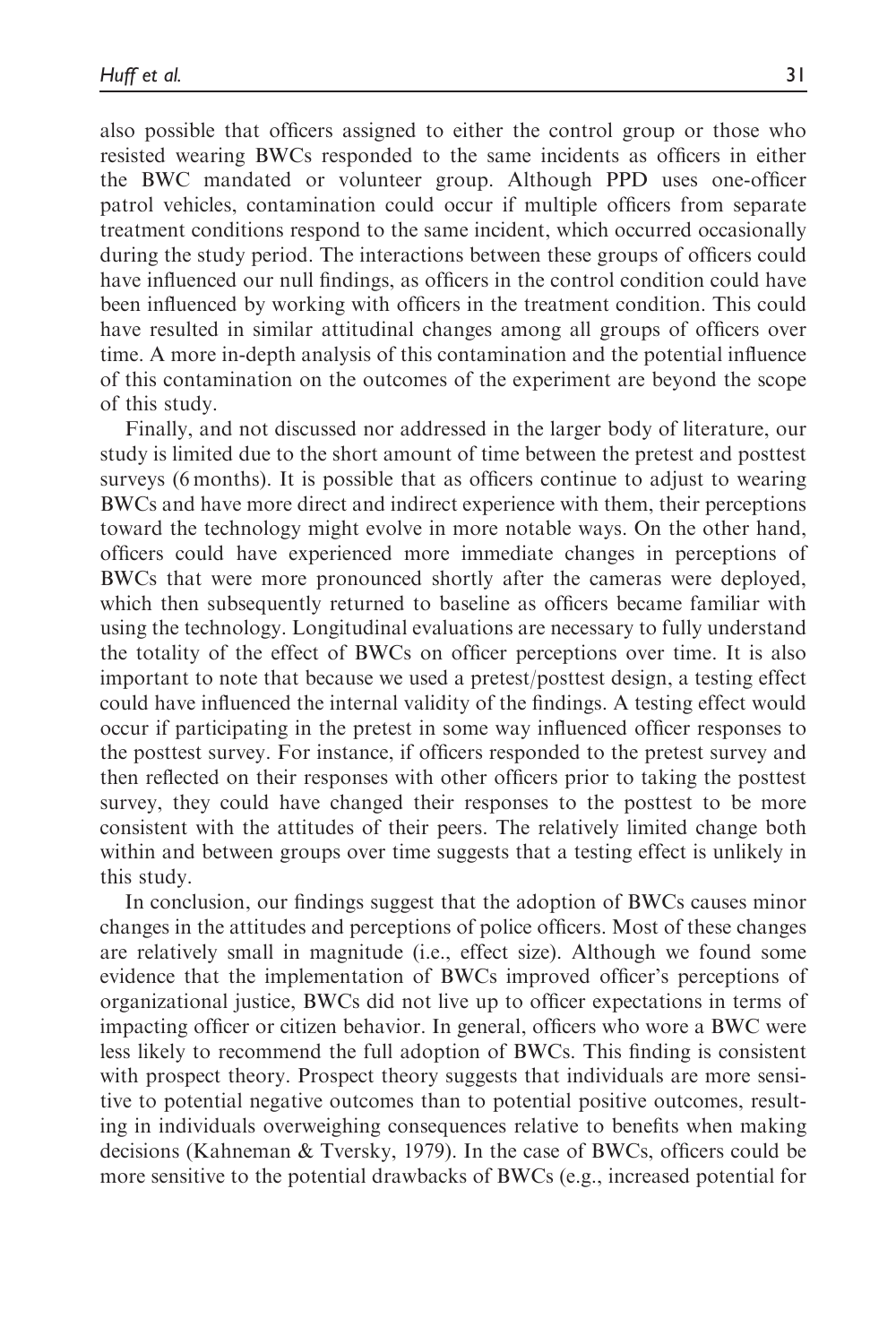discipline) and less influenced by the potential benefits of BWCs (e.g., the potential for BWCs to result in officer exoneration for unfounded complaints). Future research examining officer perceptions of potential consequences as a result of BWCs and support for the use of BWCs using measures like the perceived intensity of monitoring scale can further untangle these effects. As BWCs are expanded to all officers within the PPD, communicating the benefits of BWCs to officers could help counter negative perceptions and foster greater acceptance of BWCs as an important police tool. Although it was not reflected in the results, the research team became aware of several instances of positive BWC outcomes through the process of administering the posttest. These success stories were especially mentioned in situations where BWC footage exonerated officers in unjustified citizen complaints. Officers, however, could view these success stories as solitary incidents, though the frequency with which different examples were relayed to members of the research team suggests that these benefits were being experienced throughout the department. As such, sharing a broader view of the benefits of BWCs with officers who are apprehensive about wearing cameras could be an important method to use in successful BWC implementation. Such a campaign might help reduce officer resistance to BWCs, increase BWC activation rates, and in turn maximize the effectiveness of BWCs by providing greater protection to police officers and citizens.

| Scale                                            | Question                                                                                                                              | Factor<br>loadings |
|--------------------------------------------------|---------------------------------------------------------------------------------------------------------------------------------------|--------------------|
| Impact on officer<br>efficacy ( $\alpha = .81$ ) | When officers wear body cameras they will have<br>a more accurate account of what has<br>transpired.                                  | 0.58               |
|                                                  | When officers wear body cameras it improves<br>the quality of evidence they can submit.                                               | 0.72               |
|                                                  | When officers wear body cameras it makes their<br>jobs easier.                                                                        | 0.60               |
|                                                  | When wearing the body camera I know that the<br>prosecutor's office will be easy to work with<br>when submitting video evidence.      | 0.63               |
|                                                  | Body cameras make it easier to prosecute DUI<br>offenders.                                                                            | 0.71               |
|                                                  | Evidence gathered from a body camera helps<br>prosecute cases involving domestic violence<br>when the victim is unwilling to testify. | 0.63               |

## Appendix A: Measures

(continued)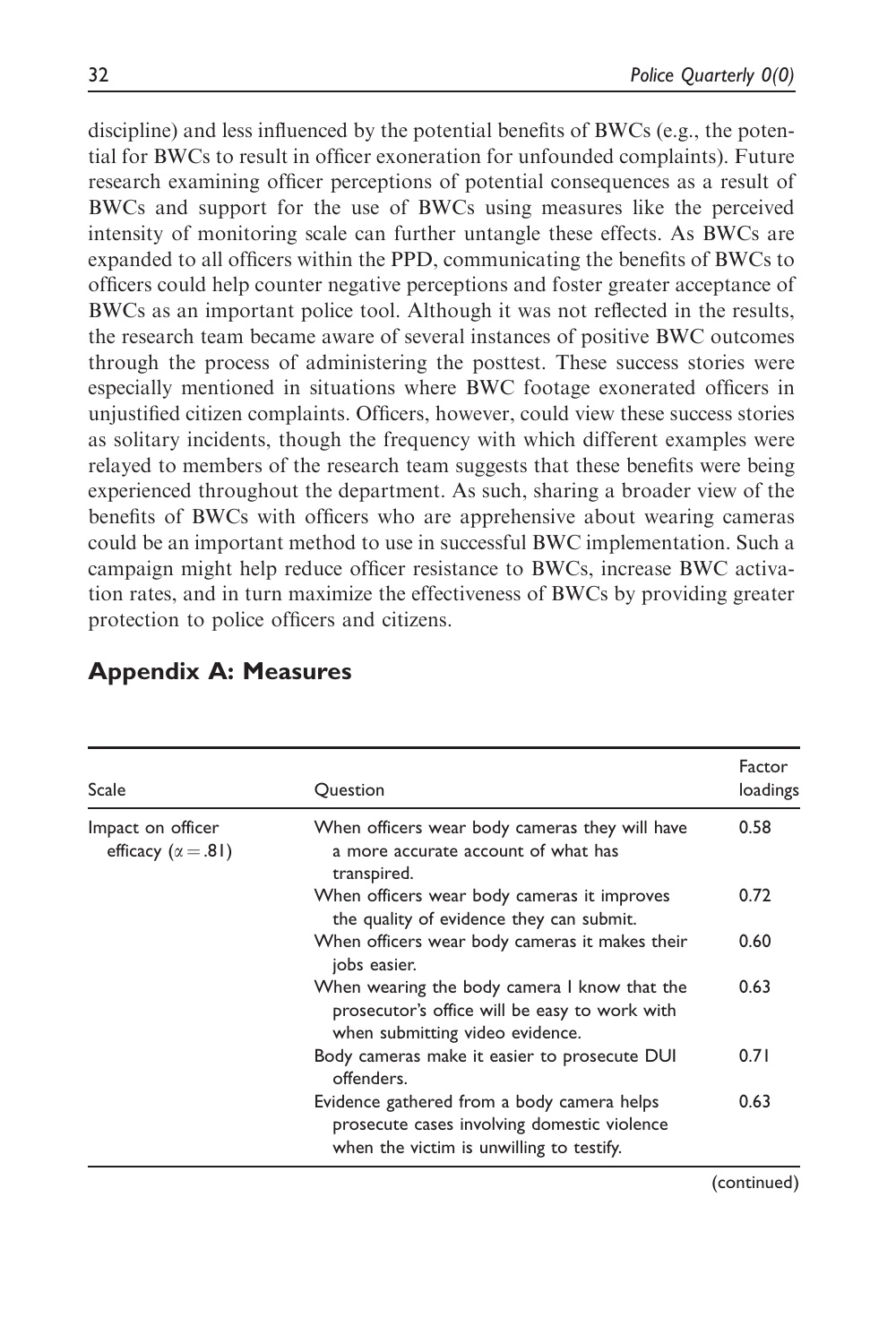Continued.

| Scale                                              | Question                                                                                                          | Factor<br>loadings |
|----------------------------------------------------|-------------------------------------------------------------------------------------------------------------------|--------------------|
| Police officer behavior<br>$(\alpha = .76)$        | When wearing a body camera, an officer is less<br>likely to give warnings to citizens.                            | 0.46               |
|                                                    | When wearing a body camera, an officer will have<br>fewer contacts with citizens.                                 | 0.66               |
|                                                    | When wearing a body camera, an officer will feel<br>like they have less discretion.                               | 0.74               |
|                                                    | When wearing a body camera, an officer will<br>hesitate when making decisions.                                    | 0.70               |
|                                                    | Wearing a body camera affects an officer's deci-<br>sions to use higher levels of force.                          | 0.57               |
| Citizen/resident reac-<br>tions ( $\alpha = .84$ ) | Citizens will be more cooperative once they<br>become aware that an officer is wearing a body<br>camera.          | 0.81               |
|                                                    | Citizens will become more respectful once they<br>become aware that an officer is wearing a body<br>camera.       | 0.81               |
|                                                    | Suspects are less likely to resist arrest when they<br>become aware that the officer is wearing a<br>body camera. | 0.69               |
|                                                    | Generally, people become less aggressive when<br>they are aware that a body camera is being<br>used.              | 0.74               |
|                                                    | Having officers wear body cameras will increase<br>police-community trust.                                        | 0.48               |
|                                                    | The use of body cameras decreases the number<br>of citizen complaints against officers.                           | 0.47               |
| General perceptions<br>$(\alpha = .87)$            | The use of body camera equipment is well<br>received by coworkers.                                                | 0.59               |
|                                                    | The police benefit from body cameras.                                                                             | 0.78               |
|                                                    | The citizens benefit from body cameras.                                                                           | 0.72               |
|                                                    | When an officer wears a body camera it improves<br>their job satisfaction.                                        | 0.75               |
|                                                    | Body cameras improve officer training.                                                                            | 0.66               |
|                                                    | Body cameras improve the overall job perfor-<br>mance of an officer.                                              | 0.76               |
|                                                    | Body cameras increase officer safety.                                                                             | 0.63               |
| Overall recommenda-<br>tions ( $\alpha = .93$ )    | I think that the use of body cameras should be<br>expanded to other police departments.                           | 0.86               |
|                                                    | I agree with Phoenix Police Department adopting<br>body cameras throughout the police<br>department.              | 0.92               |

(continued)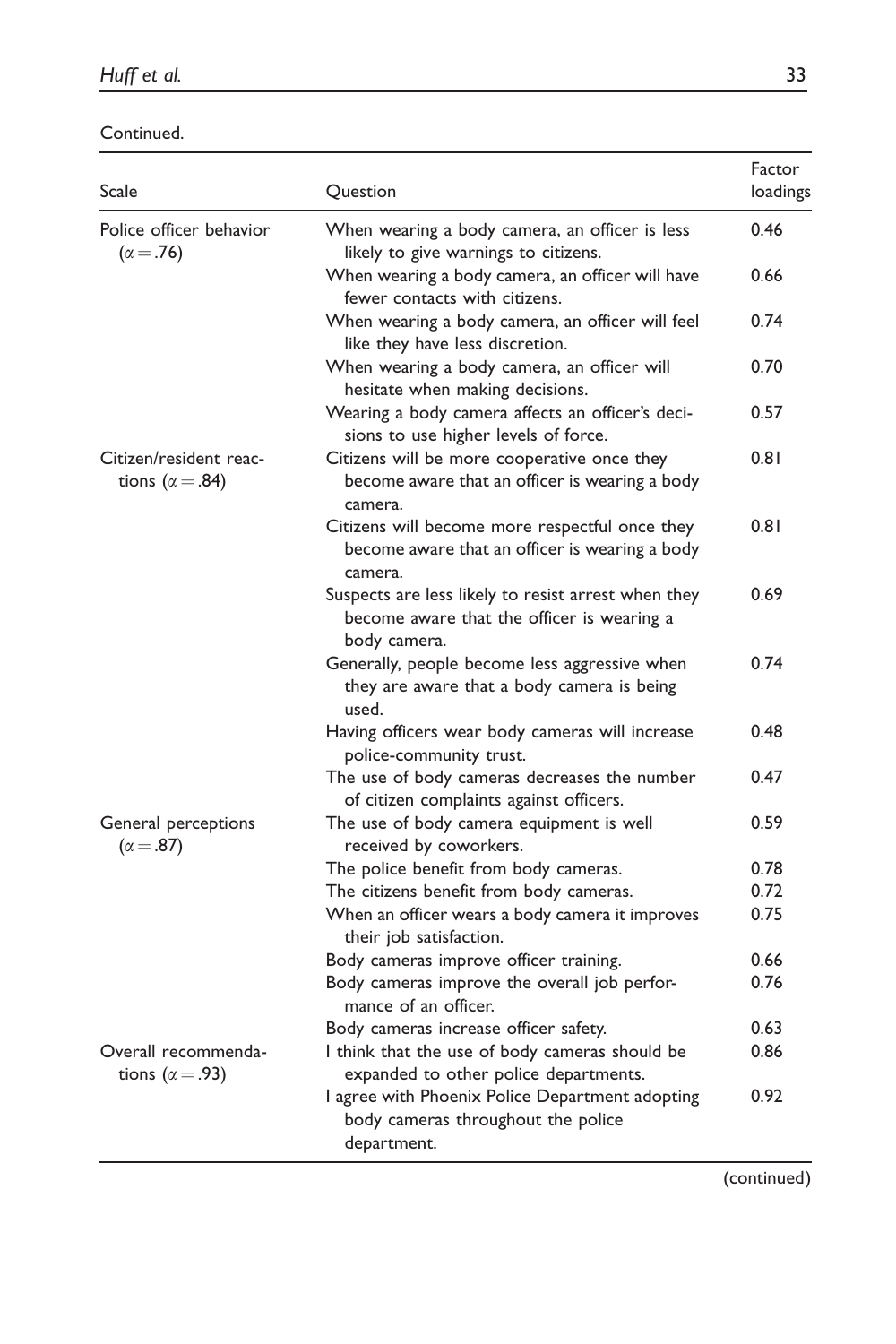| Continued. |  |  |
|------------|--|--|
|            |  |  |

| Scale                                      | Question                                                                                                                                                   | Factor<br>loadings |
|--------------------------------------------|------------------------------------------------------------------------------------------------------------------------------------------------------------|--------------------|
|                                            | The advantages of police departments adopting<br>body cameras outweigh the disadvantages.                                                                  | 0.89               |
|                                            | Body cameras are an appropriate use of depart-<br>ment funding.                                                                                            | 0.82               |
| Organizational justice<br>$(\alpha = .78)$ | Disciplinary action is a result of pressure on<br>supervisors from command staff to give out<br>discipline.                                                | 0.67               |
|                                            | Getting special assignments in the police depart-<br>ment depends on who you know, not on merit.                                                           | 0.63               |
|                                            | When a police officer appears before the<br>Disciplinary Review Board, the charge will<br>probably be sustained even when he or she has<br>a good defense. | 0.59               |
|                                            | The operations orders dealing with officer con-<br>duct are fair and sensible.                                                                             | 0.50               |
|                                            | When you get to know the department from the<br>inside, you begin to think that it is a wonder<br>that it does one-half as well as it does.                | 0.63               |
|                                            | Police supervisors are very interested in the<br>success of their subordinates.                                                                            | 0.56               |
| Procedural justice<br>$(\alpha = .80)$     | It is important to give everyone a good reason<br>why we are stopping them.                                                                                | 0.56               |
|                                            | If people ask why we are treating them as we are,<br>we should explain.                                                                                    | 0.52               |
|                                            | Listening and talking to people is a good way to<br>take charge of situations.                                                                             | 0.61               |
|                                            | Officers need to show an honest interest in what<br>people have to say, even if it is not going to<br>change anything.                                     | 0.66               |
|                                            | People should be treated with respect, even if<br>they show disrespect.                                                                                    | 0.60               |
|                                            | Officers should at all times treat people they<br>encounter with dignity and respect.                                                                      | 0.69               |
|                                            | It is important that we remind people they have<br>rights and that we respect them.                                                                        | 0.67               |

Note. Cronbach's  $\alpha$  reported in parentheses under the scale title (T1-T2); all items on a scale from  $1 =$ strongly disagree to  $4 =$ strongly agree. DUI = driving under the influence.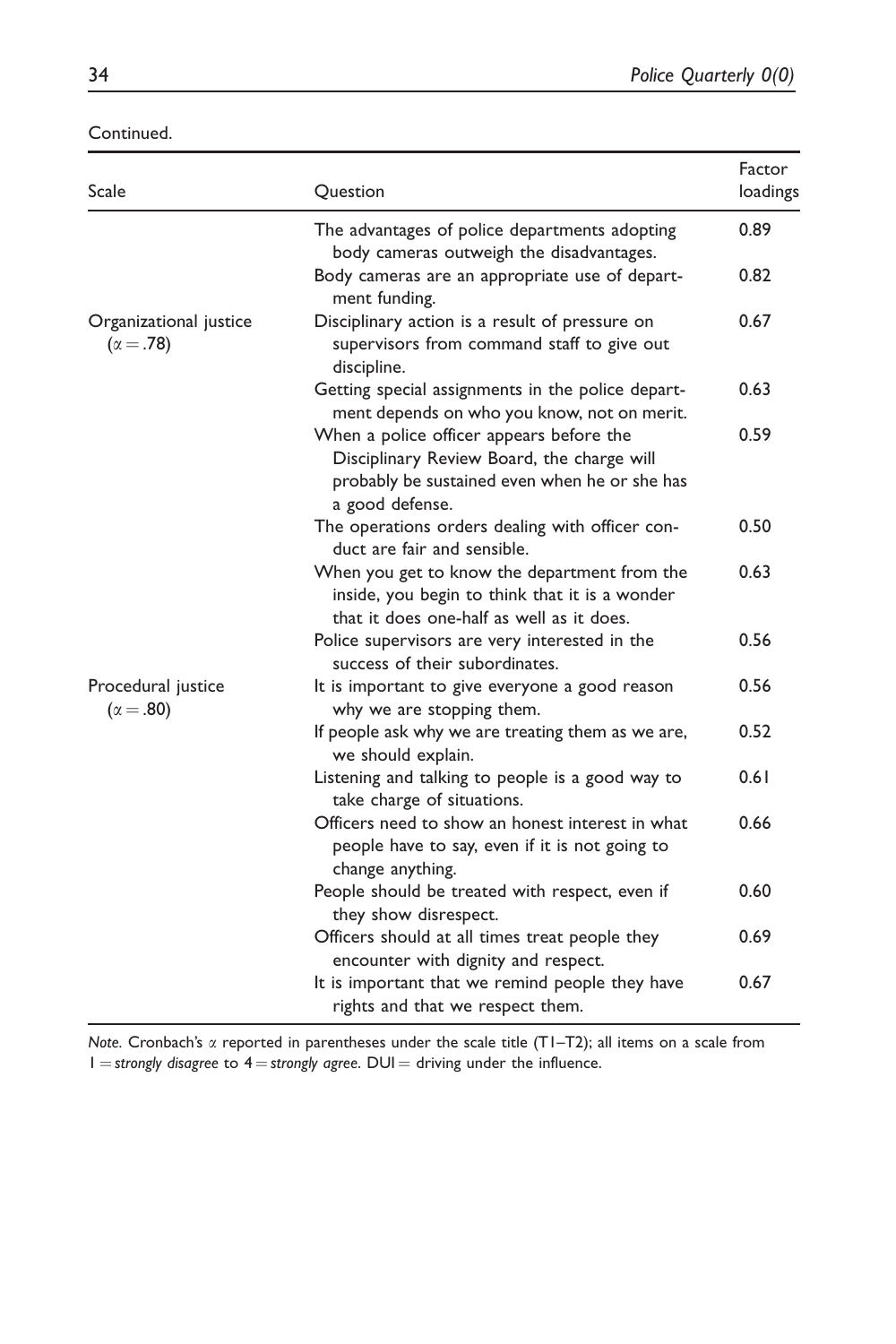|                        | Resistor |          | Mandated to<br>wear BWC |          | Volunteered to<br>wear BWC |          |
|------------------------|----------|----------|-------------------------|----------|----------------------------|----------|
| Variables              | Raw      | Weighted | Raw                     | Weighted | Raw                        | Weighted |
| Sex                    | $-0.04$  | 0.08     | $-0.29$                 | $-0.06$  | $-0.33$                    | 0.01     |
| Race/ethnicity         | $-0.17$  | 0.16     | $-0.34$                 | $-0.06$  | $-0.43$                    | 0.01     |
| High school            | $-0.46$  | $-0.22$  | $-0.41$                 | $-0.27$  | $-0.88$                    | $-0.22$  |
| <b>Black Mountain</b>  | $-0.32$  | $-0.16$  | 0.26                    | 0.01     | $-0.18$                    | $-0.20$  |
| South Mountain         | $-0.36$  | $-0.10$  | $-0.17$                 | 0.04     | 0.12                       | $-0.06$  |
| Central City           | 0.77     | 0.47     |                         |          | 0.46                       | 0.45     |
| Desert Horizon         | 0.06     | $-0.07$  | 0.09                    | $-0.03$  | 0.17                       | 0.05     |
| Mountain View          | $-0.53$  | $-0.06$  | $-0.19$                 | $-0.02$  | $-0.47$                    | $-0.19$  |
| Cactus Park            | 0.32     | 0.08     | 0.00                    | 0.01     | 0.03                       | 0.07     |
| Age                    | $-0.32$  | $-0.14$  | $-0.03$                 | 0.09     | $-0.13$                    | $-0.25$  |
| Years of service       | $-0.23$  | $-0.16$  | 0.13                    | 0.04     | $-0.25$                    | $-0.26$  |
| % self-initiated calls | 0.11     | 0.08     | 0.14                    | 0.12     | 0.10                       | 0.11     |
| % arrests              | 0.02     | $-0.01$  | $-0.14$                 | $-0.19$  | 0.27                       | 0.02     |
| % use of force         | 0.02     | $-0.07$  | $-0.20$                 | $-0.16$  | 0.20                       | $-0.20$  |
| % citizen complaints   | $-0.09$  | $-0.05$  | 0.10                    | 0.02     | $-0.01$                    | $-0.21$  |
| Pretest factor score   | $-0.04$  | 0.10     | $-0.08$                 | 0.23     | $-0.19$                    | $-0.05$  |

# Appendix B: Balance Statistics Standardized Differences

Note.  $BWC = body$ -worn camera.

### Declaration of Conflicting Interests

The authors declared no potential conflicts of interest with respect to the research, authorship, and/or publication of this article.

### Funding

This research was supported by the Bureau of Justice Assistance under Award No. 2015- WY-BX-0004. The views and conclusions contained in this document are those of the authors and should not be interpreted as necessarily representing the official policies, either expressed or implied, of the Bureau of Justice Assistance.

## ORCID iD

Jessica Huff <https://orcid.org/0000-0002-8123-1470>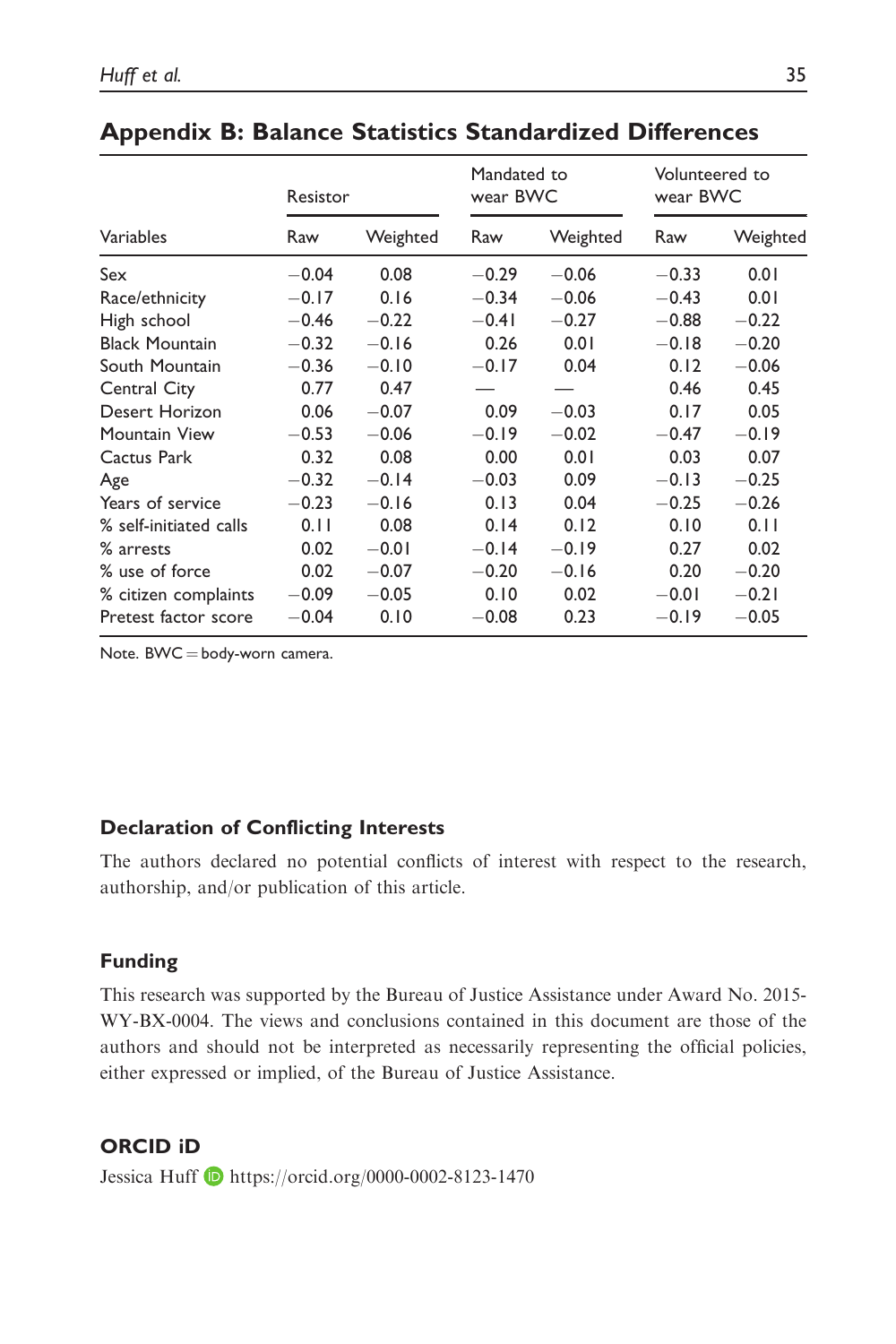#### Notes

- 1. Patrol officers assigned to one precinct (Maryvale) were excluded from the study because it served as the location of the BWC pilot test (Katz et al., 2014). The Maryvale precinct was selected as the site for the pilot study because of the high levels of police activity and violent crime in that precinct, relative to other areas of the city (Katz et al., 2014). As such, the characteristics of Maryvale are unique in relation to other precincts, which could lead to differences in the findings of the pilot study in Maryvale and the current evaluation of BWCs in the remainder of PPD precincts.
- 2. Given the voluntary nature of the survey, we examined whether any significant demographic differences emerged between officers who participated in the survey compared with all of the officers eligible to participate. We found that male officers ( $p < .05$ ) and officers with fewer years of service  $(p < .05)$  were more likely to participate in the survey. Although these differences were statistically significant, they were substantively small; 88.49% of eligible officers were males and 92.50% of survey participants were males. Similarly, the mean years of service for eligible officers was 10.61 years compared with 9.46 years of service for those officers who participated in the survey.
- 3. Eight BWCs were assigned in violation of study protocol to officers nonrandomly selected by their precinct commanders. Those officers who were nonrandomly selected and assigned to wear a BWC by their commander are excluded from the analysis.
- 4. It is important to note that some scholars have advocated for the use of shift-based randomization designs in BWC experiments, as opposed to officer-based designs, to maximize independence between treatment conditions and minimize the potential for contamination between groups (Ariel et al., 2019).Namely, they argue that the stable unit treatment value assumption is violated in officer-based designs, which can result in treatment and control officers responding to the same calls for service. As such, Ariel et al. (2019) maintain that using shift-based randomization designs are the most appropriate method for estimating treatment effects in BWC experiments because it maximizes independence between treatment and control conditions, thereby adhering to stable unit treatment value assumption. The shift-based method of randomization introduced an innovative methodology to the field of policing. Other scholars have suggested, however, that the use of shift-based randomization introduces the potential for other forms of contamination (e.g., intra-officer), as the same officers serve in both the treatment and control conditions and could adjust their behavior during control conditions to match their behavior during treatment conditions (Lawrence & Peterson, 2019). As such, both methodologies have advantages and drawbacks. The use of officer-based randomization in this study was necessary for three reasons. First, a major component of the study, as planned, involved linking officer attitudinal data to administrative data. This required officers to provide active consent to participate in the study, which necessitated the use of volunteers. Second, PPD wanted to conduct a department-wide experiment, which required the placement of BWC docking stations at several geographically distinct police precincts. Conducting a shift-based experiment in PPD would have required a much larger number of BWCs and docking stations for each precinct, which exceeded the allocated budget. Third, given that the focus of this study was to examine the impact of BWC's on officer perceptions, it would not have been possible to randomize by shift because it would have resulted most or all of the officers being assigned a BWC.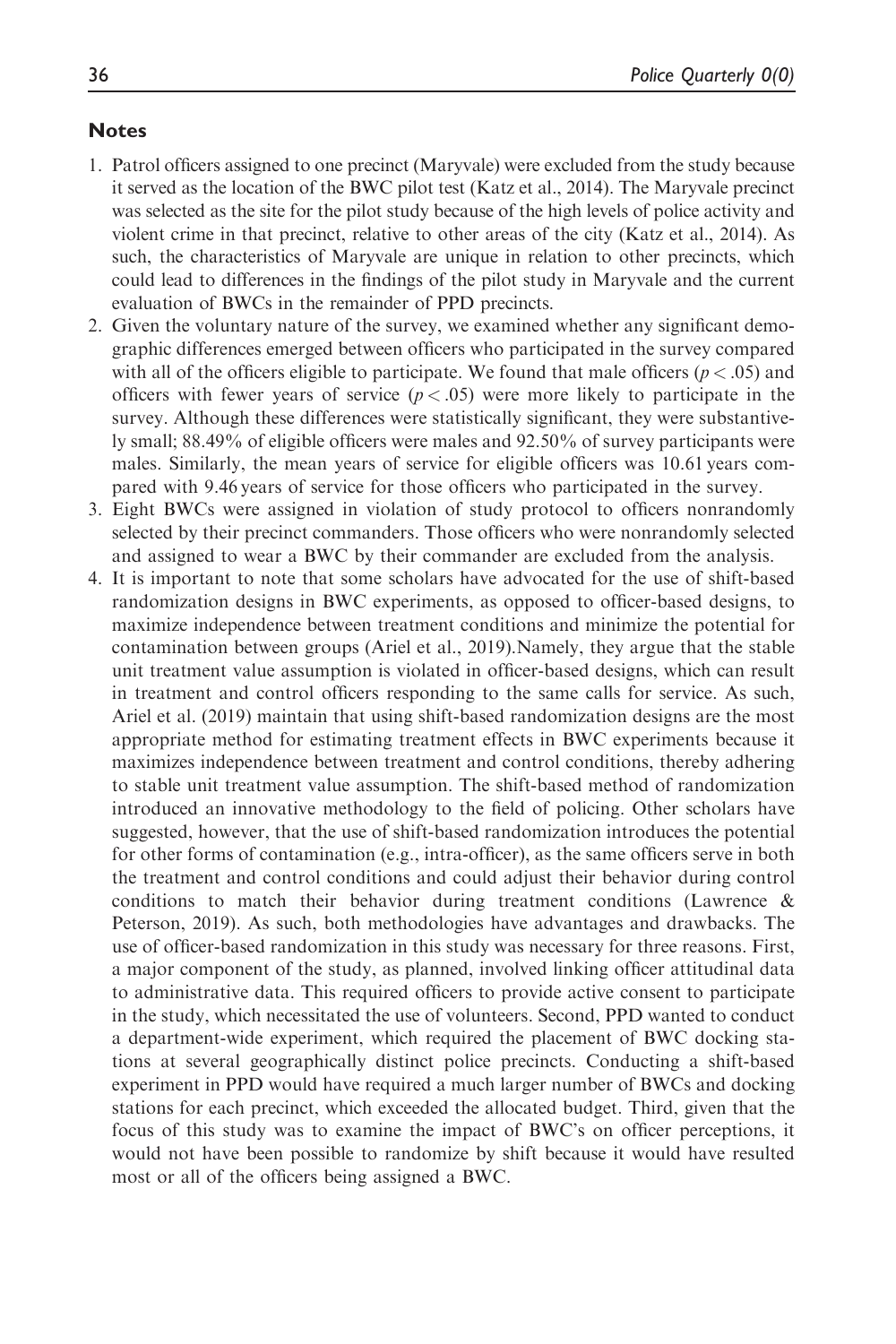- 5. An anonymous reviewer suggested that we should examine whether officers who were assigned to wear BWCs as part of the study actually used them. To assess treatment fidelity (i.e., to ensure those officers in either the BWC mandated or BWC volunteer group actually used their cameras during the study), we descriptively examined BWC activation compliance rates across groups by looking at the total number of calls in which an officer activated their BWC after being assigned to wear a camera and dividing that total by the total number of calls each officer responded to while wearing a BWC. There were not any notable differences in BWC activation across the BWC mandated group  $(M = 66.45\%; SD = 0.13)$  and the BWC volunteer group  $(M = 66.39\%; SD = 0.16)$ . This suggests that treatment fidelity is fairly high, as officers assigned to wear BWCs activated them in the majority of the incidents they responded to.
- 6. This study does not examine the impact of officers being recorded by a BWC, which could occur for both officers who wore BWCs and officers who did not wear BWCs, if they responded to the same incident. This is an important distinction because we are not assessing the outcomes of individual incidents as a result of BWCs, rather we examine whether officer perceptions of BWCs change over time as a result of their direct experience using the technology.
- 7. We chose to use a multinomial probit model over a logit model because the probit model does not have the independence of irrelevant alternatives assumption (Long, 1997). Namely, logit models assume that when you are predicting an outcome that has a set number of alternative options, removing one of the alternatives will not change the results. Probit models do not have this assumption. As a result, the findings are more robust and appropriate for the current examination because our set of potential outcomes are related to each other (i.e., an officer could not be a resistor if they were not first asked to volunteer to wear a BWC).

#### **References**

- Adams, I., & Mastracci, S. (2019a). Police body-worn cameras: Development of the perceived intensity of monitoring scale. Criminal Justice Review, 44(3), 386–405. <https://doi.org/10.1177/0734016819846219>
- Adams, I., & Mastracci, S. (2019b). Police body-worn cameras: Effects on officers' burnout and perceived organizational support. Police Quarterly, 22(1), 5–30. [https://doi.](https://doi.org/10.1177/1098611118783987) [org/10.1177/1098611118783987](https://doi.org/10.1177/1098611118783987)
- Ariel, B., Sutherland, A., Henstock, D., Young, J., & Sosinski, G. (2018). The deterrence spectrum: Explaining why police body-worn cameras 'work' or 'backfire' in aggressive police–public encounters. Policing: A Journal of Policy and Practice, 12(1), 6–26. <https://doi.org/10.1093/police/paw051>
- Ariel, B., Sutherland, A., & Sherman, L. W. (2019). Preventing treatment spillover contamination in criminological field experiments: The case of body-worn police cameras. Journal of Experimental Criminology, 15(4), 569–591. [https://doi.org/10.1007/s11292-](https://doi.org/10.1007/s11292-018-9344-4) [018-9344-4](https://doi.org/10.1007/s11292-018-9344-4)
- Braga, A. A., Coldren, J. R., Sousa, W., Rodriguez, D., & Alper, O. (2017). The benefits of body-worn cameras: New findings from a randomized controlled trial at the Las Vegas Metropolitan Police.<https://www.ncjrs.gov/pdffiles1/nij/grants/251416.pdf>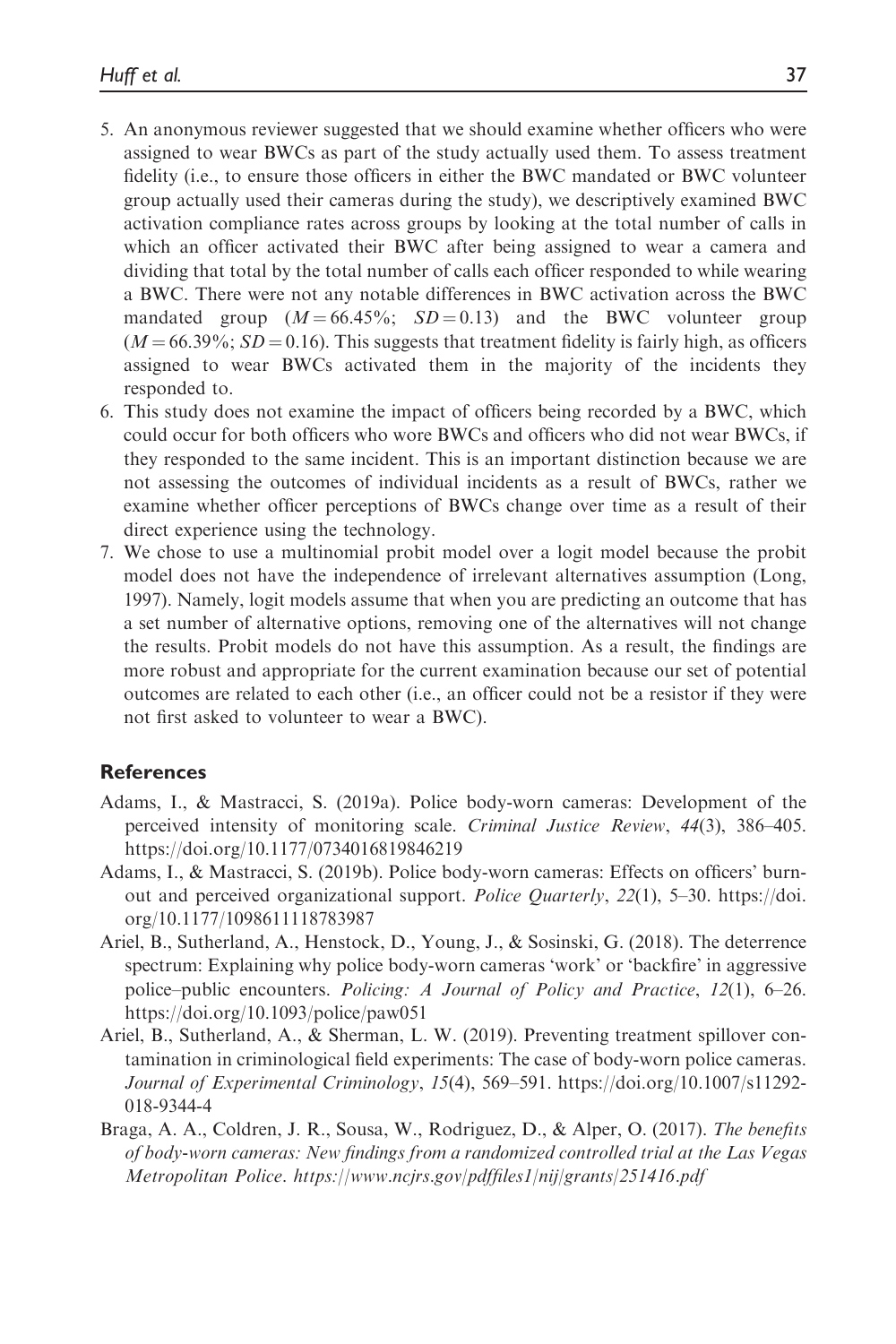- Cohen-Charash, Y., & Spector, P. E. (2001). The role of justice in organizations: A metaanalysis. Organizational Behavior and Human Decision Processes, 86(2), 278–321. <https://doi.org/10.1006/obhd.2001.2958>
- Costello, A. B., & Osborne, J. W. (2005). Best practices in exploratory factor analysis: Four recommendations for getting the most from your analysis. *Practical Assessment*, Research and Evaluation, 10(7), 1–9.
- Demir, M., Apel, R., Braga, A. A., Brunson, R. K., & Ariel, B. (2018). Body worn cameras, procedural justice, and police legitimacy: A controlled experimental evaluation of traffic stops. Justice Quarterly,  $37(1)$ ,  $53-32$ . [https://doi.org/10.1080/07418825.](https://doi.org/10.1080/07418825.2018.1495751) [2018.1495751](https://doi.org/10.1080/07418825.2018.1495751)
- Ellis, T., Jenkins, C., & Smith, P. (2015). *Evaluation of the introduction of personal issue* body worn video cameras (operation hyperion) on the Isle of Wight: Final report to Hampshire Constabulary. [http://www2.port.ac.uk/media/contacts-and-departments/](http://www2.port.ac.uk/media/contacts-and-departments/icjs/downloads/Ellis-Evaluation-Worn-Cameras.pdf) [icjs/downloads/Ellis-Evaluation-Worn-Cameras.pdf](http://www2.port.ac.uk/media/contacts-and-departments/icjs/downloads/Ellis-Evaluation-Worn-Cameras.pdf)
- Gaub, J. E., Choate, D. E., Todak, N., Katz, C. M., & White, M. D. (2016). Officer perceptions of body-worn cameras before and after deployment: A study of three departments. Police Quarterly, 19(3), 275–302.<https://doi.org/10.1177/1098611116653398>
- Gaub, J. E., Todak, N., & White, M. D. (2020). One size doesn't fit all: The deployment of police body-worn cameras to specialty units. International Criminal Justice Review, 30(2), 136-1551–.<https://doi.org/10.1177/1057567718789237>
- Goetschel, M., & Peha, J. M. (2017). Police perceptions of body-worn cameras. American Journal of Criminal Justice, 42(4), 698–726.<https://doi.org/10.1007/s12103-017-9415-5>
- Goodall, M. (2007). Guidance for the police use of body-worn video devices: Police and crime standards directorate. [http://library.college.police.uk/docs/homeoffice/guidance](http://library.college.police.uk/docs/homeoffice/guidance-body-worn-devices.pdf)[body-worn-devices.pdf](http://library.college.police.uk/docs/homeoffice/guidance-body-worn-devices.pdf)
- Gramagila, J. A., & Phillips, S. W. (2018). Police officers' perceptions of body-worn cameras in Buffalo and Rochester. American Journal of Criminal Justice, 43(2), 313–328.<https://doi.org/10.1007/s12103-017-9403-9>
- Greenberg, J. (1987). A taxonomy of organizational justice theories. Academy of Management Review, 12(1), 9–22.<https://doi.org/10.5465/amr.1987.4306437>
- Grossmith, L., Owens, C., Finn, W., Mann, D., Davies, T., & Baika, L. (2015). Police, camera, evidence: London's cluster randomised controlled trial of body worn video. [https://](https://whatworks.college.police.uk/Research/Documents/Police_Camera_Evidence.pdf) [whatworks.college.police.uk/Research/Documents/Police\\_Camera\\_Evidence.pdf](https://whatworks.college.police.uk/Research/Documents/Police_Camera_Evidence.pdf)
- Guerin, P., Cathey, D., Pacheco, C., Tonigan, A., Adams, A., Torres, S., & Coleman, E. (2016). City of Albuquerque Police Department on body camera system research. [https://www.cabq.gov/police/documents/obcs-report-draft-all-bureaus-master-final\\_](https://www.cabq.gov/police/documents/obcs-report-draft-all-bureaus-master-final_v102022016.pdf) [v102022016.pdf](https://www.cabq.gov/police/documents/obcs-report-draft-all-bureaus-master-final_v102022016.pdf)
- Headley, A. M., Guerette, R. T., & Shariati, A. (2017). A field experiment of the impact of body-worn cameras (BWCs) on police officer behavior and perceptions. Journal of Criminal Justice, 53, 102–109.<https://doi.org/10.1016/j.jcrimjus.2017.10.003>
- Huff, J., Katz, C. M., & Webb, V. J. (2018). Understanding police officer resistance to body-worn cameras. Policing: An International Journal, 41(4), 482–495. [https://doi.](https://doi.org/10.1108/PIJPSM-03-2018-0038) [org/10.1108/PIJPSM-03-2018-0038](https://doi.org/10.1108/PIJPSM-03-2018-0038)
- Hyatt, J. M., Mitchell, R. J., & Ariel, B. (2017). The effects of a mandatory body-worn camera policy on officer perceptions of accountability, oversight, and departmental culture. Villanova Law Review, 62(5), 1005-1035.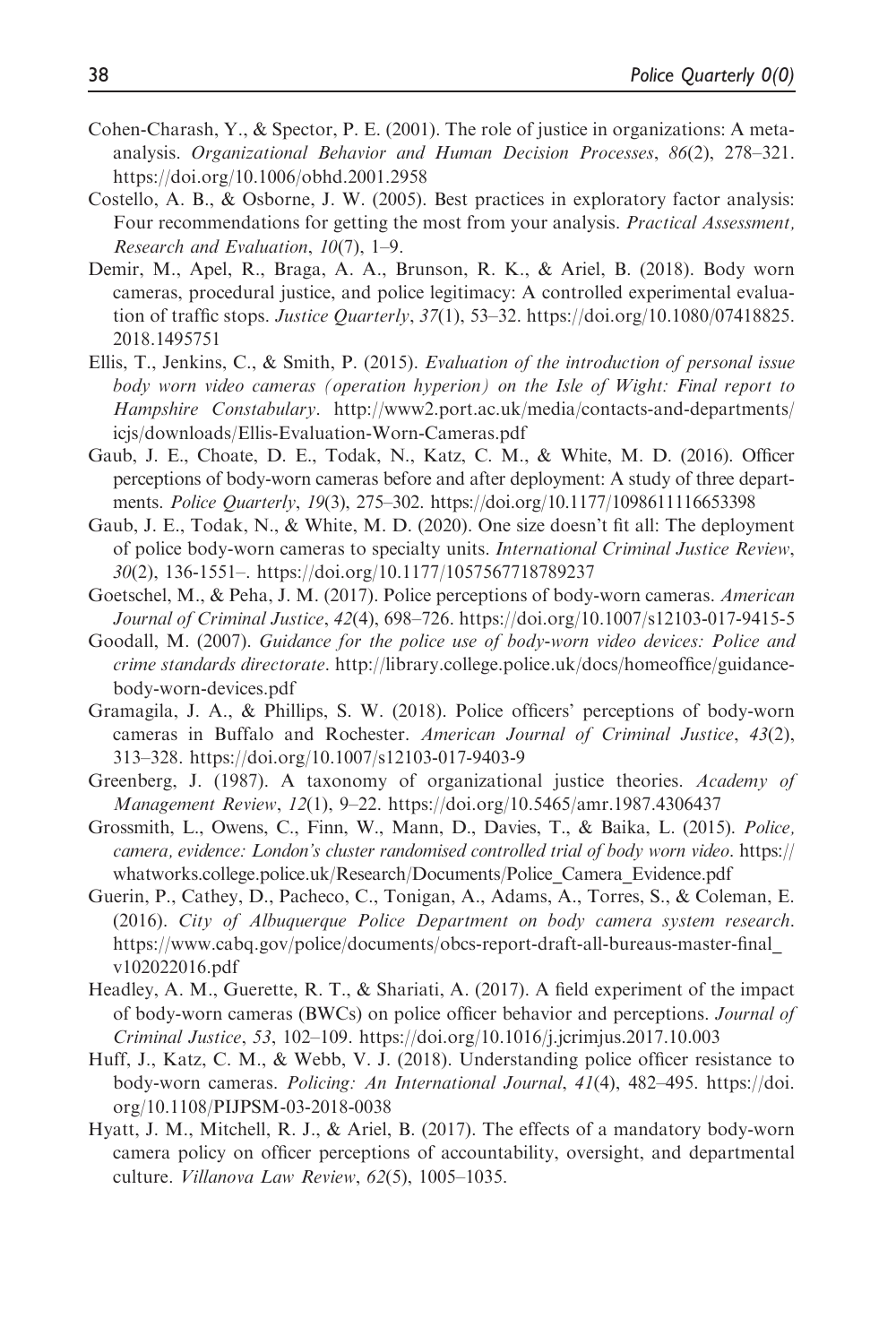- Jennings, W. G., Fridell, L. A., & Lynch, M. D. (2014). Cops and cameras: Officer perceptions of the use of body-worn cameras in law enforcement. Journal of Criminal Justice, 42(6), 549–556.<https://doi.org/10.1016/j.jcrimjus.2014.09.008>
- Jennings, W. G., Lynch, M. D., & Fridell, L. A. (2015). Evaluating the impact of police officer body-worn cameras (BWCs) on response-to-resistance and serious external complaints: Evidence from the Orlando Police Department (OPD) experience utilizing a randomized controlled experiment. Journal of Criminal Justice, 43(6), 480–486. <https://doi.org/10.1016/j.jcrimjus.2015.10.003>
- Kahneman, D., & Tversky, A. (1979). Prospect theory: An analysis of decision under risk. Econometrica, 47(2), 263–292. [DOI: 10.2307/1914185](http://www.jstor.org/stable/1914185%5Cnhttp://www.jstor.org/%5Cnhttp://www.jstor.org/action/showPublisher?publisherCode=econosoc.%5Cnhttp://www.jstor.org)
- Katz, C. M., Choate, D. E., Ready, J. R., & Nuno, L. (2014). Evaluating the impact of officer body worn cameras in the Phoenix Police Department. Center for Violence Prevention & Community Safety, Arizona State University.
- Koen, M. C., Willis, J. J., & Mastrofski, S. D. (2019). The effects of body-worn cameras on police organisation and practice: A theory-based analysis. Policing and Society, 29(8), 968–917.<https://doi.org/10.1080/10439463.2018.1467907>
- Kyle, M. J., & White, D. R. (2017). The impact of law enforcement officer perceptions of organizational justice on their attitudes regarding body-worn cameras. Journal of Crime and Justice, 40(1), 68–83.<https://doi.org/10.1080/0735648X.2016.1208885>
- Lakens, D. (2013). Calculating and reporting effect sizes to facilitate cumulative science: A practical primer for t-tests and ANOVAs. Frontiers in Psychology, 4(November), 1–12.<https://doi.org/10.3389/fpsyg.2013.00863>
- Lawrence, D. S., & Peterson, B. E. (2019). How do body-worn cameras affect the amount and makeup of police-initiated activities? A randomized controlled trial in Milwaukee, Wisconsin. Journal of Experimental Criminology.
- Lawshe, N. L., Burruss, G. W., Giblin, M. J., & Schafer, J. A. (2019). Behind the lens: Police attitudes toward body-worn cameras and organizational justice. Journal of Crime and Justice, 42(1), 78–97.<https://doi.org/10.1080/0735648X.2018.1554839>
- Long, S. J. (1997). Regression models for categorical and limited dependent variables. SAGE Publications.
- Lum, C., Stoltz, M., Koper, C. S., & Scherer, J. A. (2019). The research on body-worn cameras: What we know, what we need to know. Criminology & Public Policy, 18(1), 93–118.<https://doi.org/10.1111/j.1461-0248.2011.01634.x>
- Makin, D. A. (2016). When the watchers are watched: An interpretive phenomenological analysis of body-worn cameras. Journal of Qualitative Criminal Justice and Criminology, 4(1), 113–151.
- Maskaly, J., Donner, C., Jennings, W. G., Ariel, B., & Sutherland, A. (2017). The effects of body-worn cameras (BWCs) on police and citizen outcomes: A state-of-the-art review. Policing: An International Journal of Police Strategies & Management, 38(1), 153–688.
- McCaffrey, D. F., Griffin, B. A., Almirall, D., Slaughter, M. E., Ramchand, R., & Burgette, L. F. (2013). A tutorial on propensity score estimation for multiple treatments using generalized boosted models. Statistics in Medicine, 32(19), 3388–3414. <https://doi.org/10.1002/sim.5753>
- McCaffrey, D. F., Ridgeway, G., & Morral, A. R. (2004). Propensity score estimation with boosted regression for evaluating causal effects in observational studies. Psychological Methods, 9(4), 403–425.<https://doi.org/10.1037/1082-989X.9.4.403>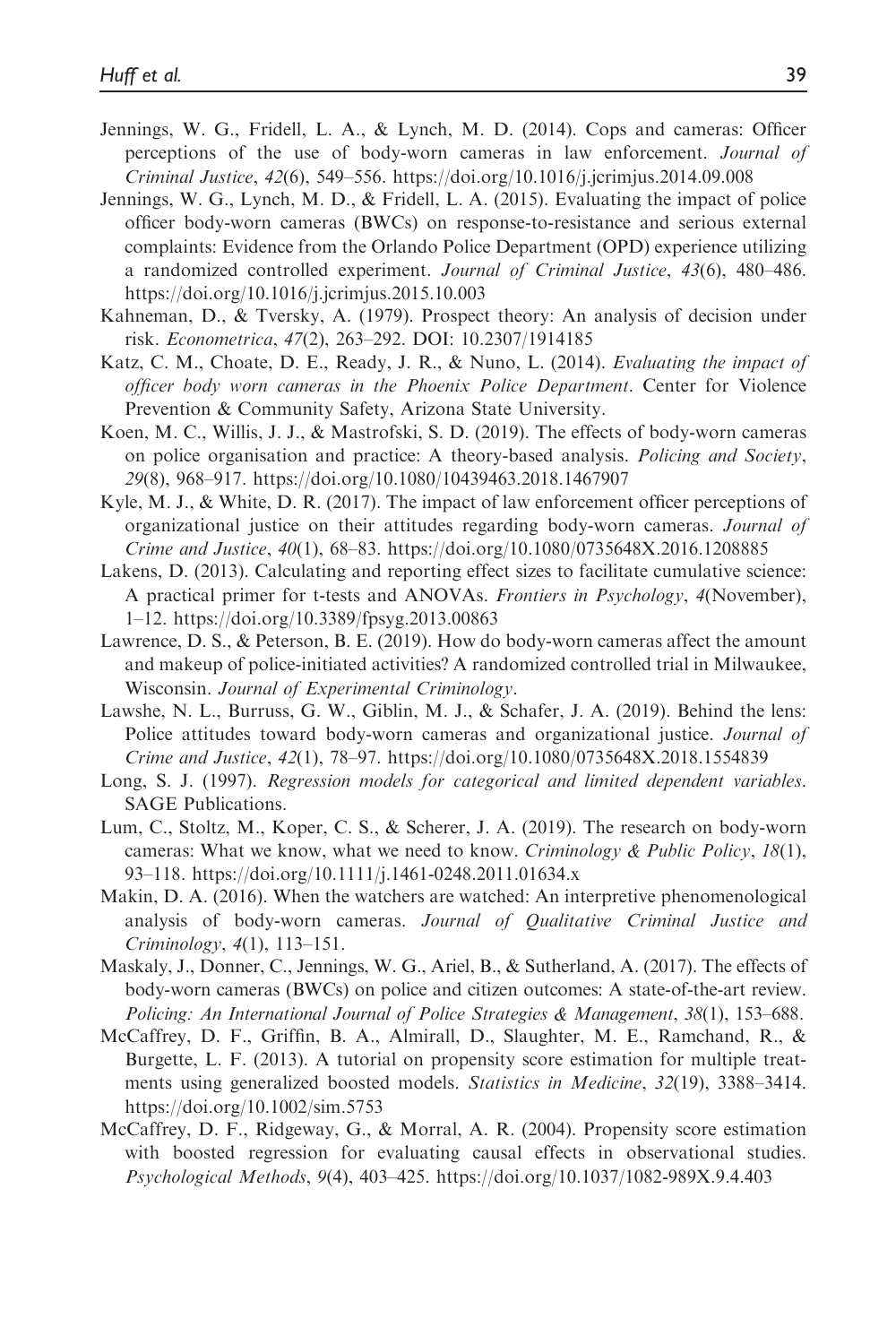- McCluskey, J. D., Uchida, C. D., Solomon, S. E., Wooditch, A., Connor, C., & Revier, L. (2019). Assessing the effects of body-worn cameras on procedural justice in the Los Angeles Police Department. Criminology, 57(2), 208–236. [https://doi.org/10.1111/](https://doi.org/10.1111/1745-9125.12201) [1745-9125.12201](https://doi.org/10.1111/1745-9125.12201)
- McLean, K., Wolfe, S., Chrusciel, M., & Kaminski, R. J. (2015). Body-worn cameras in South Carolina: Law enforcement executives' views concerning use, policies, and outcomes. http://www.sc.edu/study/colleges\_schools/artsandsciences/criminology\_and [criminal\\_justice/documents/2015\\_census\\_report.pdf](http://www.sc.edu/study/colleges_schools/artsandsciences/criminology_and_criminal_justice/documents/2015_census_report.pdf)
- Morrow, W. J., Katz, C. M., & Choate, D. E. (2016). Assessing the impact of police bodyworn cameras on arresting, prosecuting, and convicting suspects of intimate partner violence. Police Quarterly, 19(3), 303–325.<https://doi.org/10.1177/1098611116652850>
- Newell, B. C., & Greidanus, R. (2018). Officer discretion and the choice to record: Officer attitudes towards body-worn camera activation. North Carolina Law Review, 96, 1525–1578.
- Owens, C., & Finn, W. (2018). Body-worn video through the lens of a cluster randomized controlled trial in London: Implications for future research. Policing: A Journal of Policy and Practice, 12(1), 77–82.<https://doi.org/10.1093/police/pax014>
- Pelfrey, W. V. J., & Keener, S. (2016). Police body worn cameras: A mixed method approach assessing perceptions of efficacy. Policing: An International Journal of Police Strategies & Management, 39(3), 491–506.
- Ready, J. T., & Young, J. T. N. (2015). The impact of on-officer video cameras on police– citizen contacts: Findings from a controlled experiment in Mesa, AZ. Journal of Experimental Criminology, 11(3), 445–458.<https://doi.org/10.1007/s11292-015-9237-8>
- Ridgeway, G. (2006). Assessing the effect of race bias in post-traffic stop outcomes using propensity scores. Journal of Quantitative Criminology, 22(1), 1-29. [https://doi.org/10.](https://doi.org/10.1007/s10940-005-9000-9) [1007/s10940-005-9000-9](https://doi.org/10.1007/s10940-005-9000-9)
- Rosenbaum, D. P., & McCarty, W. P. (2017). Organizational justice and officer "buy in" in American policing. *Policing: An International Journal of Police Strategies*  $\&$ Management, 40(1), 71–85.
- Rosenberg, B. D., & Siegel, J. T. (2018). A 50-year review of psychological reactance theory: Do not read this article. Motivation Science, 4(4), 281–300.
- Skogan, W. G., Van Craen, M., & Hennessy, C. (2015). Training police for procedural justice. Journal of Experimental Criminology, 11(3), 319–334. [https://doi.org/10.1007/](https://doi.org/10.1007/s11292-014-9223-6) [s11292-014-9223-6](https://doi.org/10.1007/s11292-014-9223-6)
- Smykla, J. O., Crow, M. S., Crichlow, V. J., & Snyder, J. A. (2016). Police body-worn cameras: Perceptions of law enforcement leadership. American Journal of Criminal Justice, 41(3), 424–443.<https://doi.org/10.1007/s12103-015-9316-4>
- Sousa, W. H., Coldren, J. R., Rodriguez, D., & Braga, A. A. (2016). Research on body worn cameras: Meeting the challenges of police operations, program implementation, and randomized controlled trial designs. Police Quarterly, 19(3), 363–384. [https://doi.](https://doi.org/10.1177/1098611116658595) [org/10.1177/1098611116658595](https://doi.org/10.1177/1098611116658595)
- Stratton, M., Clissold, P., & Tuson, R. (2015). Body worn video: Considering the evidence—Final report of the Edmonton Police Service body worn video pilot project. [https://www.bja.gov/bwc/pdfs/EdmontonPS\\_Canada\\_BWVFinalReport.pdf](https://www.bja.gov/bwc/pdfs/EdmontonPS_Canada_BWVFinalReport.pdf)
- Stuart, E. A., Huskamp, H. A., Duckworth, K., Simmons, J., Song, Z., Chernew, M. E., & Barry, C. L. (2014). Using propensity scores in difference-in-differences models to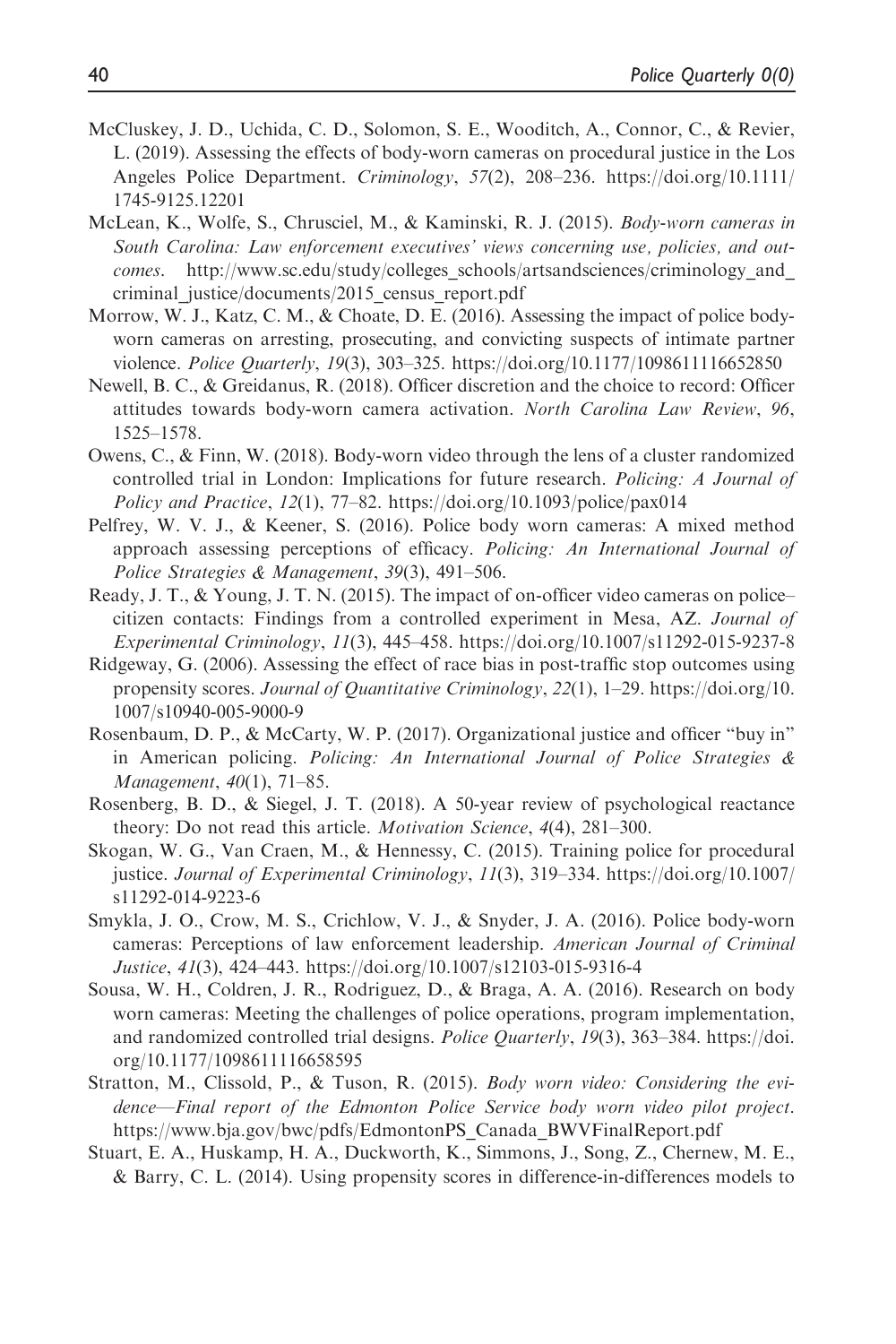estimate the effects of a policy change. Health Services & Outcomes Research Methodology, 14(4), 166–182.<https://doi.org/10.1007/s10742-014-0123-z>

- Tankebe, J., & Ariel, B. (2016). Cynicism towards change: The case of body-worn cameras among police officers (Hebrew University of Jerusalem Legal Studies Research Paper No. 16–42).<https://ssrn.com/abstract=2850743>
- Thibaut, J., & Walker, L. (1978). A theory of procedure. California Law Review, 66(3), 541–566.<https://doi.org/10.2307/3480099>
- Trinkner, R., Tyler, T. R., & Goff, P. A. (2016). Justice from within: The relations between a procedurally just organizational climate and police organizational efficiency, endorsement of democratic policing, and officer well-being. Psychology, Public Policy, and Law, 22(2), 158–172.<https://doi.org/10.1037/law0000085>
- Tyler, T. R. (2004). Enhancing police legitimacy. The Annals of the American Academy of Political and Social Science, 593(1), 84–99.<https://doi.org/10.1177/0002716203262627>
- Tyler, T. R., & Blader, S. (2003). Procedural justice, social identity, and cooperative behavior. Personality and Social Psychology Review: An Official Journal of the Society for Personality and Social Psychology, Inc, 7(4), 349-361.
- White, M. D., Todak, N., & Gaub, J. E. (2017). Assessing citizen perceptions of bodyworn cameras after encounters with police. Policing: An International Journal of Police Strategies and Management, 40(4), 689–703.
- White, M. D., Todak, N., & Gaub, J. E. (2018). Examining body-worn camera integration and acceptance among police officers, citizens, and external stakeholders. Criminology & Public Policy, 17(3), 649–629.<https://doi.org/10.1111/1745-9133.12376>
- Whynot, C., Nykorchuk, L., Zisis, M., & Deane, S. (2016). Toronto police service bodyworn cameras. https://www.torontopolice.on.ca/media/text/20160915-body worn cameras report.pdf
- Wolfe, S. E., & Piquero, A. R. (2011). Organizational justice and police misconduct. Criminal Justice and Behavior, 38(4), 332–353. [https://doi.org/10.1177/](https://doi.org/10.1177/0093854810397739) [0093854810397739](https://doi.org/10.1177/0093854810397739)
- Wooditch, A., Uchida, C. D., Solomon, S. E., Revier, L., Connor, C., Shutinya, M., McCluskey, J.  $\&$ ,  $\&$  Swatt, M. L. (2020). Perceptions of body-worn cameras: Findings from a panel survey of two LAPD divisions. American Journal of Criminal Justice, 45, 426–453.<https://doi.org/10.1007/s12103-020-09517-5>
- Worden, R. E., & McLean, S. J. (2018). Measuring, managing, and enhancing procedural justice in policing: Promise and pitfalls. Criminal Justice Policy Review, 29(2), 149–171.<https://doi.org/10.1177/0887403416662505>
- Young, J. T. N., & Ready, J. T. (2015). Diffusion of ideas and technology: The role of networks in influencing the endorsement and use of on-officer video cameras. Journal of Contemporary Criminal Justice, 31(3), 243–261. [https://doi.org/10.1177/](https://doi.org/10.1177/1043986214553380) [1043986214553380](https://doi.org/10.1177/1043986214553380)
- Zientek, L., Nimon, K., & Hammack-Brown, B. (2016). Analyzing data from a pretestposttest control group design. European Journal of Training and Development, 40(8/9), 638–659.<https://doi.org/10.1108/EJTD-08-2015-0066>